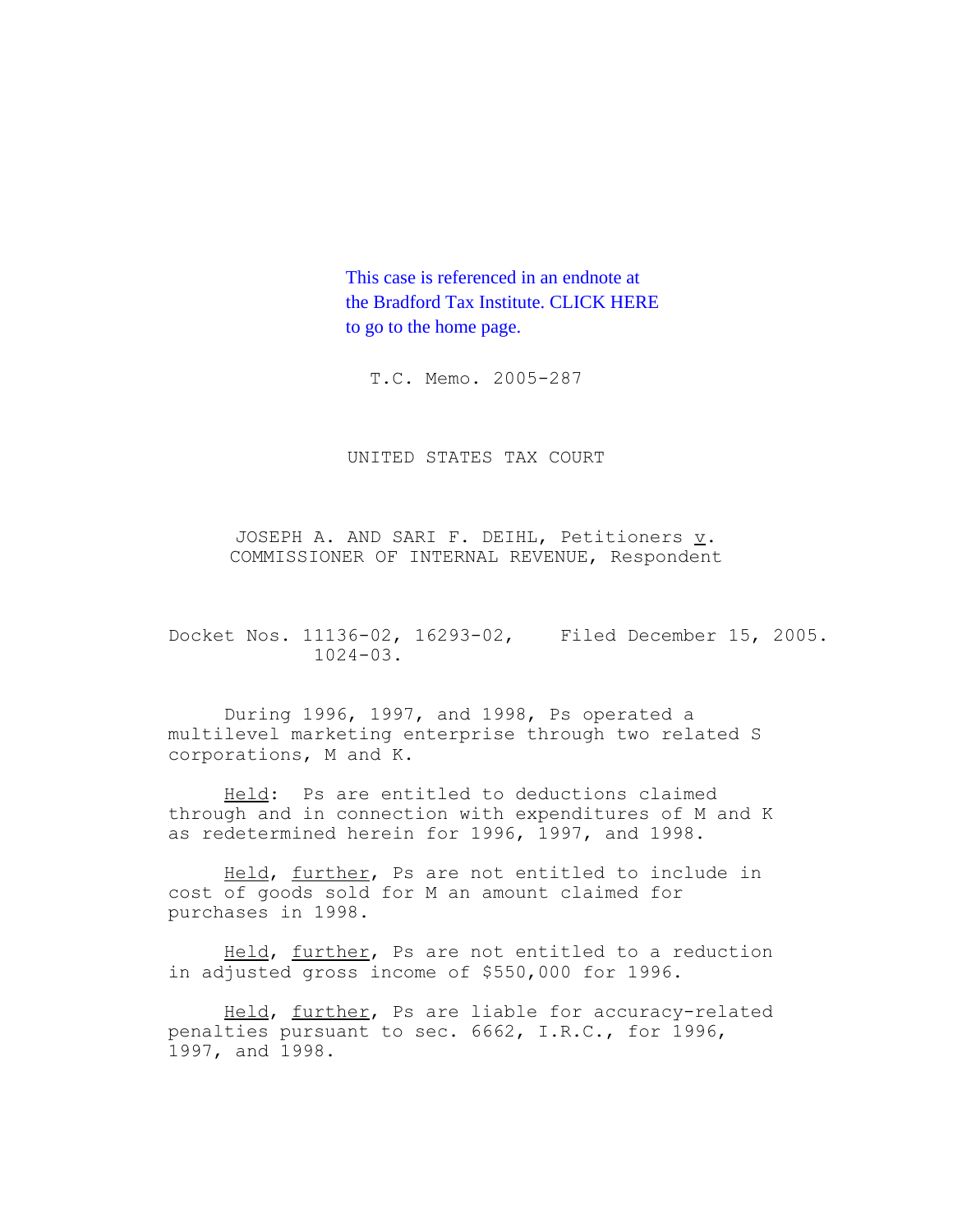Donald W. MacPherson and Bradley Scott MacPherson, for petitioners.

Jonae A. Harrison and J. Robert Cuatto, for respondent.

# MEMORANDUM FINDINGS OF FACT AND OPINION

WHERRY, Judge: In these consolidated cases, respondent determined the following deficiencies and penalties with respect to petitioners' Federal income taxes:

| Year | Deficiency  | Penalty<br>Sec. 6662, I.R.C. |
|------|-------------|------------------------------|
| 1996 | \$1,364,714 | \$272,942.80                 |
| 1997 | 2,348,943   | 608,473.00                   |
| 1998 | 1,108,775   | 221,755.00                   |

After concessions by the parties, the principal issues for decision are:

(1) Whether petitioners are entitled to deductions claimed through and in connection with expenditures of two related S corporations, Mayor Pharmaceutical Laboratories, Inc. (Mayor), and KareMor International, Inc. (KareMor), for the taxable years 1996, 1997, and 1998;

(2) whether petitioners are entitled to include in the cost of goods sold for Mayor an amount claimed for purchases in 1998;

(3) whether petitioners are entitled to a reduction in adjusted gross income of \$550,000 for the taxable year 1996; and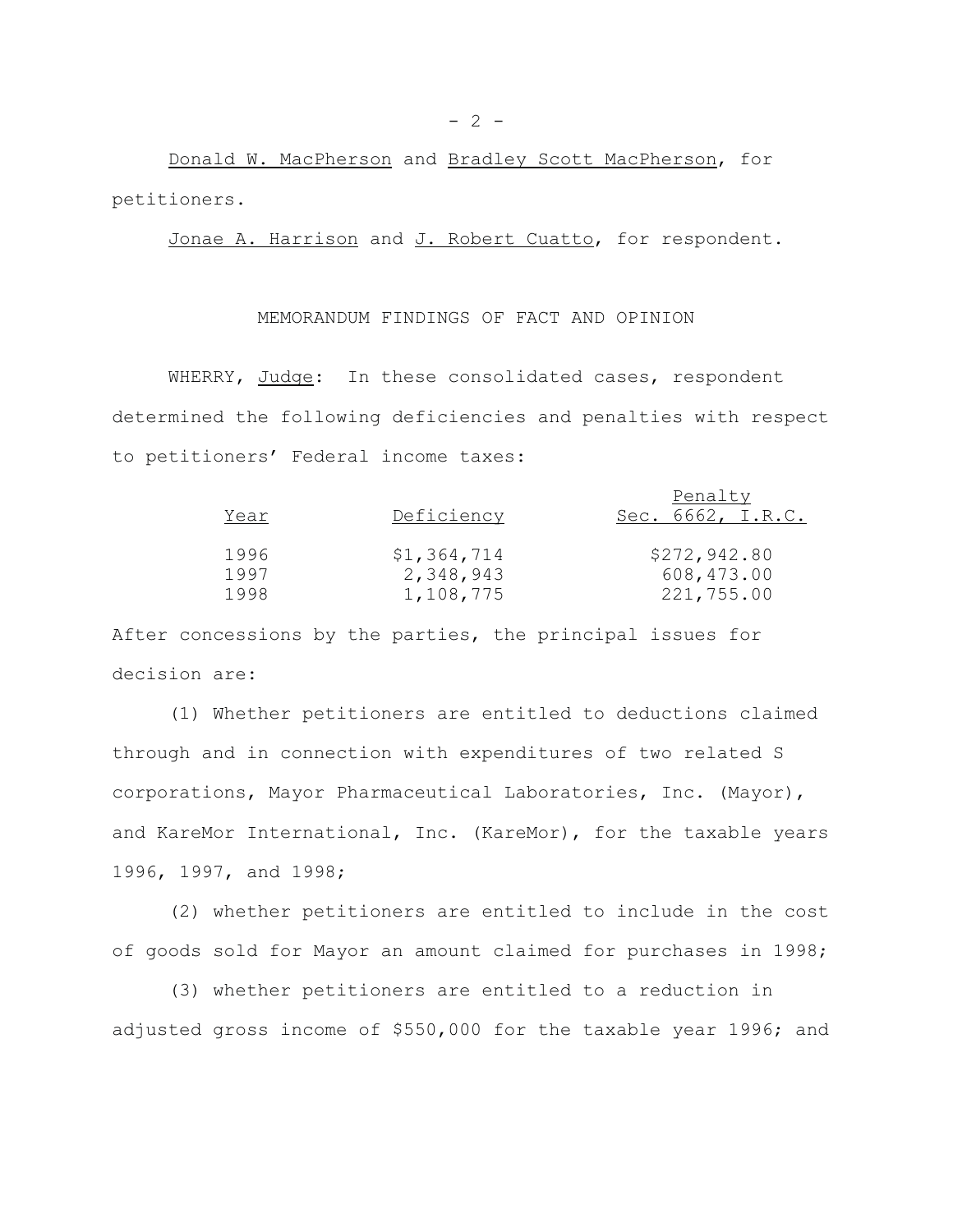(4) whether petitioners are liable for the section 6662 accuracy-related penalty for 1996, 1997, and  $1998.^1$ Certain additional adjustments, e.g., to itemized deductions, are computational in nature and will be resolved by our holdings on the foregoing issues.

#### FINDINGS OF FACT

Some of the facts have been stipulated and are so found. The stipulations of the parties, with accompanying exhibits, are incorporated herein by this reference. To facilitate disposition of the above issues, we shall first set forth general findings of fact and then, where appropriate, make additional findings in conjunction with our analysis of and opinion on discrete issues.

Petitioners Joseph A. and Sari F. Deihl (individually referred to as Mr. Deihl and Mrs. Deihl, respectively) are husband and wife. During the years in issue and at the time the petitions were filed in these cases, petitioners resided at 4627 East Foothill Drive, Paradise Valley, Arizona 85253. Petitioners have two children, Joseph Deihl II (Joe II) and William Deihl (Bill). During the years in issue, Joe II was married to Kim, and Bill was married to Denyse. Petitioners also have several grandchildren.

 $- 3 -$ 

 $1$  Unless otherwise indicated, section references are to the Internal Revenue Code in effect for the years in issue, and Rule references are to the Tax Court Rules of Practice and Procedure.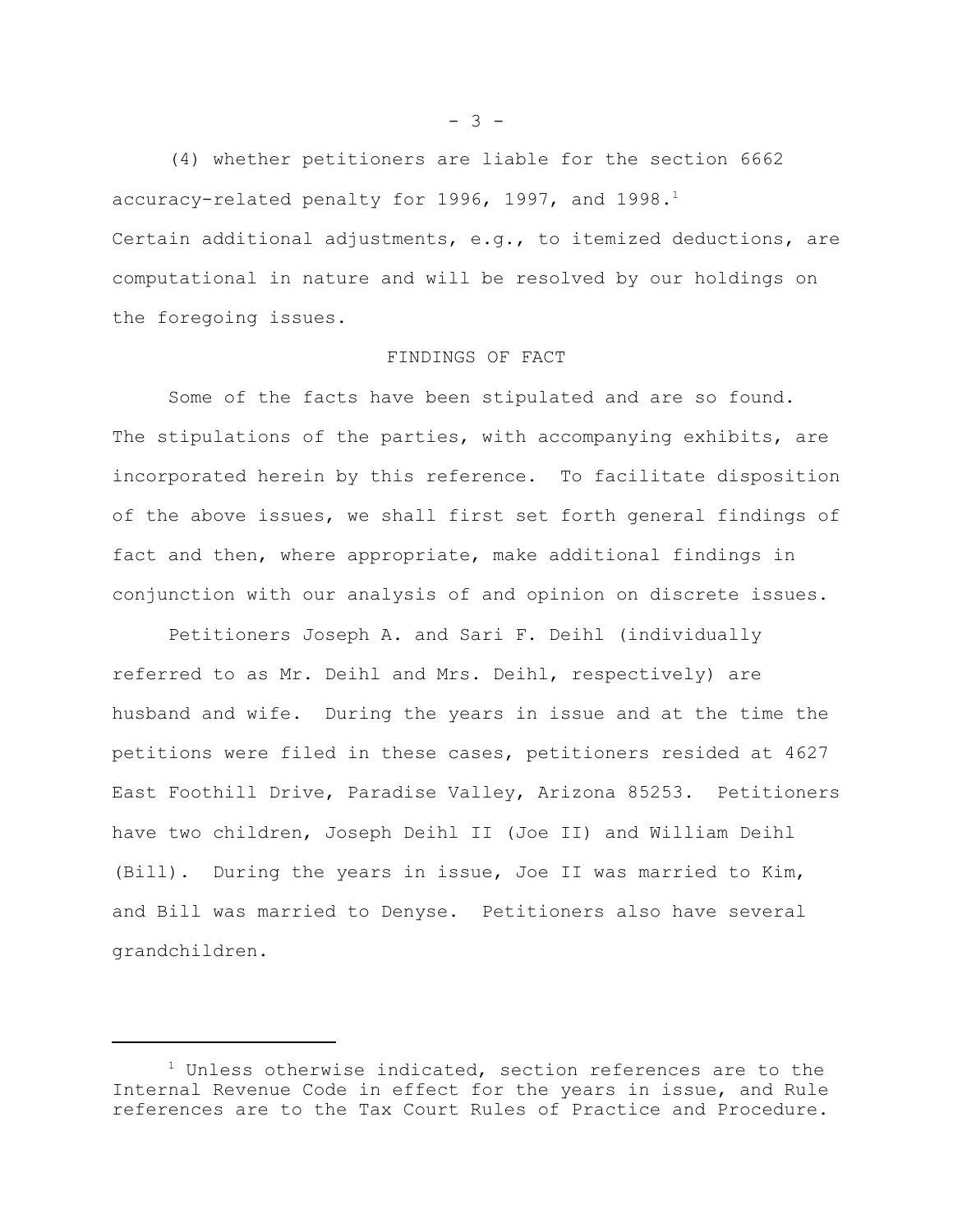Mr. Deihl completed his formal education upon graduation from the eighth grade and has since been engaged in a series of entrepreneurial business ventures. Mrs. Deihl, who has an eleventh grade education, was an integral participant with her husband in these ventures. In the early 1980s, petitioners began to investigate the possibility of developing and marketing a vitamin complex administered in spray form. Petitioners in the mid-1980s acquired a patent for the formula for such a spray multivitamin and incorporated Mayor to manufacture the product.<sup>2</sup> Petitioners jointly own 100 percent of the stock in, are officers of, and control Mayor.

Petitioners experimented with several different methodologies for marketing their product, which came to be known as VitaMist. An initial attempt at placement in convenience stores was unsuccessful. Petitioners later sold the product through a third-party network marketing company, "Eureka Foods", but that company subsequently went bankrupt. Then, for a period of several years, petitioners marketed the product through Home Shopping Network. Eventually, in 1992, petitioners incorporated KareMor to market the VitaMist products.<sup>3</sup> As with Mayor, petitioners jointly own 100 percent of the stock in, are officers of, and control KareMor.

 $- 4 -$ 

<sup>2</sup> Mayor elected S corporation status in 1991.

<sup>3</sup> KareMor elected S corporation status in 1993.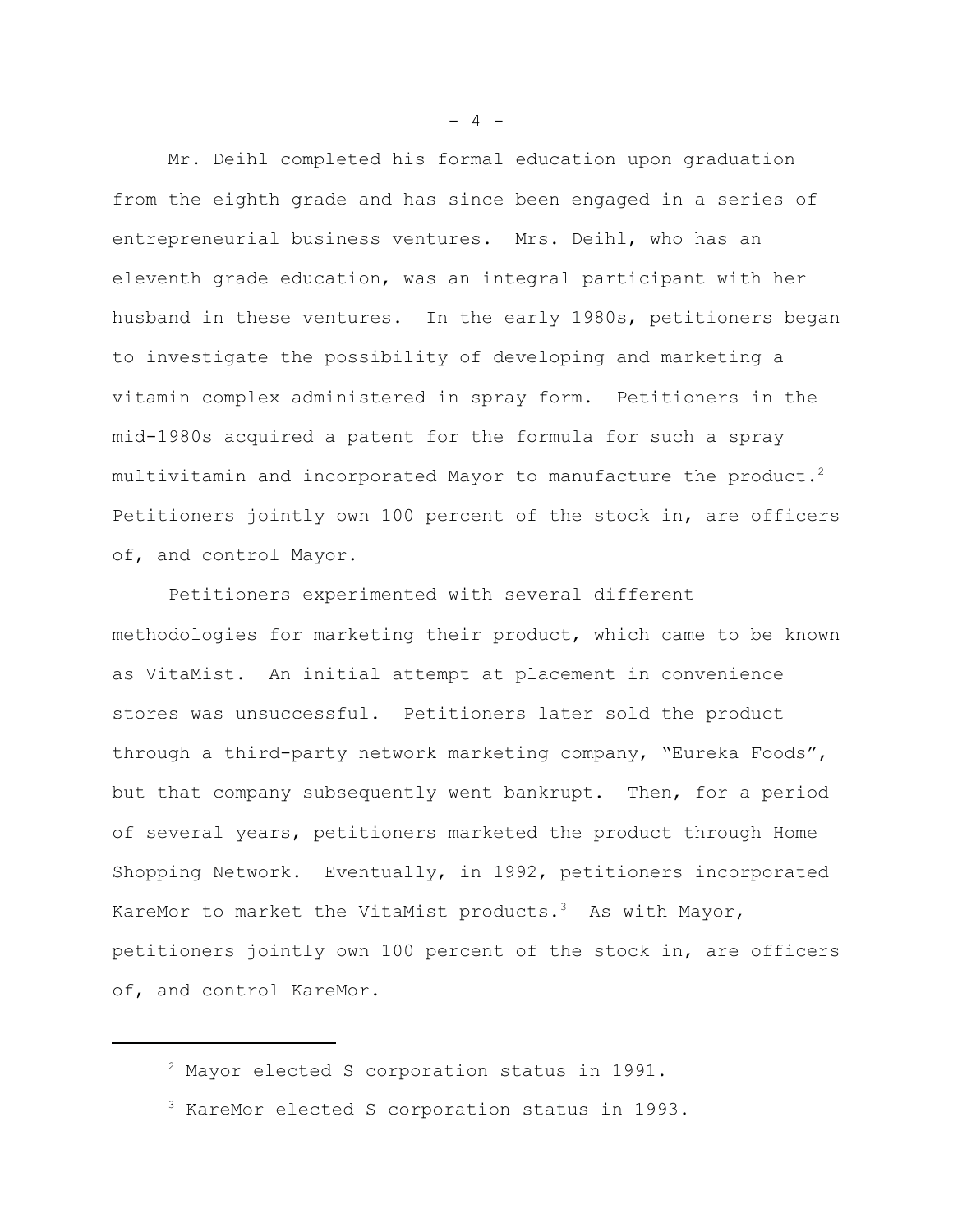KareMor was structured as a multilevel network marketing company with hierarchical levels of distributors. In ascending order from entry to the highest echelon, the levels included: Consultant, Silver, Gold, Opal, Sapphire, Ruby, Emerald, Diamond, and Crown. Distributors were independent representatives who purchased from KareMor and then resold the VitaMist products. Distributors also had the opportunity to recruit additional distributors, resulting in a pyramid structure of what were referred to as "downline" distributors. Advancement in the KareMor organization depended upon the volume of product purchases generated by the distributor and his or her downline associates, as well as upon the width and depth of this downline network.

The compensation earned by a distributor from participation in the KareMor network similarly depended upon the volume of product purchases generated by both the distributor and his or her downline network. For instance, higher volume distributors received larger discounts on VitaMist product purchases, providing potentially greater profit margins on resales down through their chains of downline associates and/or to ultimate consumers. The compensation credited to a distributor could thus generally be characterized as equivalent to a system of commissions, bonuses, or "overrides".

 $-5 -$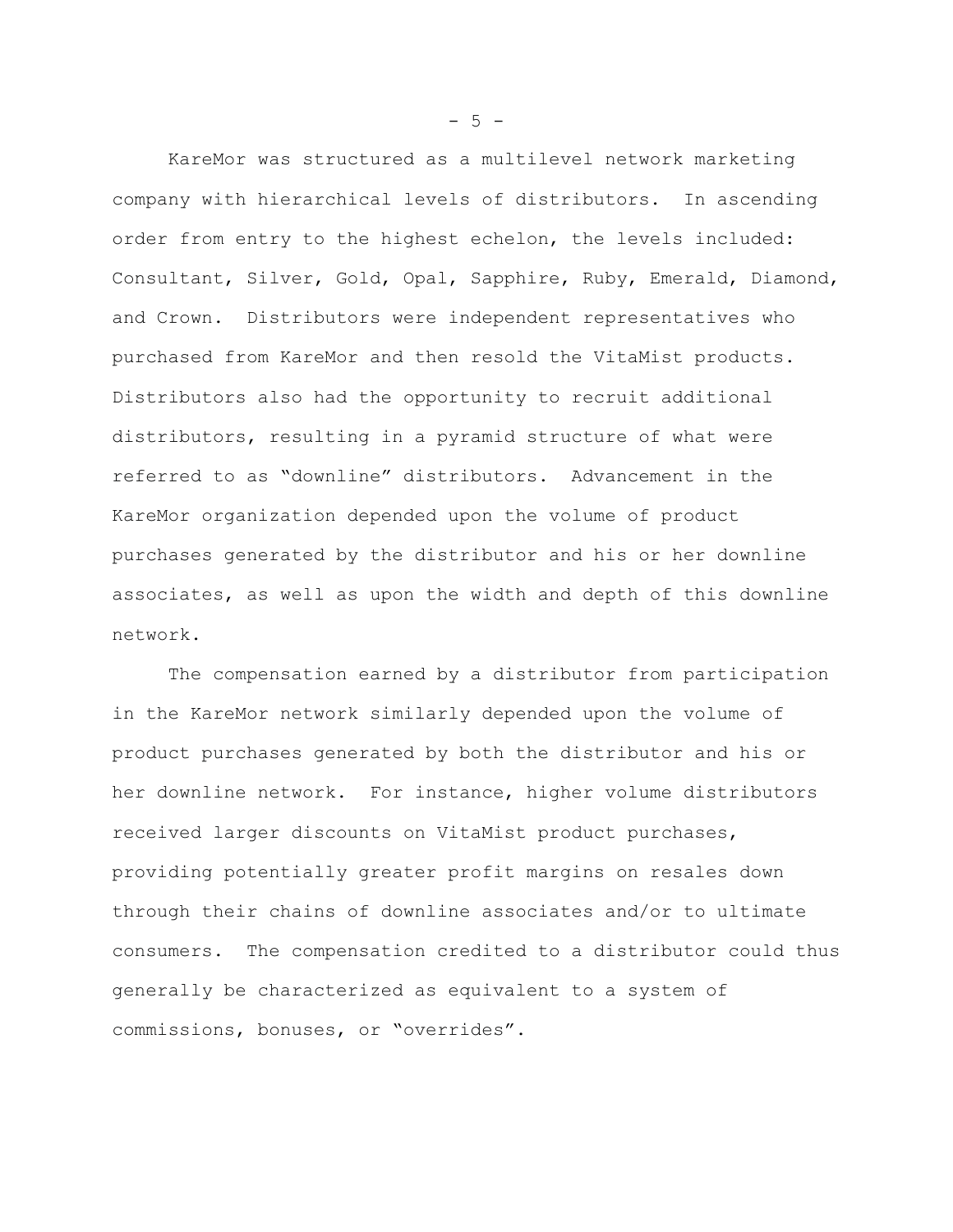In keeping with KareMor's nature as a multilevel marketing organization, a primary focus of the entity's operations was on motivating its distributors. To that end, KareMor sponsored large-scale conventions and also conducted smaller training and meeting events at locations throughout the country. Extensive use was likewise made of prizes and awards as motivational incentives, many of which were given away at the conventions. For instance, during the years in issue, a convention was held each calendar quarter and typically lasted 3 days. The schedule would include substantive sessions devoted to training and informational or motivational speakers, as well as entertainment portions featuring musical performers, dancers, celebrities, prizes, etc. Featured prizes might be cash, Rolex watches, cruises, and so on.

Petitioners and members of their extended family played a prominent role in interacting personally with distributors at KareMor events. In these interactions, petitioners believed that it was critical for every aspect of their lives, from their attire and personal grooming to their residence, to portray an appearance of extreme affluence and success. Petitioners felt that distributors who were impressed to the point of being overwhelmed with what could be achieved through multilevel marketing would be encouraged to build their own downline networks in hopes of reaping similar benefits.

 $- 6 -$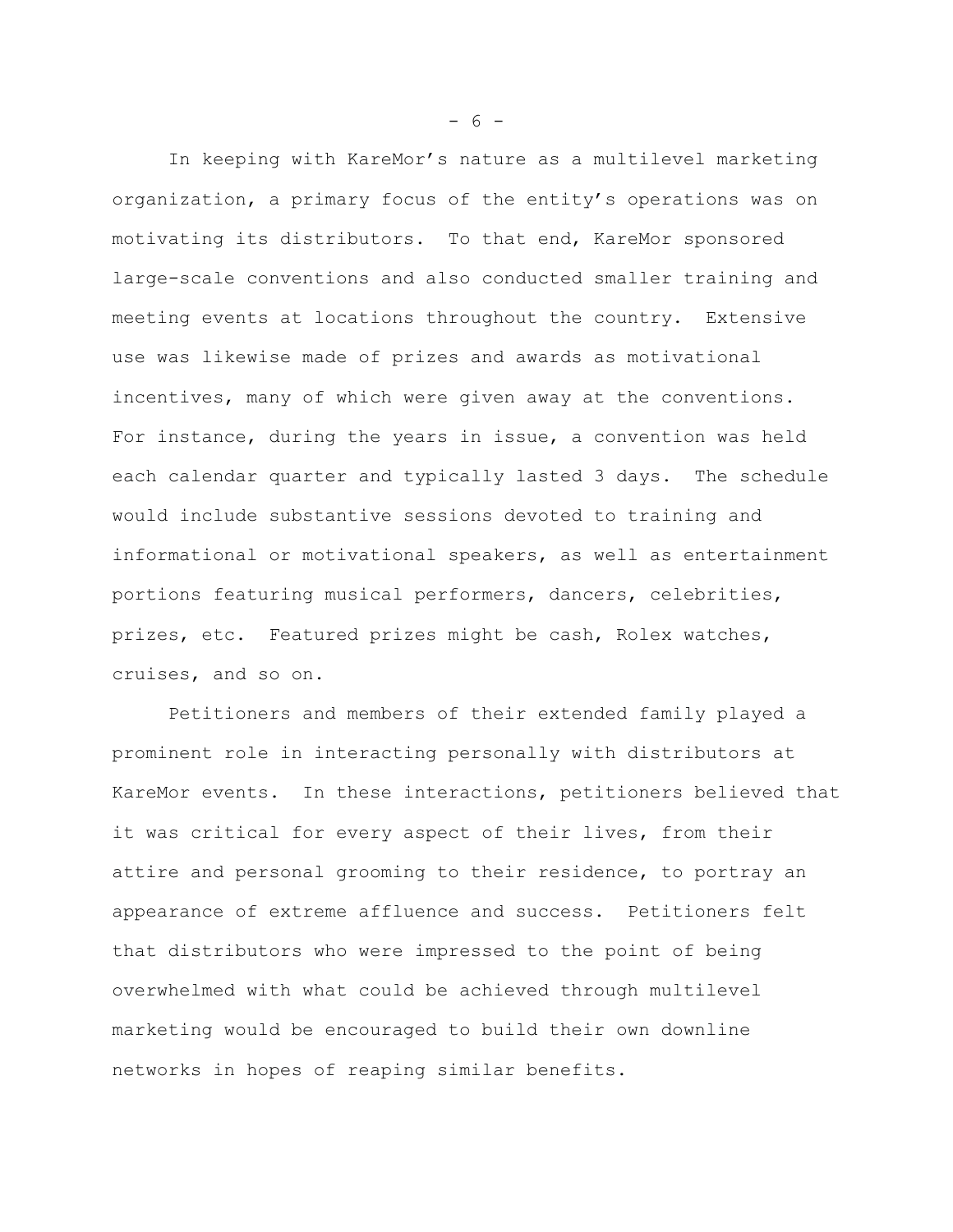In execution of this strategy, petitioners hosted at their residence a number of events to which distributors were invited. Petitioners frequently used their home for training sessions, meetings, and entertainment functions, including an annual Halloween party attended by as many as several hundred people and an annual "come home" event used to showcase both the corporate properties in Phoenix and petitioners' residence. To accommodate such usage and their image-related goals, petitioners during the period from late 1996 to early 1997 engaged in an extensive renovation of their personal residence. They sought to create a "showplace" or "trophy" home. Components of the remodel included an enhanced driveway and fountain area, a columned porte cochere, a large vestibule, redesigned bedroom and den/office area, raised hallway ceilings, limestone flooring, new windows and French doors, a lighting system, gold-leaf trim, furniture, and interior design elements. The residential property also included a swimming pool, tennis court, fountain, and extensive landscaping.

Both Mayor and KareMor maintain their principal corporate office in a complex located on 24th Street in Phoenix, Arizona.<sup>4</sup> The complex occupies the east and west sides of the street and includes multiple buildings and surrounding landscaping. On the east side are three buildings: A two-story office building, a

 $- 7 -$ 

 $4$  The record fails to clarify the precise ownership, as between petitioners and/or one of their various entities, of this property.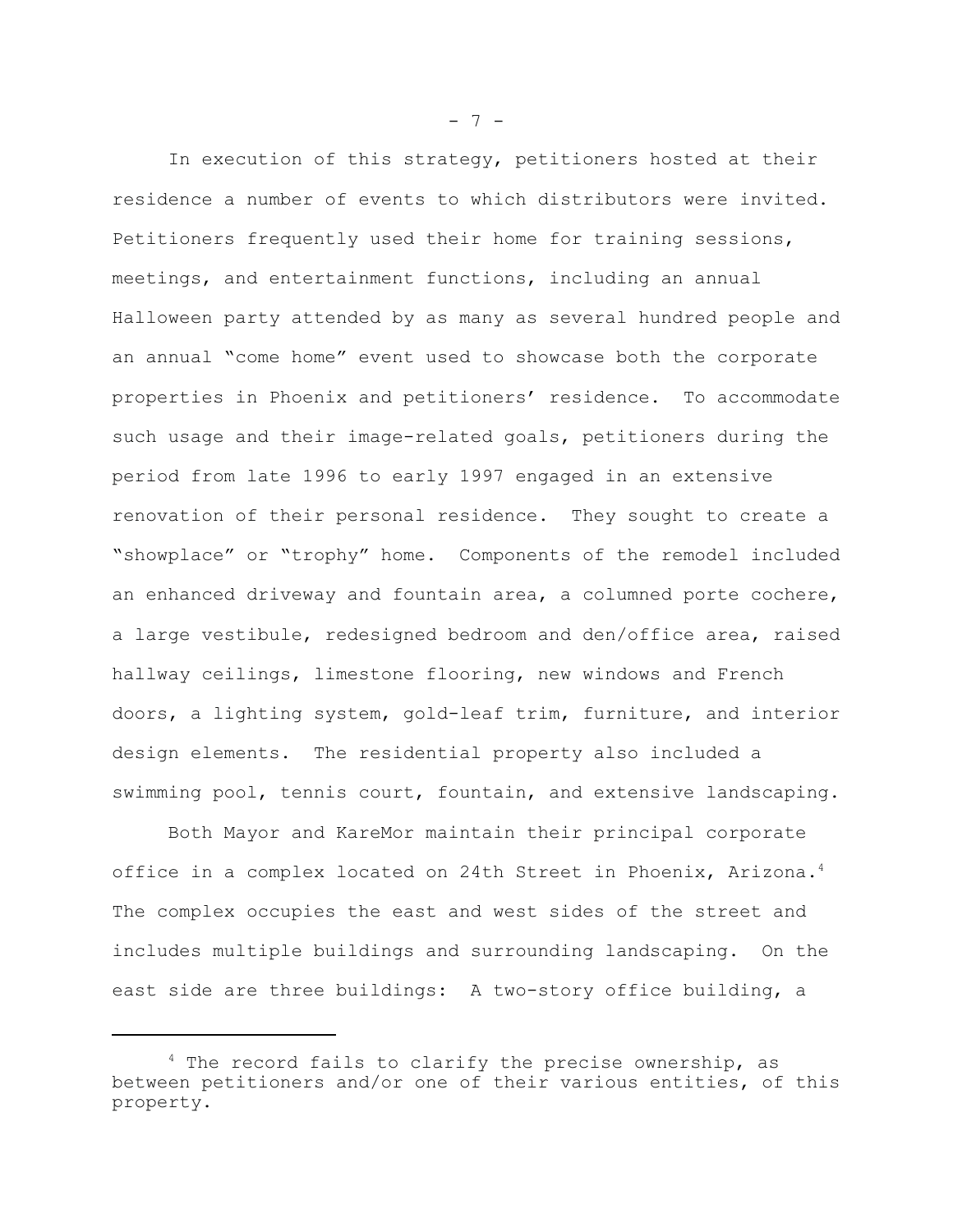manufacturing laboratory, and a storage warehouse. Five buildings are located on the west side and consist of both office and warehouse or industrial space, some of which is leased to third-party tenants.

In operating their businesses, petitioners employed the services of several professional advisers. Robert J. Hartmann, an attorney, certified in Arizona as a tax law specialist in past years and also holding a degree in accounting, met Mr. Deihl in 1983 and became involved in legal work for Mr. Deihl and his companies. Mr. Hartmann initially assisted with contract disputes and organizational issues, and by 1998 approximately 70 percent of his practice was devoted to providing services for petitioners and their entities. At that time and at Mr. Deihl's request, Mr. Hartmann relocated to an office on 24th Street to be closer to the corporate headquarters.

With respect to the accounting function, prior to about the 1991 to 1992 period, petitioners had employed the services of an outside accounting firm, referred to as "Duskin & Duskin", apparently working principally with Bernie Duskin, alleged to be a certified public accountant (C.P.A.). Mr. Duskin introduced Mr. Deihl to Martin D. Goltz, recently arrived in Arizona from Illinois. Mr. Goltz had received from DePaul University in Chicago, Illinois, a degree in accounting in 1964 and then a juris doctorate in 1967. Mr. Goltz was licensed by the State of

- 8 -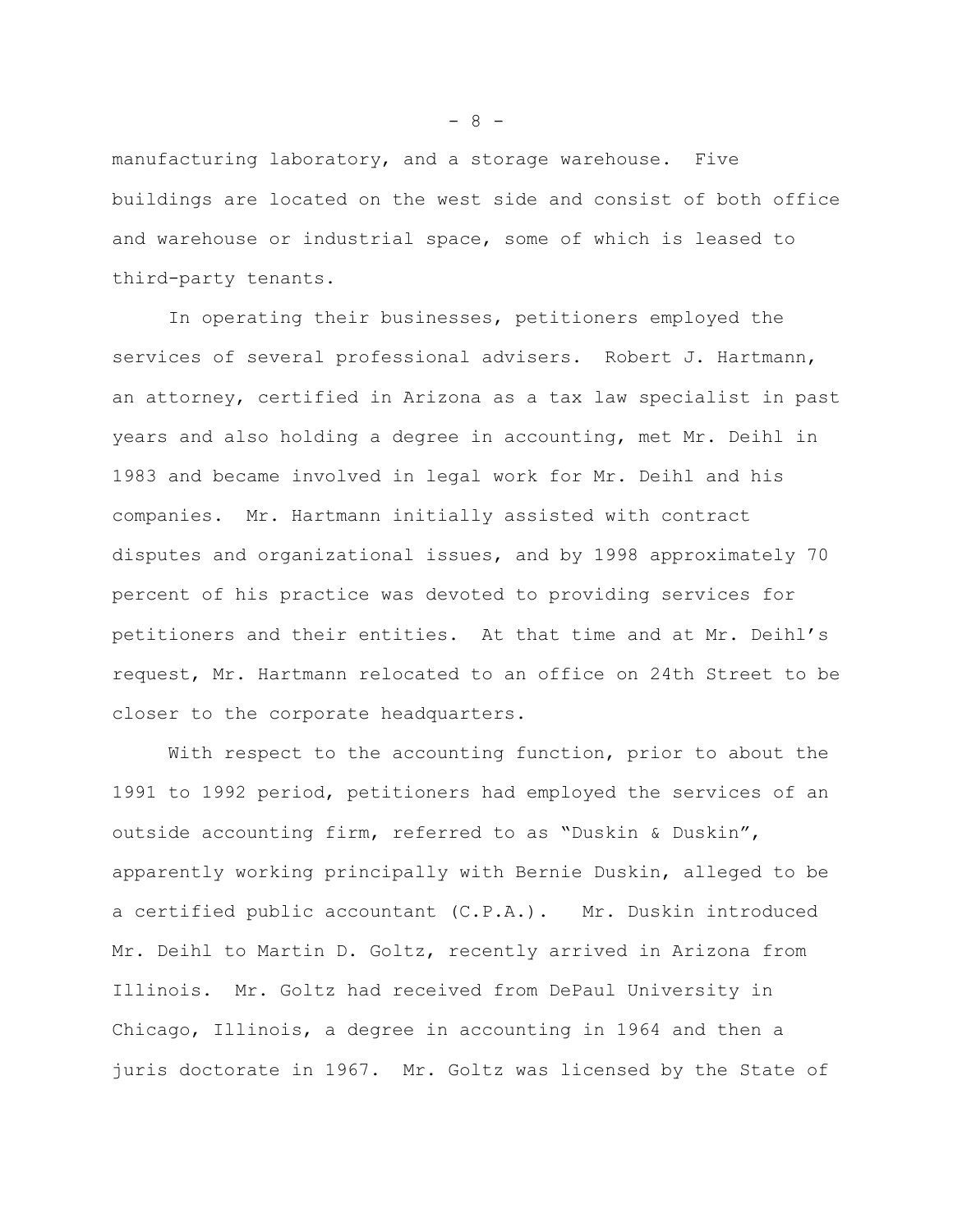Illinois as a C.P.A. in about 1966 and maintained that license for approximately 20 years. He thereafter ceased to renew the license because he had not fulfilled continuing education requirements. Mr. Goltz similarly obtained a license to practice law from the State of Illinois in 1967 or 1968, and he maintained the license until he was disbarred in 1985 or 1986.

After being introduced to Mr. Deihl, Mr. Goltz was engaged by Mayor as an independent contractor to perform part-time accounting and consulting work. During 1994 or 1995, Mr. Goltz was hired as a full-time employee and provided with an office at the corporate headquarters where he displayed the various professional degrees and certificates pertaining to his career as a C.P.A. and attorney in Illinois. By 1996, the first of the years in issue, Mr. Goltz served as the accountant and CFO for both Mayor and KareMor. Mr. Goltz prepared the original income tax returns for petitioners, Mayor, and KareMor for 1996 and 1997.

As the businesses grew throughout the years in issue, Mr. Goltz became overwhelmed with the volume of work. An individual hired to assist him proved to be a poor fit for the companies and failed to relieve the burden. The business and tax records were not computerized and were manually prepared. Mr. Goltz estimated substantially all of the expense items, including the inventory for both companies. As he testified:

- 9 -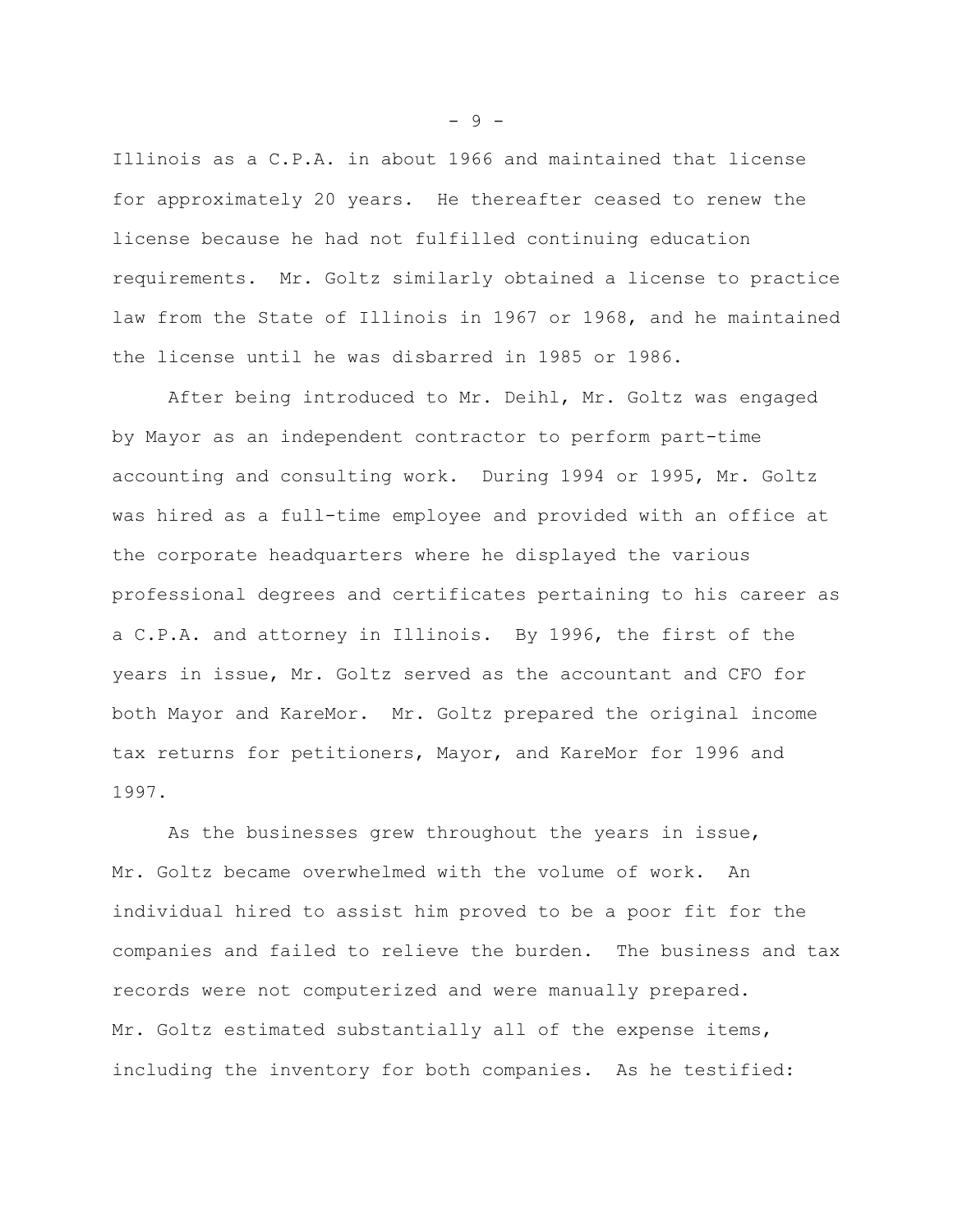"And it certainly wasn't intentional but it was literally throwing numbers together to try to get the returns, you know, filed on time."

At some point during 1998, and apparently in conjunction with an investigation into whether to take one of his entities public, Mr. Deihl engaged the C.P.A. firm Donald R. Leo and Company, Ltd., to review financial materials and tax returns. As problems came to light, Mr. Goltz was demoted from his position as CFO; an individual named Pam Roeper was hired to succeed him in that role; and Mr. Leo was engaged to reconstruct financial records, to create general ledgers, and to prepare tax returns based thereon. Mr. Goltz stayed with the companies until late 2000 attempting to provide whatever assistance he could to Mr. Leo. Between June of 1998 and April of 2000, Mr. Leo prepared and filed on behalf of petitioners, Mayor, and KareMor amended returns for 1996 and 1997, and original and (for petitioners only) amended returns for 1998.

### OPINION

### I. Preliminary Matters

#### A. Record Generally

As indicated by the recitation of issues at the outset of this opinion, these cases principally concern petitioners' entitlement, through their S corporations, to deductions or offsets for a wide range of expenditures. The notices of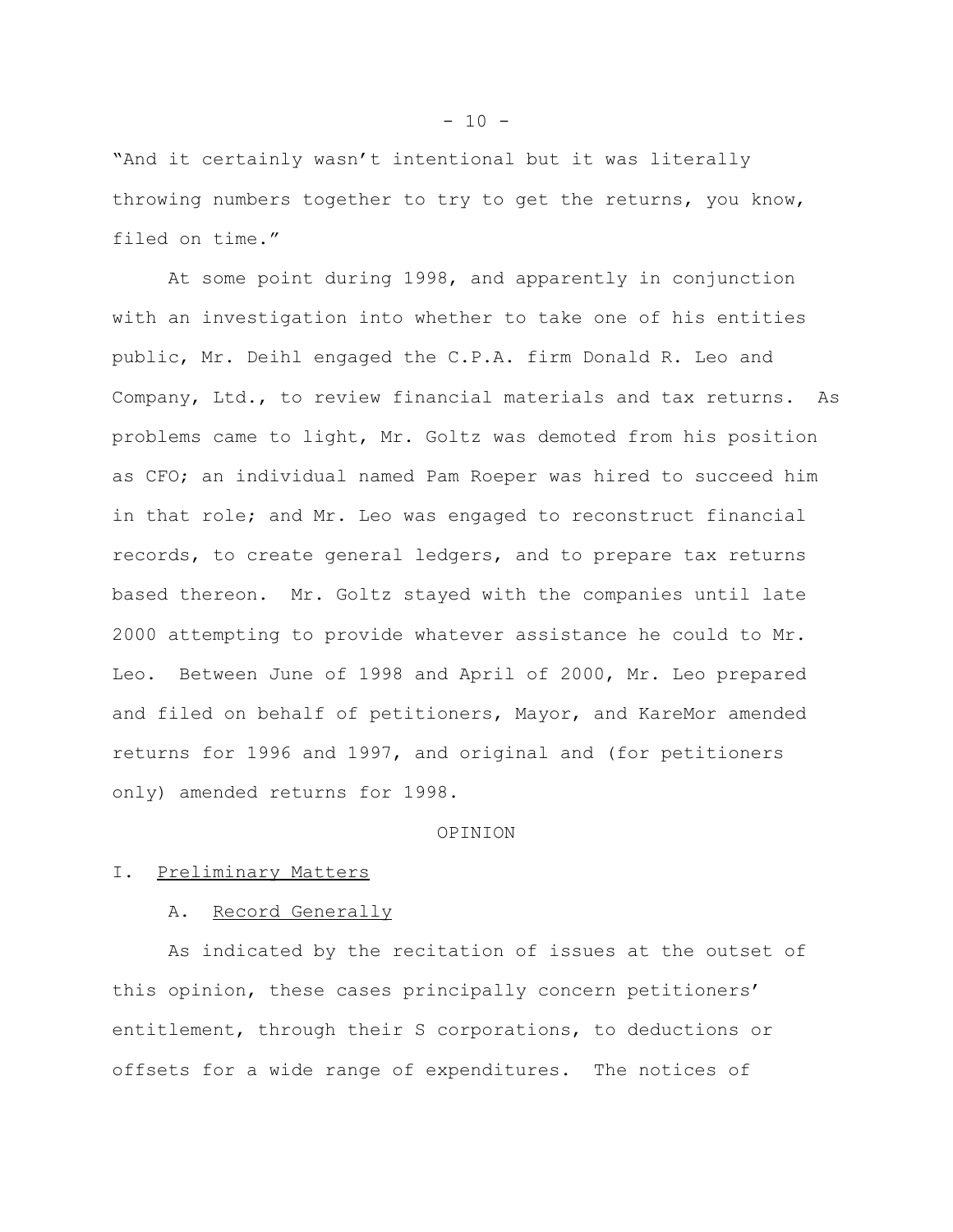deficiency involved nearly a hundred adjustments, and the parties are to be commended for substantially narrowing the categories that remain at issue. Nevertheless, a few preliminary comments about the status of the record are in order.

Despite the above-mentioned narrowing of the issues, the categories that remain in dispute incorporate many dozens of discrete outlays. The stipulated exhibits alone run well over a thousand pages. Yet as to a substantial portion of the individual items claimed, petitioners failed to address the specific expenditures at trial or on brief. Petitioners' testimony instead tended to be broad brushed and conclusory in approach. There is no shortage of blanket testimony resorting to use of the word "all" in various contexts that the Court is simply unwilling to countenance at face value. Hence, from a substantiation standpoint, the Court is apparently expected in many instances to rely on nothing more than perhaps credit card statements and the characterizations reflected in the general ledgers offered by petitioners.

In this connection, and as will become clearer in the discussion to follow, the Court observes that petitioners' general ledger categories for expenditures seem to be vaguely defined, overlapping, random, and self-serving. For example, the rhyme or reason for labeling what would appear to be similar outlays as incurred for training, meetings, and/or conventions,

 $- 11 -$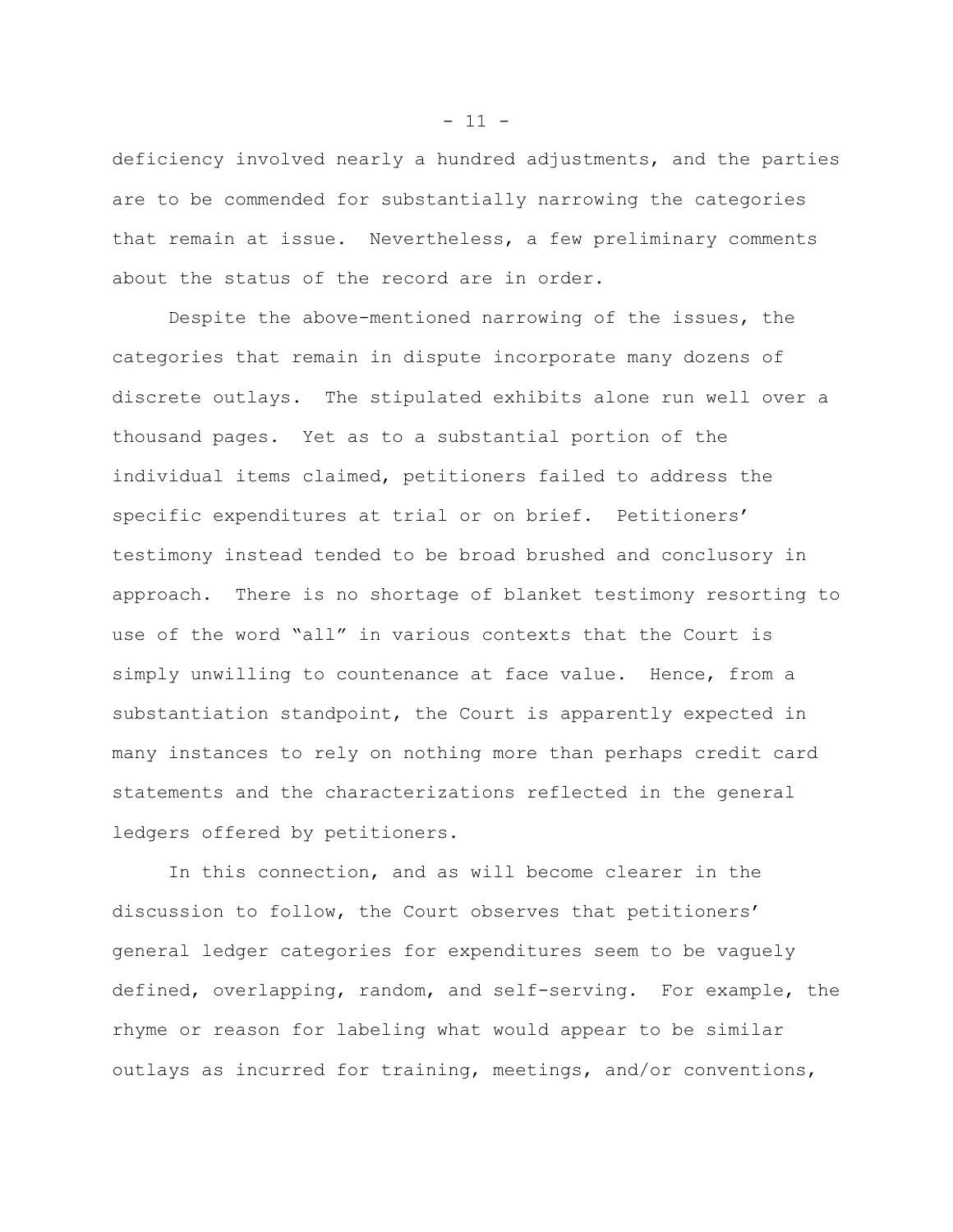versus for promotion, versus for meals and entertainment, versus for marketing, is left largely unilluminated. Additionally, testimony regarding their preparation shows that the general ledgers are largely noncontemporaneous attempts at reconstruction of financial records without complete support in underlying primary documentation. Mr. Hartmann stated at trial: "And when Donald Leo was hired he looked at some of the tax returns that had been filed and apparently there was no supporting books and records that go with them. Mr. Leo was hired to create this general ledger for the years '95 '96, '97. I believe he also did 1998." Mr. Goltz's testimony in explaining his role after the hiring of Mr. Leo offers further details, as follows:

A Actually what I was doing was most of my time was spent working with the CPA, that's Mr. Leo and his staff, bringing the records up to snuff. Everything was done manually before, okay. There was no computer system in play and it was just an absolute disaster. And I would get, I would haul boxes and boxes of records and help with the inputting. I wasn't doing it but supplying information so that the records in essence could be reconstructed because they were a disaster.

Q Did you classify the data that was inputted or did the person just utilize the face of the check?

A The accounting people were classifying it. And if they had questions I'd do my best to answer them or get the answer. Or if they needed invoices and they didn't have them I would do my best to, you know, get them for them.

\* \* \* What was the ultimate work product as a result of CPA Don Leo's efforts with your assistance?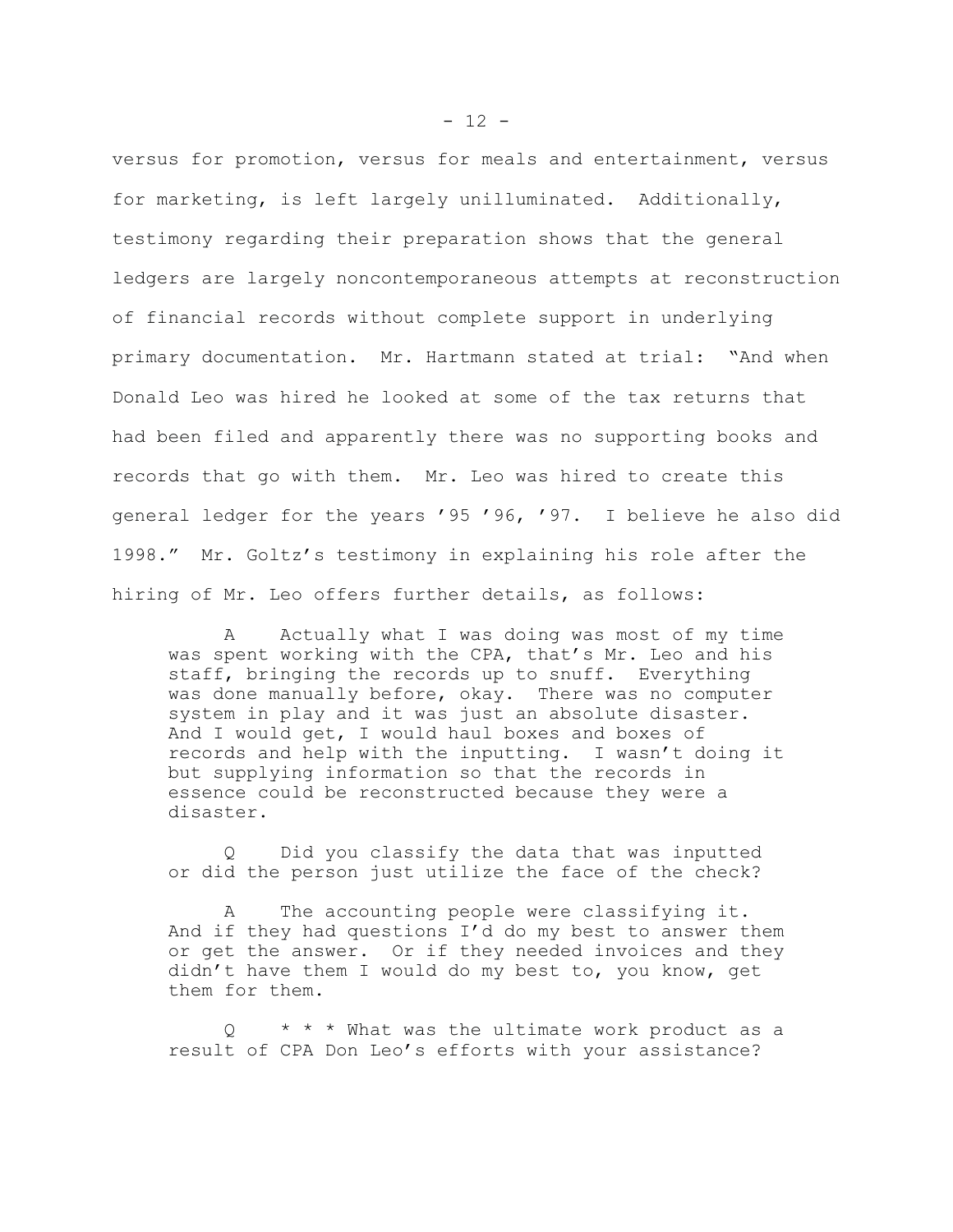A There were statements issued for I'm not sure of the time frame. My guess is '95, 6, 7. Maybe I'm wrong but I think maybe '98. And after that I left and I don't really know what took place. But financial statements were being issued--were issued.

\* \* \* \* \* \* \*

Q Okay. Was a general ledger prepared as a result of this effort?

A Yes.

Such testimony hardly instills a resounding confidence in the reliability of these documents.

Furthermore, even as to those items for which the record contains some form of invoice or receipt, those documents in and of themselves and absent any additional explanation from petitioners are often insufficient to establish all requisites for the treatment claimed. Likewise, for the particular expenditures that petitioners do touch on in the testimony offered, their brief statements typically fall far short of addressing all pertinent requirements for allowance.

Hence, while the Court has dealt with the record presented, we are left with the overall impression that petitioners have chosen to bank on a rather haphazard, big-picture, almost all-ornothing approach in lieu of the item-by-item documentation or detail we would have expected for issues of this nature.

B. Burden of Proof

Against the foregoing backdrop, the Court addresses the parties' contentions regarding burden of proof. As a general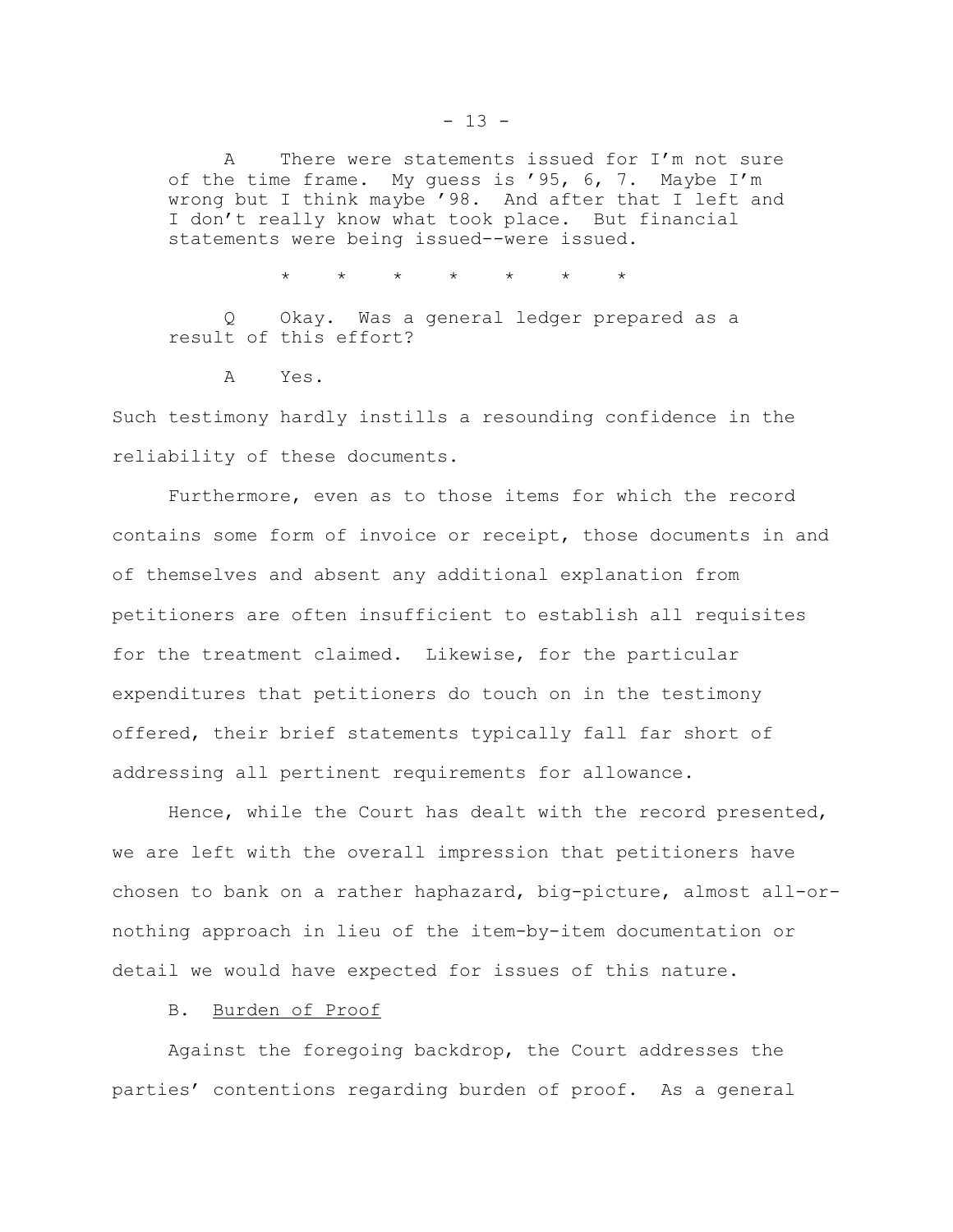rule, determinations by the Commissioner are presumed correct, and the taxpayer bears the burden of proving otherwise. Rule 142(a). Section 7491 may operate, however, in specified circumstances to place the burden on the Commissioner. Section 7491 is applicable to court proceedings that arise in connection with examinations commencing after July 22, 1998, and reads in pertinent part:

SEC. 7491. BURDEN OF PROOF.

(a) Burden Shifts Where Taxpayer Produces Credible Evidence.--

(1) General rule.--If, in any court proceeding, a taxpayer introduces credible evidence with respect to any factual issue relevant to ascertaining the liability of the taxpayer for any tax imposed by subtitle A or B, the Secretary shall have the burden of proof with respect to such issue.

(2) Limitations.--Paragraph (1) shall apply with respect to an issue only if--

> (A) the taxpayer has complied with the requirements under this title to substantiate any item;

(B) the taxpayer has maintained all records required under this title and has cooperated with reasonable requests by the Secretary for witnesses, information, documents, meetings, and interviews; \* \* \*

 $* * * * * * * * * *$ 

(c) Penalties.--Notwithstanding any other provision of this title, the Secretary shall have the burden of production in any court proceeding with respect to the liability of any individual for any penalty, addition to tax, or additional amount imposed by this title.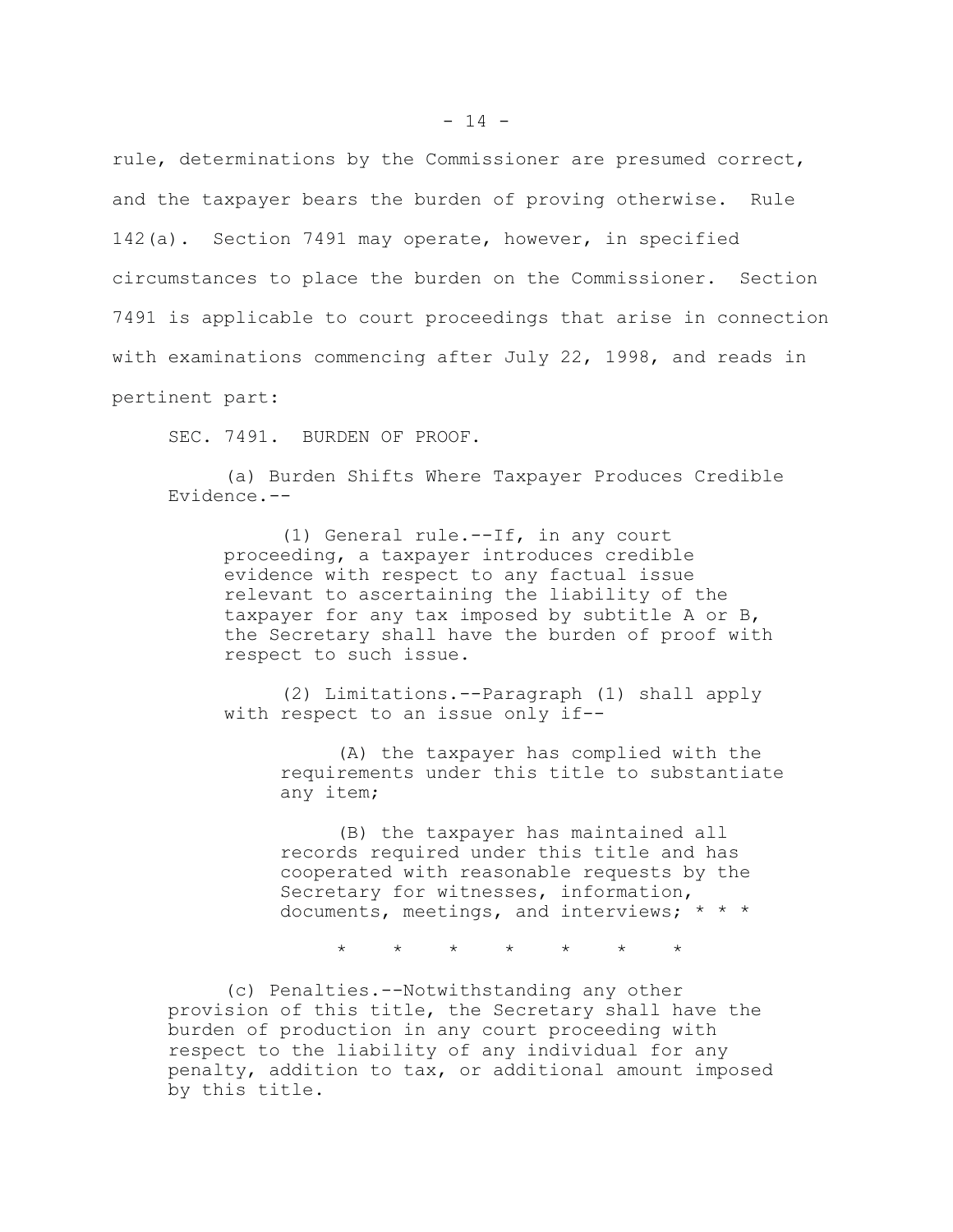See also Internal Revenue Service Restructuring and Reform Act of 1998, Pub. L. 105-206, sec. 3001(c), 112 Stat. 727, regarding effective date. Section 7491 is applicable here in that examination of petitioner's 1996, 1997, and 1998 tax years began after July 22, 1998.

With respect to the deficiency determinations in dispute, the operative rules are contained in section 7491(a). Petitioners make the assertion, apparently for the first time on opening brief, that the burden of proof as to factual issues shifts to respondent because "Petitioners have produced credible testimony and documents, most especially regarding their reliance on CPA's [sic] and an attorney." The Court, however, concludes a shift is not appropriate on this record for the reasons set forth below.

First, as can be gleaned from the preceding discussion, the Court finds that petitioners have failed to introduce credible evidence with respect to the majority of the individual expenditures in contention. Credible evidence for purposes of section 7491(a) is defined as "the quality of evidence which, after critical analysis, the court would find sufficient upon which to base a decision on the issue if no contrary evidence were submitted (without regard to the judicial presumption of IRS correctness)." H. Conf. Rept. 105-599, at 240-241 (1998), 1998-3 C.B. 747, 994-995. Such quality is lacking in much of what has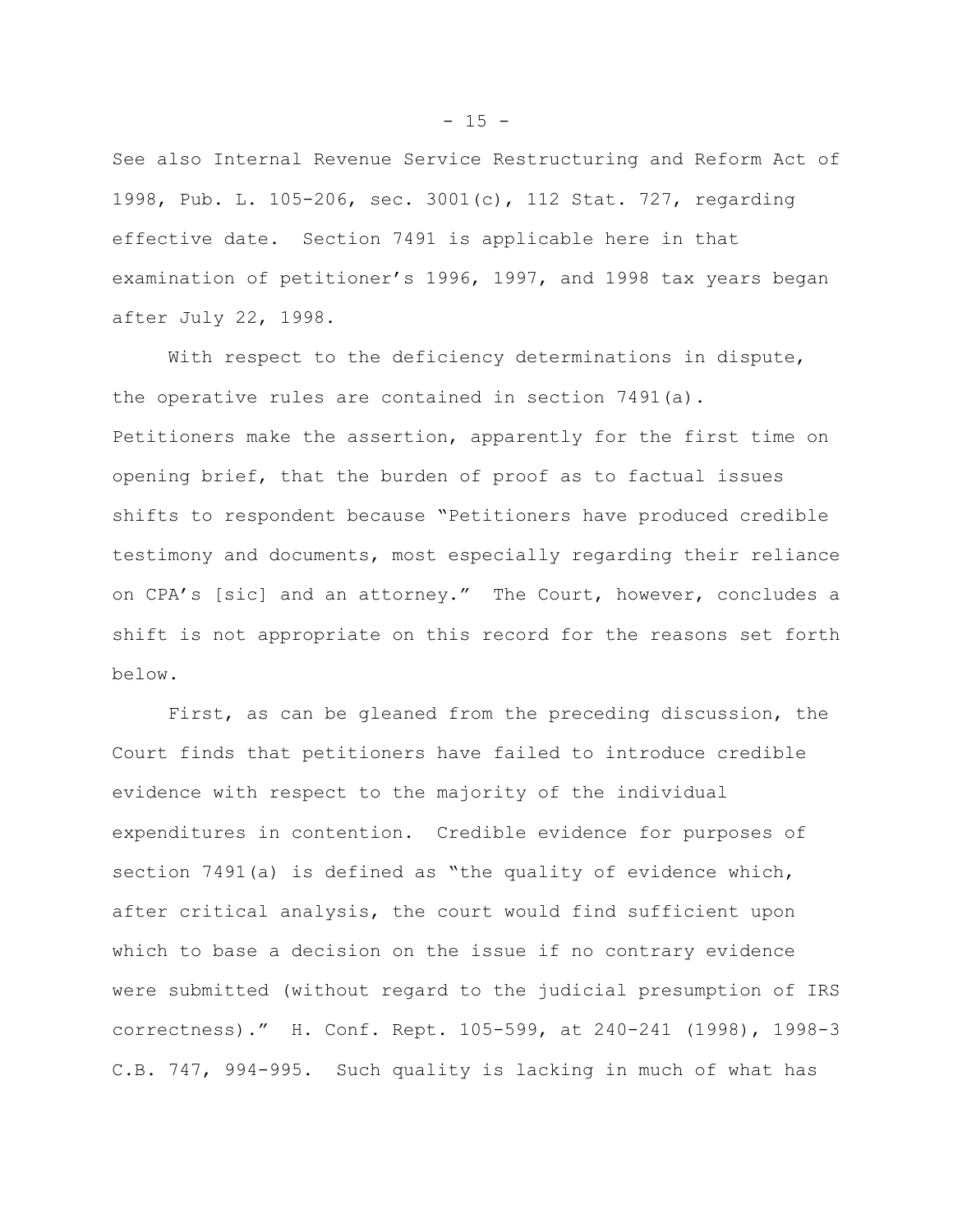been offered here. Nonetheless, the Court need not probe this matter in detail as to individual items because of the remaining considerations discussed next.

Second, even where credible evidence is introduced, the taxpayer must establish, as a prerequisite to any shift under section  $7491(a)(1)$ , that he or she has complied under section 7491(a)(2) with all substantiation requirements, has maintained all required records, and has cooperated with reasonable requests for witnesses, information, documents, meetings, and interviews. H. Conf. Rept. 105-599, supra at 239-240, 1998-3 C.B. at 993-994. Petitioners in their burden of proof argument make no attempt to address specifically whether they have satisfied these conditions, and the record indicates that they have not.

Since this is primarily a substantiation matter, the ideas of credible evidence and substantiation are to a significant extent intertwined, and our comments above apply equally in this context. In addition, given the circumstances surrounding the noncontemporaneous reconstruction of records underlying the amounts claimed by petitioners in these cases and the lack of supporting invoices or receipts for a significant number of the outlays, maintenance of all required records would also appear to be lacking. Full cooperation is likewise called into question where the record contains copies of information document requests from respondent highlighting items requested during the

 $- 16 -$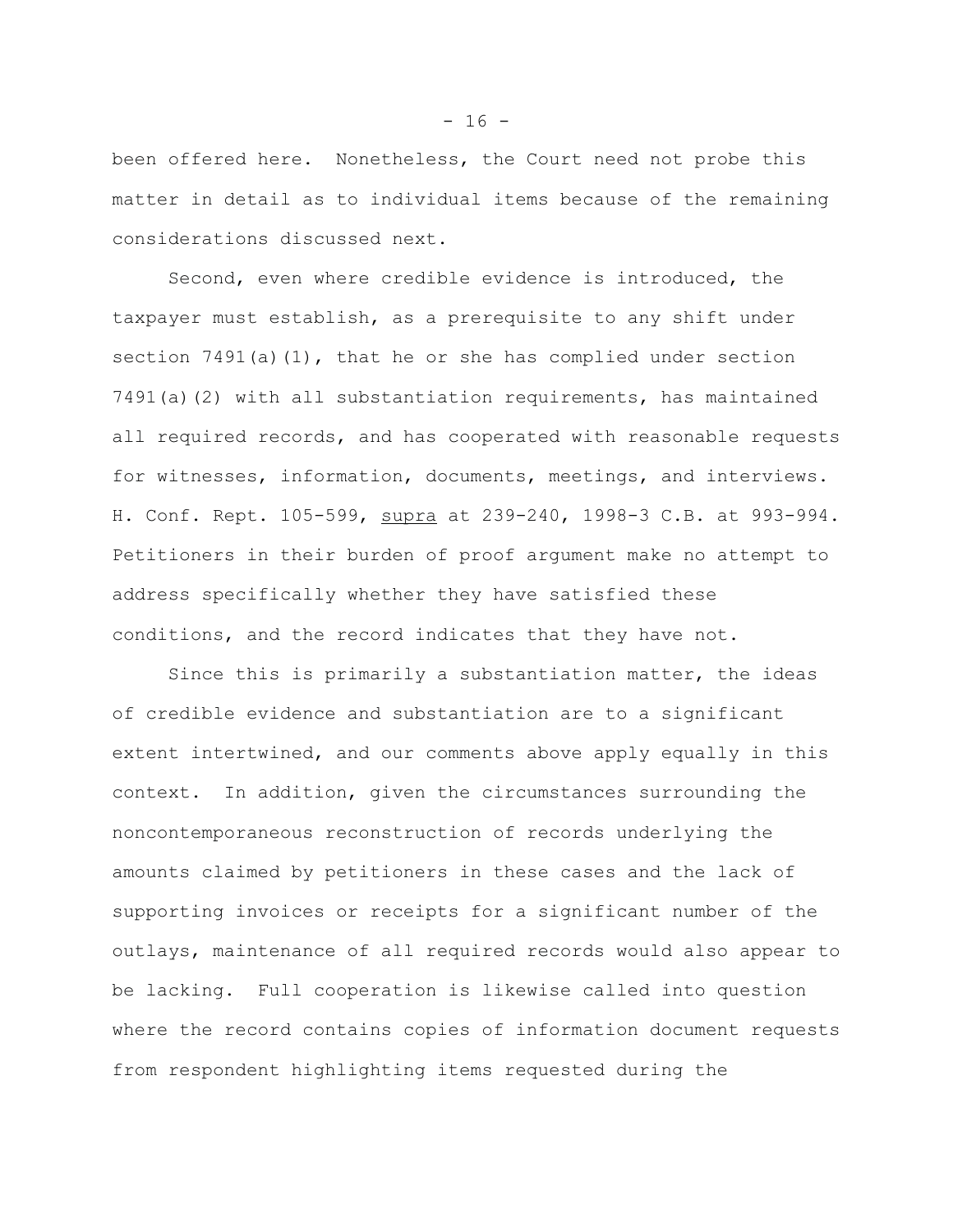examination process and never supplied. Thus, petitioners have not shown compliance with section 7491(a)(2).

Third, this Court has noted in earlier cases the potential impropriety of shifting the burden under section 7491(a) where the taxpayers did not raise the issue prior to the briefing process. E.g., Menard, Inc. v. Commissioner, T.C. Memo. 2004- 207; Estate of Aronson v. Commissioner, T.C. Memo. 2003-189. The rationale for this concern rests upon the possible prejudice to the Commissioner's ability to introduce evidence specifically directed toward cooperation during the audit period. Menard, Inc. v. Commissioner, supra; Estate of Aronson v. Commissioner, supra.

With respect to the accuracy-related penalty, the Commissioner satisfies the section 7491(c) burden of production by "[coming] forward with sufficient evidence indicating that it is appropriate to impose the relevant penalty" but "need not introduce evidence regarding reasonable cause, substantial authority, or similar provisions." Higbee v. Commissioner, 116 T.C. 438, 446 (2001). Rather, "it is the taxpayer's responsibility to raise those issues." Id. Because, as will be more fully detailed infra, respondent has introduced sufficient evidence to render the section 6662(a) penalty at least facially applicable, the burden rests on petitioners to show why it should not be applied.

 $- 17 -$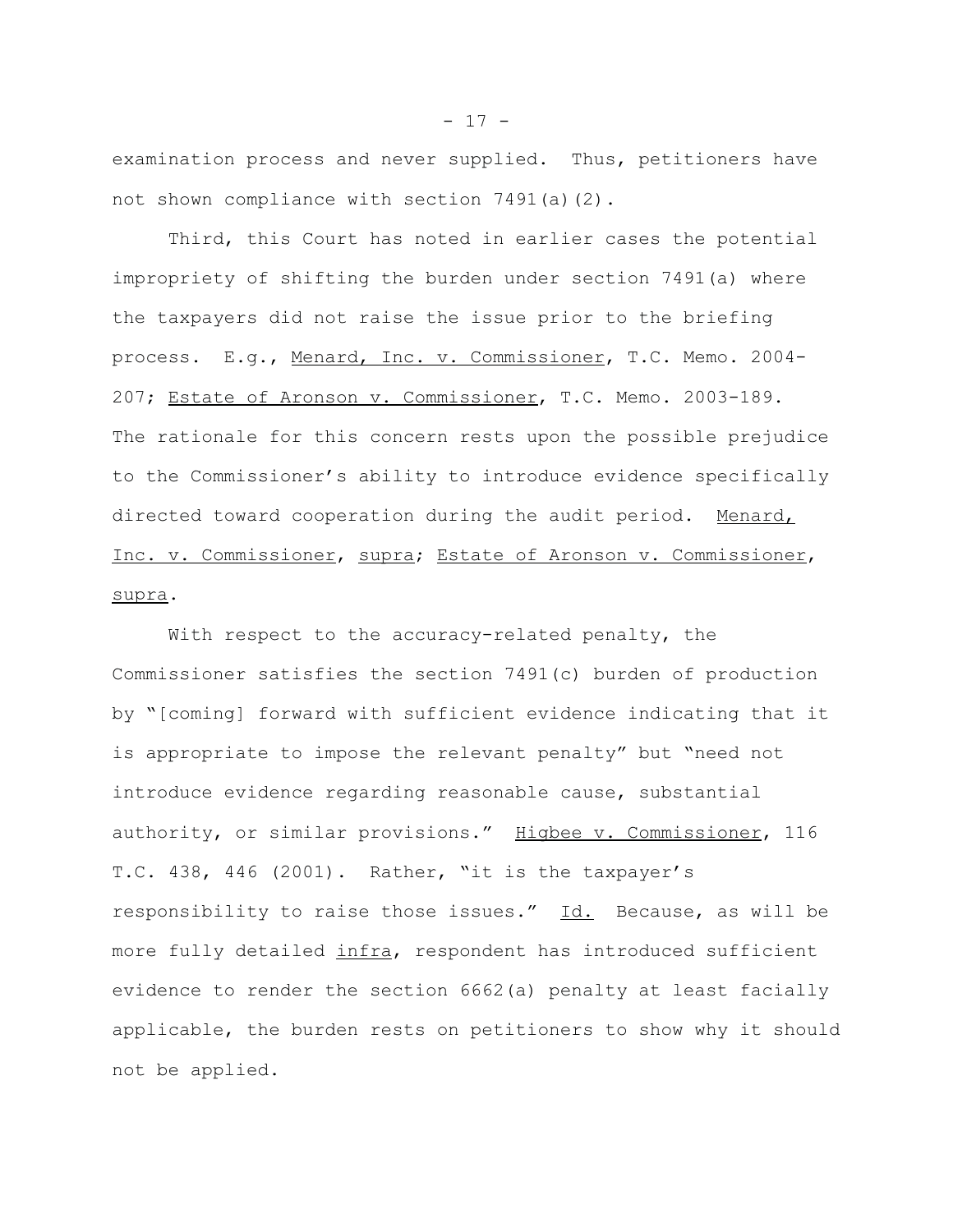$- 18 -$ 

### C. Evidentiary Issue

At trial, petitioners sought to introduce into evidence a 20-minute videotape. Mr. Deihl explained that videos were taken of conventions, training sessions, and other KareMor events. Clips from the collection of tapes so generated were then used to create the 20-minute summary video offered at trial. Respondent objected to admission of the video based on rules 401, 901(a), 1001, 1002, and 1006 of the Federal Rules of Evidence, which rules address relevance, authentication, the requirement of original recordings, and use of summaries. The Court reserved ruling on the tape's admissibility and took the matter under advisement.

Having had an opportunity to review the totality of the record in light of the specific issues presented by these cases, the Court believes respondent's concerns as to relevancy are well taken. Rule 401 of the Federal Rules of Evidence defines "relevant evidence" as "evidence having any tendency to make the existence of any fact that is of consequence to the determination of the action more probable or less probable than it would be without the evidence." Mr. Deihl stated that the video tape depicted "Actions at the conventions, the entertainers, the arrivals, the pomp and circumstances, the pageantry, the gowns worn". Counsel for petitioners expressed the proffer as follows:

it is offered as for illustrative purposes as to what happened with respect to the training sessions, what's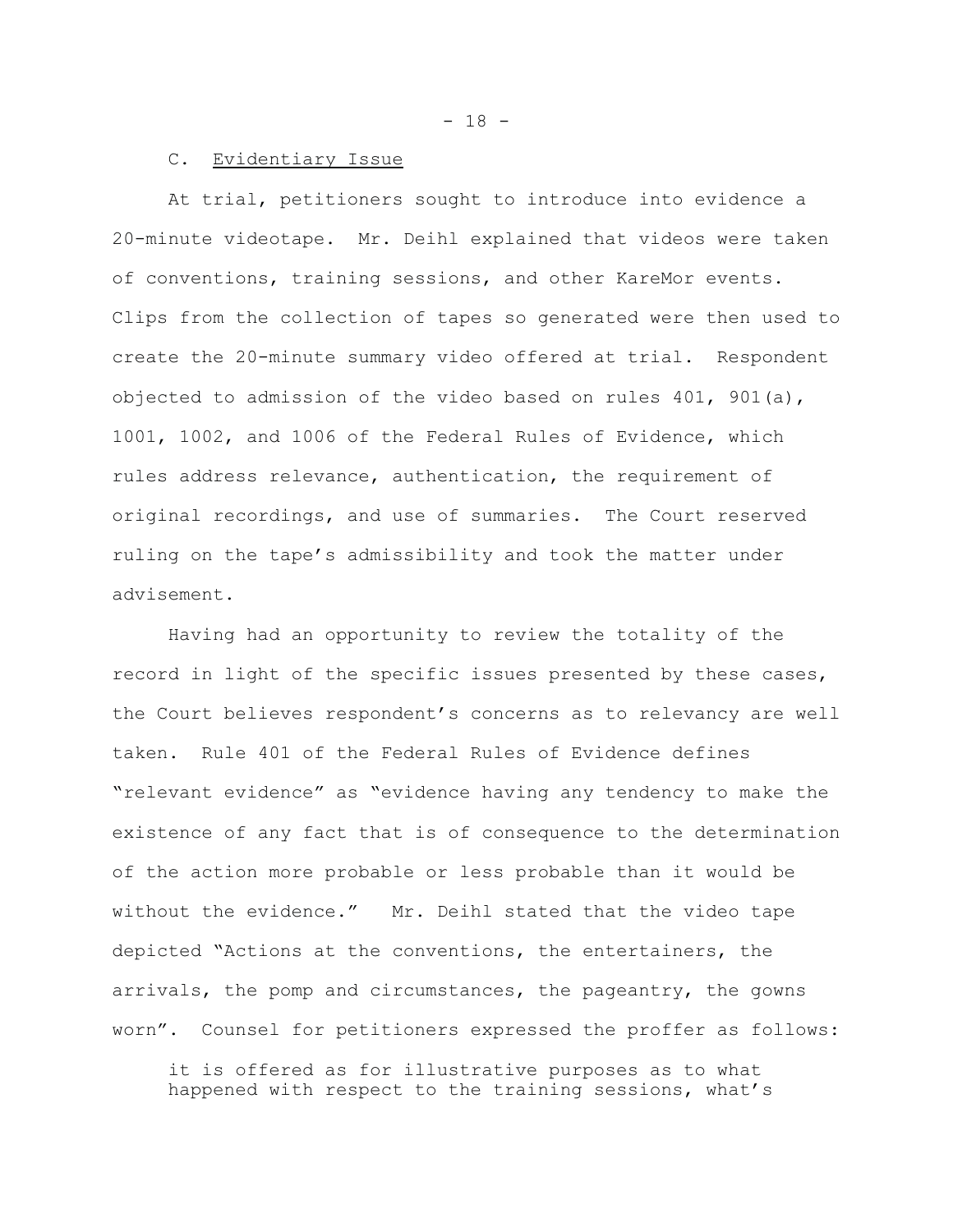going on at the house, the hoopla, the hype, the conventions, the costumes, the whole flavor of what this gentlemen has created with KareMor. And that can be illustrated by photos which we'll move to next, but the photos don't show the excitement in the air like a video does.

Initially, Mr. Deihl testified that only recordings from 1996, 1997, and 1998 were used in creating the videotape. However, after similar assertions with respect to the years depicted in various photographs were shown on voir dire to be unreliable, counsel reproffered the videotape on the more general basis of showing how KareMor operated over "the time frame of '93 through early '99."

On this basis, the Court is not convinced that the videotape would make any fact of consequence to the resolution of these cases more probable. The record is already replete with generalized evidence attesting to how petitioners ran a successful multilevel marketing enterprise, complete with hype, pageantry, and prizes, as well as a glamorous residence and wardrobe to fit the part. The Court, as demonstrated in our findings of fact, does not doubt that petitioners' business model successfully used these strategies to instill enthusiasm in the distributors.

Nonetheless, facts of consequence to the outcome of this proceeding are those which would establish that petitioners have met the substantiation and other requisites for the deduction of each of the particular expenditures made in 1996, 1997, and 1998.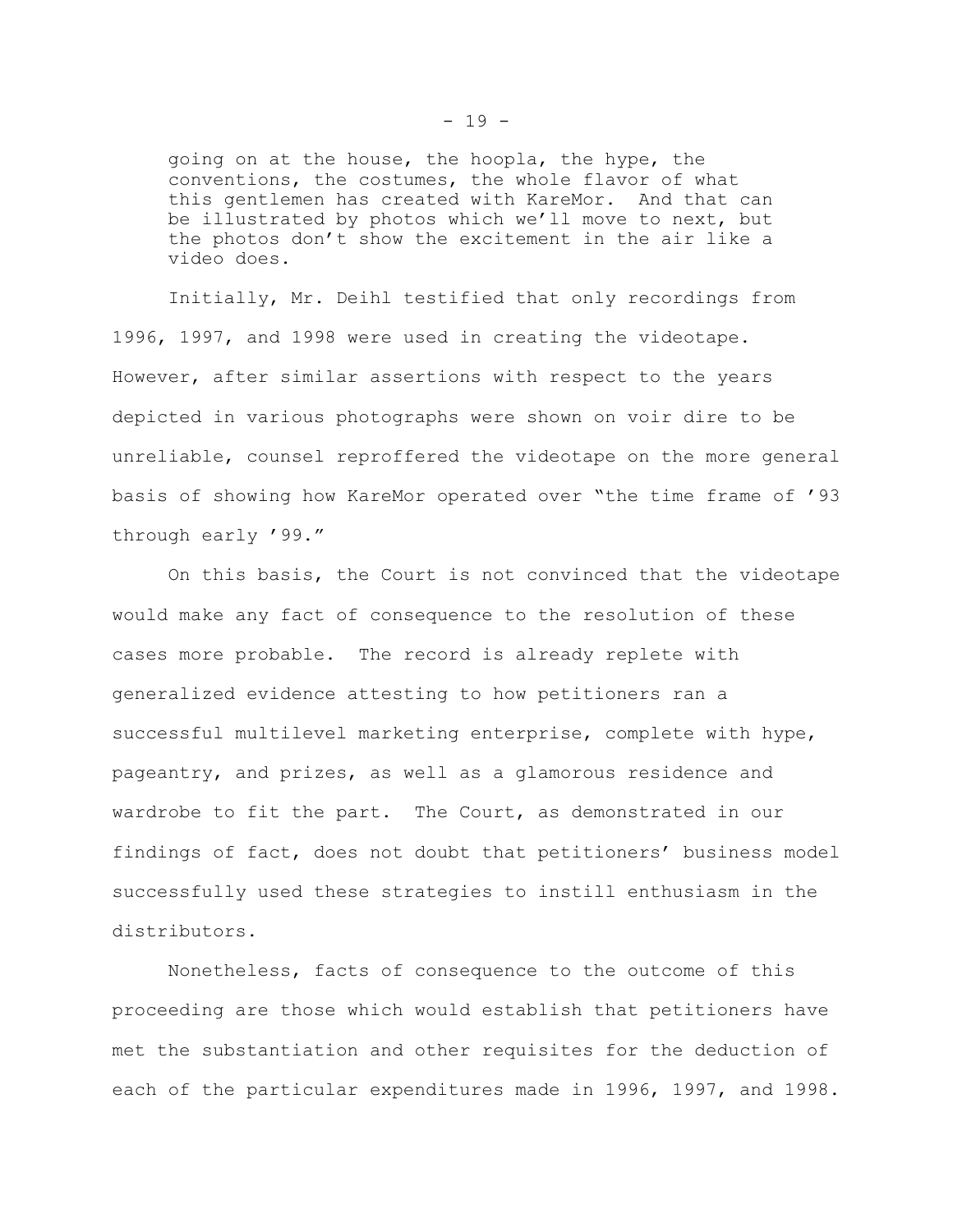The videotape, by its nature, would not even connect any individual outlay reflected in petitioners' ledgers, credit card statements, etc., to any specific business function during the years in issue, since the tape purports to cover only a general modus operandi from 1993 through 1999. Nor would it afford the Court a rational foundation, for example, to estimate the percentage of business versus personal use for a given type of expense, since the tape purports to show only business events. The Court cannot conclude that the video conforms to the definition of relevant evidence in rule 401 of the Federal Rules of Evidence.

Furthermore, even assuming that the videotape could clear the relevancy hurdle, the evidence would properly be excluded under rule 403 of the Federal Rules of Evidence, which reads: "Although relevant, evidence may be excluded if its probative value is substantially outweighed by the danger of unfair prejudice, confusion of the issues, or misleading the jury, or by considerations of undue delay, waste of time, or needless presentation of cumulative evidence." As indicated in the preceding discussion, the tape would be needlessly cumulative on this record.

Respondent did not object to admission of the photographs offered by petitioners as generally showing petitioners' promotional activities, including conventions, training, and

 $-20 -$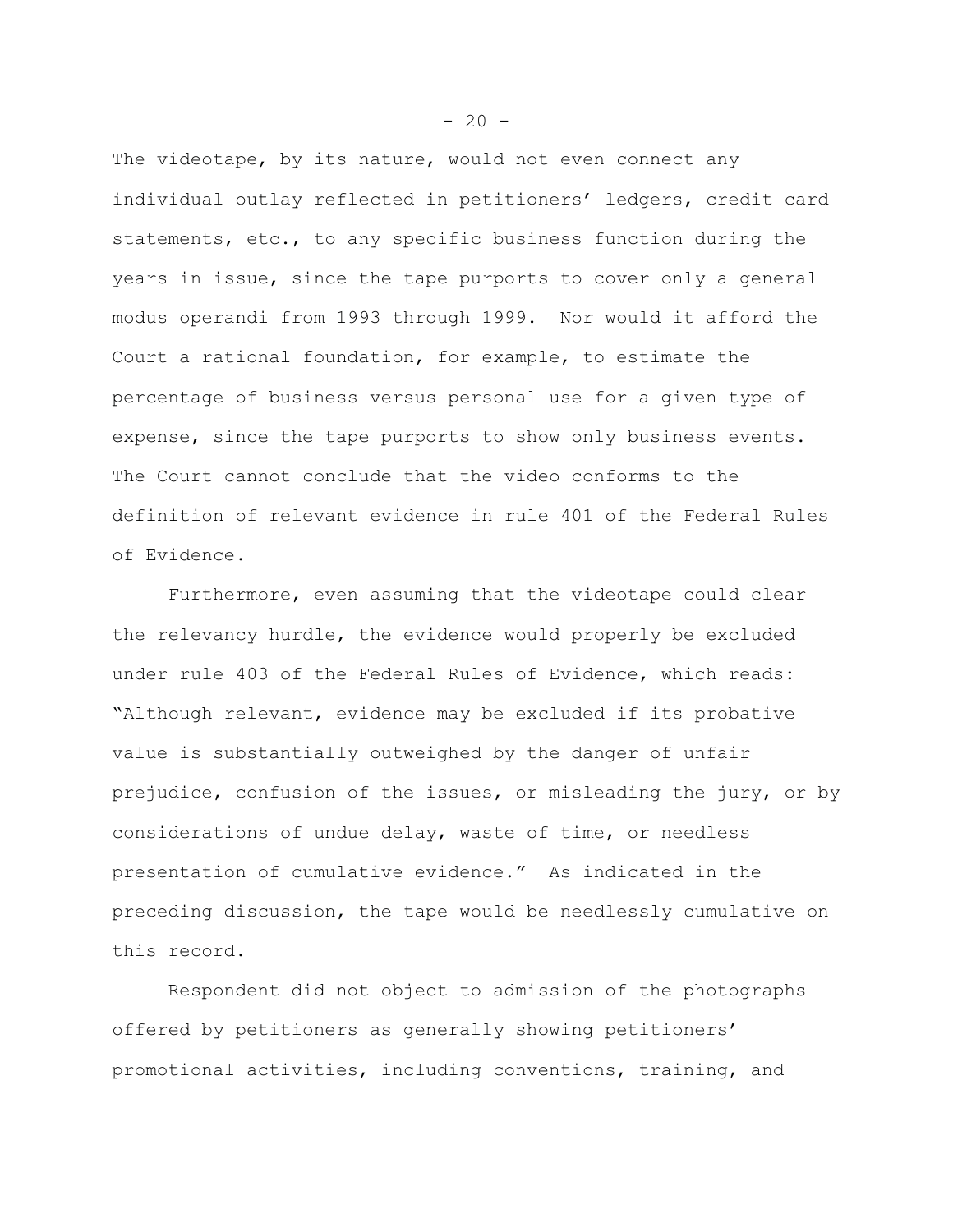parties, from 1993 to 1999. Thus, the Court has a visual representation of petitioners' operations. There is likewise no shortage of generalized verbal descriptions regarding how petitioners ran their operations, motivated distributors, gave away prizes, created a lifestyle to envy, and so on. The generalized summary videotape would therefore add nothing material to the evidence before the Court. The Court shall exclude the videotape on grounds of relevancy or cumulation and need not reach the additional bases for exclusion argued by respondent.

# II. S Corporation Expenditure Deductions

The expenditures of Mayor and KareMor at issue in this proceeding were categorized, first in general ledgers and then correspondingly in relevant tax returns, notices of deficiency, stipulations, and briefs, as pertaining to (1) capitalized business improvements; (2) landscaping; (3) security; (4) training, meetings, and/or conventions; (5) promotion; (6) suspense; (7) marketing; or (8) meals and entertainment. As alluded to previously and as will be further elucidated infra in text, some of these classifications are ambiguous at best and do not lend themselves to analysis of pertinent issues. Accordingly, for purposes of discussion herein, the Court will employ the following groupings: (1) Amortization of residence improvements; (2) landscaping; (3) security; (4) clubs; (5)

 $- 21 -$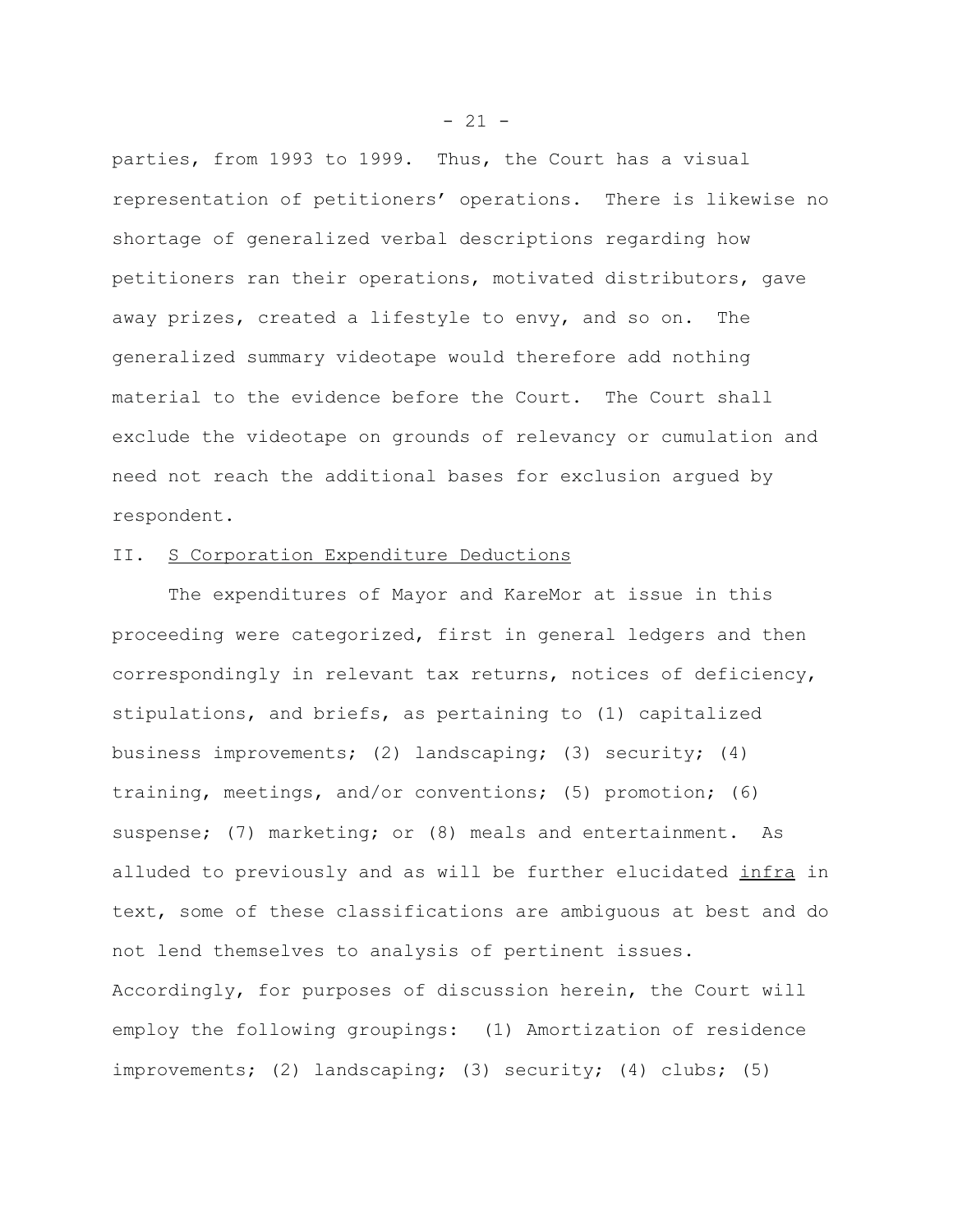entertainment; (6) gifts, awards, or cash; (7) clothing; (8) equipment and furnishings; (9) contributions; and (10) promotion or marketing.

## A. General Rules

Deductions are a matter of "legislative grace", and "a taxpayer seeking a deduction must be able to point to an applicable statute and show that he comes within its terms." New Colonial Ice Co. v. Helvering, 292 U.S. 435, 440 (1934); see also Rule 142(a). As a general rule, section 162(a) authorizes a deduction for "all the ordinary and necessary expenses paid or incurred during the taxable year in carrying on any trade or business". An expense is ordinary for purposes of this section if it is normal or customary within a particular trade, business, or industry. Deputy v. du Pont, 308 U.S. 488, 495 (1940). An expense is necessary if it is appropriate and helpful for the development of the business. Commissioner v. Heininger, 320 U.S. 467, 471 (1943). Section 262, in contrast, precludes deduction of "personal, living, or family expenses."

The breadth of section 162(a) is tempered by the requirement that any amount claimed as a business expense must be substantiated, and taxpayers are required to maintain records sufficient therefor. Sec. 6001; Hradesky v. Commissioner, 65 T.C. 87, 89-90 (1975), affd. 540 F.2d 821 (5th Cir. 1976); sec. 1.6001-1(a), Income Tax Regs. When a taxpayer adequately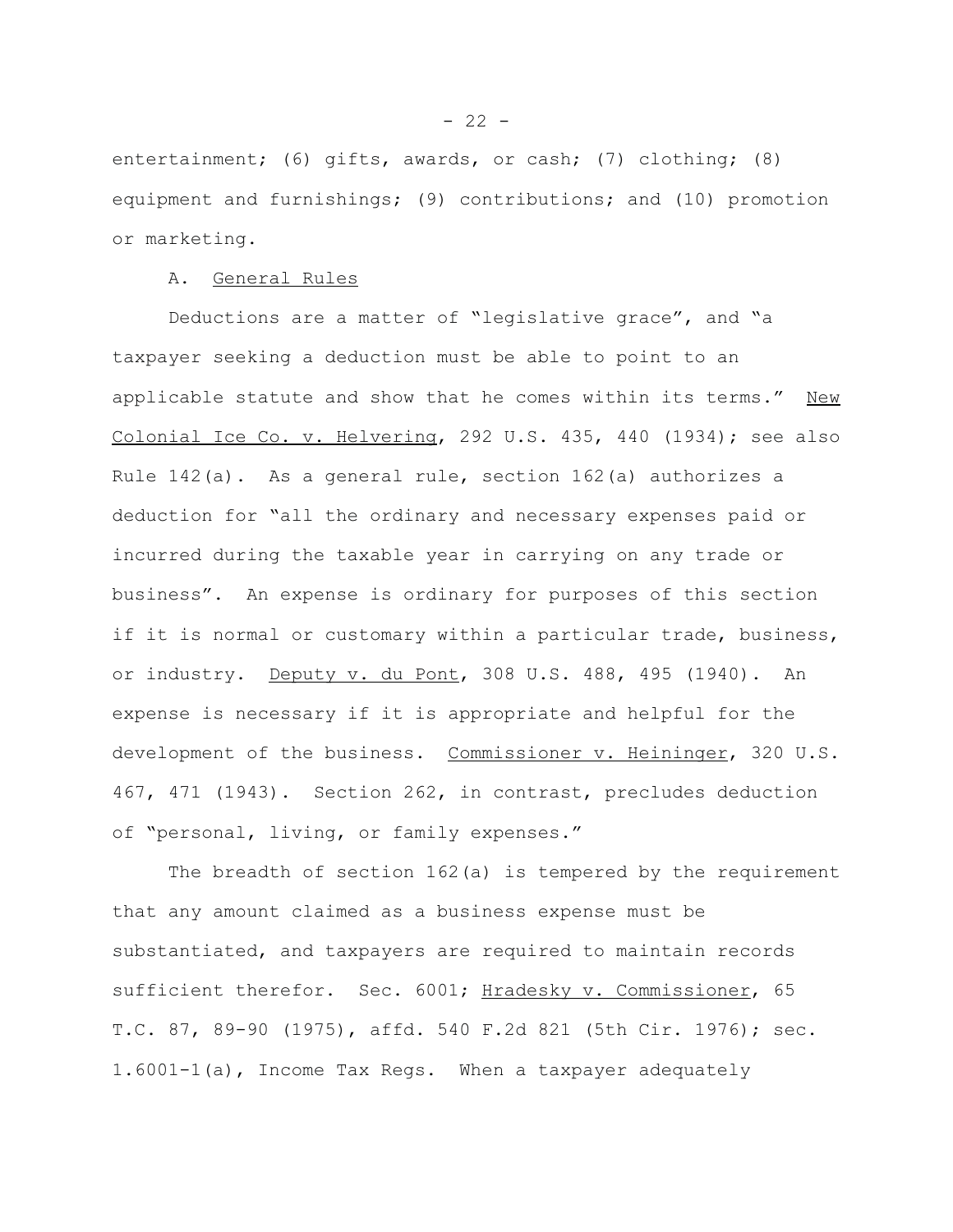establishes that he or she paid or incurred a deductible expense but does not establish the precise amount, we may in some circumstances estimate the allowable deduction, bearing heavily against the taxpayer whose inexactitude is of his or her own making. Cohan v. Commissioner, 39 F.2d 540, 543-544 (2d Cir. 1930). There must, however, be sufficient evidence in the record to provide a basis upon which an estimate may be made and to permit us to conclude that a deductible expense, rather than a nondeductible personal expense, was incurred in at least the amount allowed. Williams v. United States, 245 F.2d 559, 560 (5th Cir. 1957); Vanicek v. Commissioner, 85 T.C. 731, 742-743 (1985).

Furthermore, business expenses described in section 274 are subject to rules of substantiation that supersede the doctrine of Cohan v. Commissioner, supra. Sanford v. Commissioner, 50 T.C. 823, 827-828 (1968), affd. 412 F.2d 201 (2d Cir. 1969); sec. 1.274-5T(a), Temporary Income Tax Regs., 50 Fed. Reg. 46014 (Nov. 6, 1985). Section 274(d) provides that no deduction shall be allowed for, among other things, traveling expenses, entertainment expenses, gifts, and expenses with respect to listed property (as defined in section 280F(d)(4) and including passenger automobiles, computer equipment, and cellular telephones) "unless the taxpayer substantiates by adequate records or by sufficient evidence corroborating the taxpayer's

 $- 23 -$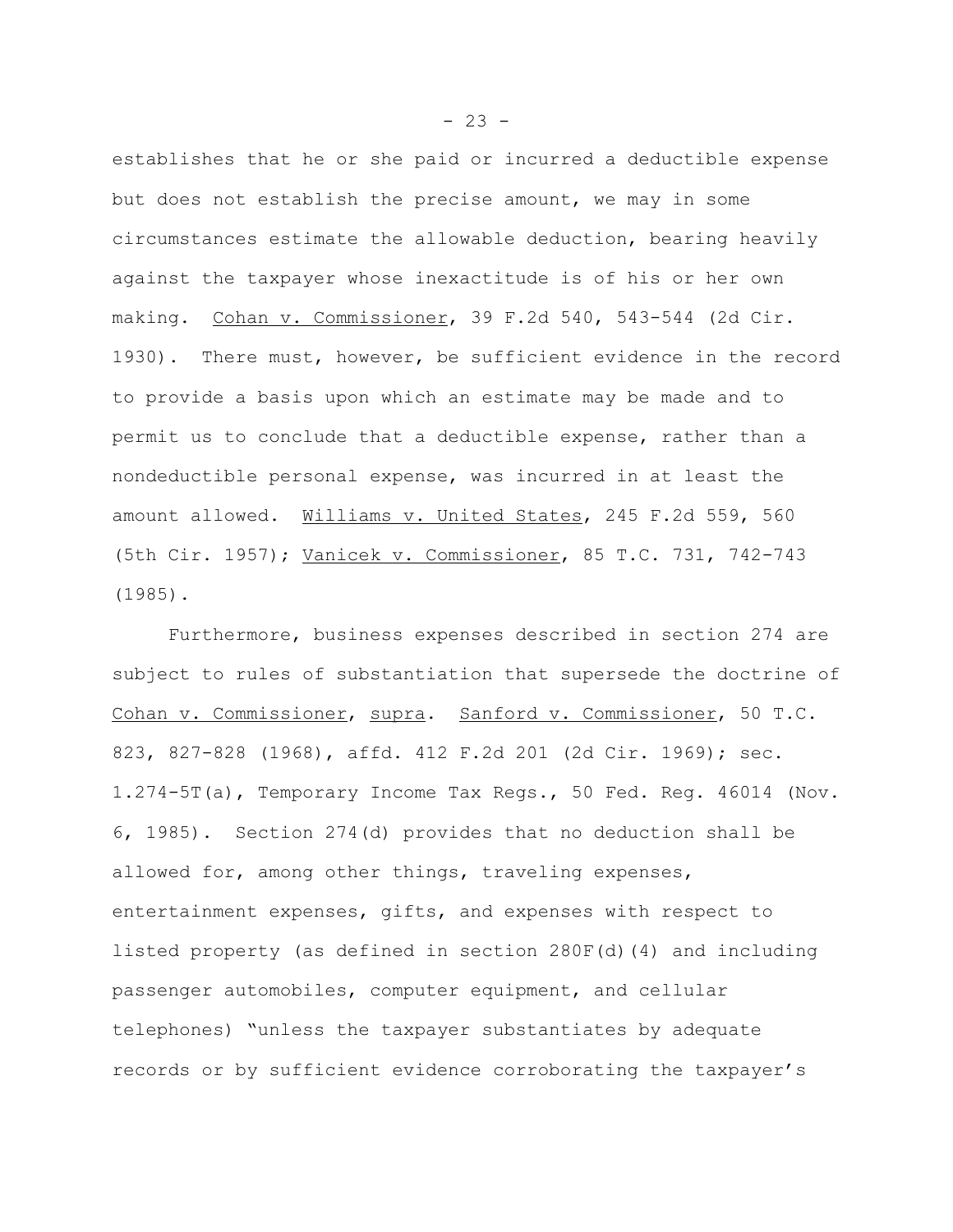own statement": (1) The amount of the expenditure or use; (2) the time and place of the expenditure or use, or date and description of the gift; (3) the business purpose of the expenditure or use; and (4) in the case of entertainment or gifts, the business relationship to the taxpayer of the recipients or persons entertained. Sec. 274(d).

In addition to the general business expense deduction rule of section 162, section 167 authorizes "as a depreciation deduction a reasonable allowance for the exhaustion, wear and tear (including a reasonable allowance for obsolescence)--(1) of property used in the trade or business, or (2) of property held for the production of income." Sec. 167(a).

When applying sections 162 and 167 in the context of particular items of property, the following general framework has emerged through caselaw. Under either section, the initial question is whether ownership and maintenance of the property is related primarily to business or to personal purposes. Intl. Artists, Ltd. v. Commissioner, 55 T.C. 94, 104 (1970) (and cases cited thereat); see also, e.g., Richardson v. Commissioner, T.C. Memo. 1996-368; Griffith v. Commissioner, T.C. Memo. 1988-445. The answer to this question determines which of three approaches is appropriate: (1) If acquisition and maintenance of the property is primarily associated with profit-motivated purposes and any personal use is distinctly secondary and incidental,

 $- 24 -$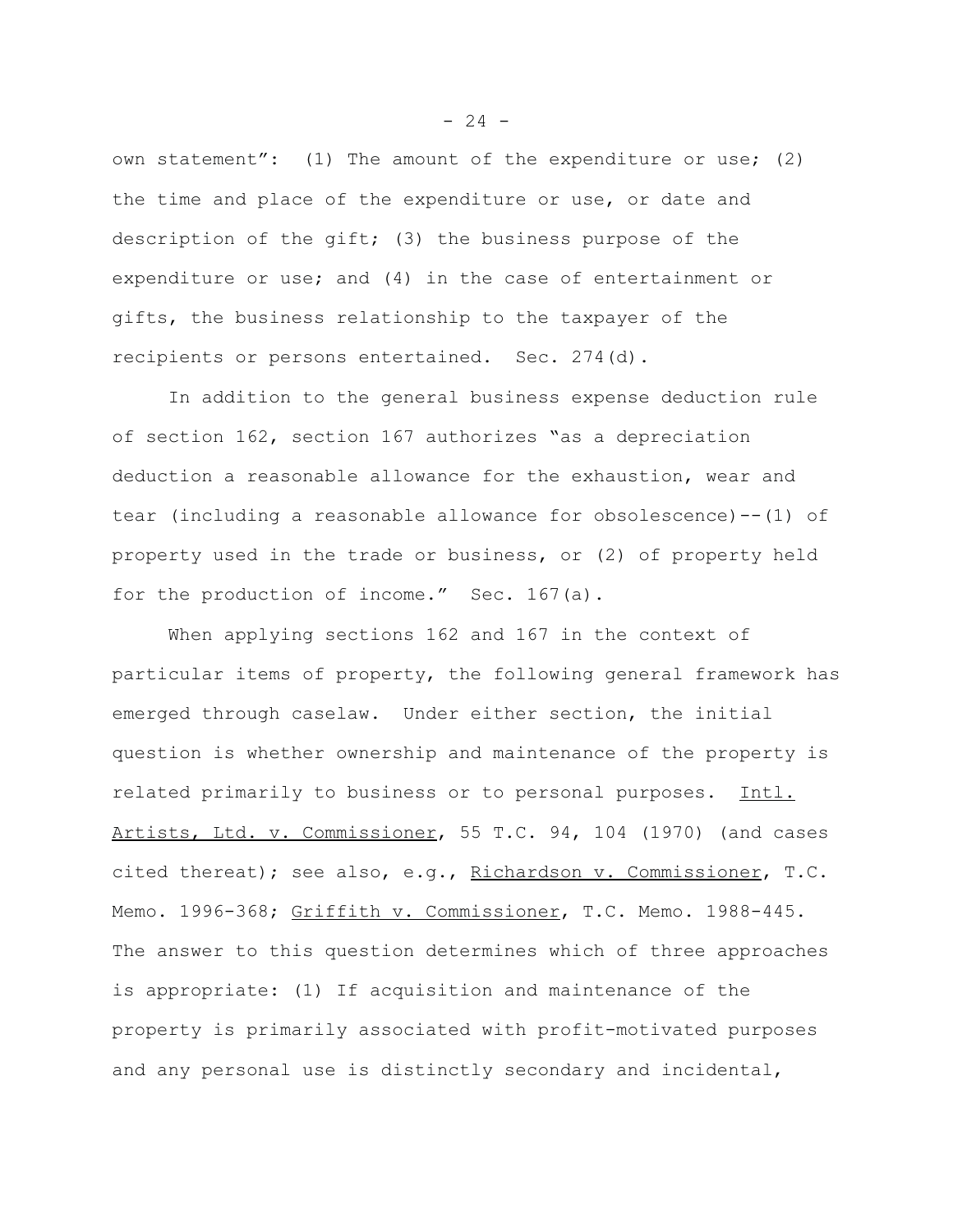expenses and depreciation are deductible; (2) if acquisition and maintenance is motivated primarily by personal considerations, deductions are disallowed; and (3) if substantial business and personal motives exist, allocation becomes necessary. Intl. Trading Co. v. Commissioner, 275 F.2d 578, 584-587 (7th Cir. 1960), affg. T.C. Memo. 1958-104; Intl. Artists, Ltd. v. Commissioner, supra at 104-105; Richardson v. Commissioner, supra; Griffith v. Commissioner, supra; Kenerly v. Commissioner, T.C. Memo. 1984-117.

Where the property in question is residential in character, a further limitation with potential bearing on business-related deductions claimed under section 162 or 167 is contained in section 280A. Effective for tax years beginning after 1975, that statute reads in part:

SEC. 280A. DISALLOWANCE OF CERTAIN EXPENSES IN CONNECTION WITH BUSINESS USE OF HOME, RENTAL OF VACATIONS HOMES, ETC.

(a) General Rule.--Except as otherwise provided in this section, in the case of a taxpayer who is an individual or an S corporation, no deduction otherwise allowable under this chapter shall be allowed with respect to the use of a dwelling unit which is used by the taxpayer during the taxable year as a residence.

\* \* \* \* \* \* \*

(c) Exceptions for Certain Business or Rental Use; Limitations on Deductions for Such Use.--

(1) Certain business use.--Subsection (a) shall not apply to any item to the extent such item is allocable to a portion of the dwelling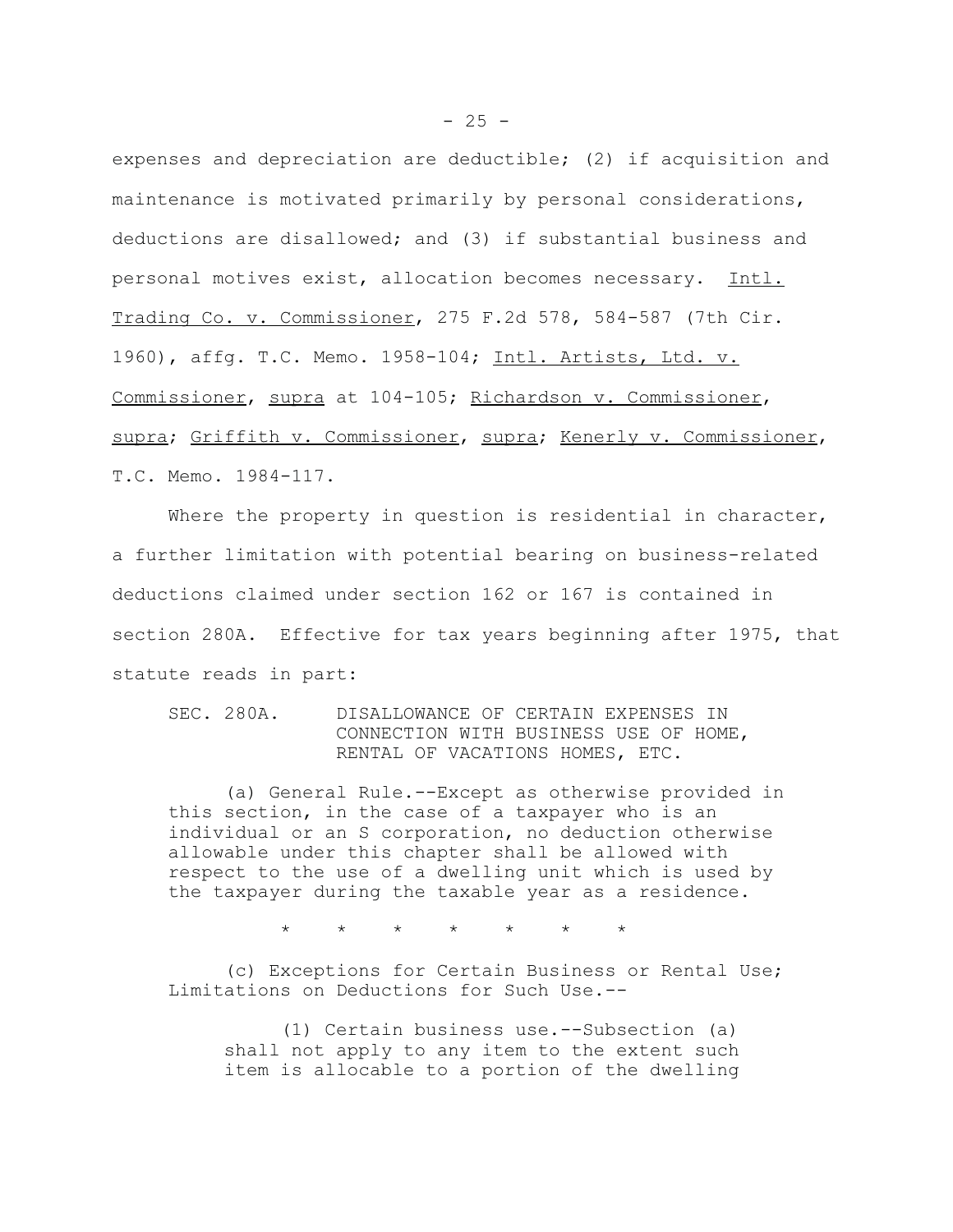unit which is exclusively used on a regular basis--

> (A) as the principal place of business for any trade or business of the taxpayer,

(B) as a place of business which is used by patients, clients, or customers in meeting or dealing with the taxpayer in the normal course of his trade or business, or

(C) in the case of a separate structure which is not attached to the dwelling unit, in connection with the taxpayer's trade or business.

In the case of an employee, the preceding sentence shall apply only if the exclusive use referred to in the preceding sentence is for the convenience of his employer.

- (2) Certain storage use.--  $* * *$
- (3) Rental use.--  $* * *$

# B. Amortization of Residence Improvements

The parties stipulated as follows: "KareMor expended monies for lavish improvements to PETITIONERS' personal residence. Based upon those expenditures KareMor claimed amortized expenses. RESPONDENT does not dispute the amounts claimed but disputes the deductibility." Petitioners seek deductions of \$313,576 for 1996, \$549,028 for 1997, and \$566,559 for 1998.

Both petitioners and respondent devote extensive discussion on brief to whether the expenditures by KareMor for improvements satisfy the threshold business purpose criterion pertinent to deductibility under either section 162 or 167. Respondent argues that the amounts were not expended for ordinary and necessary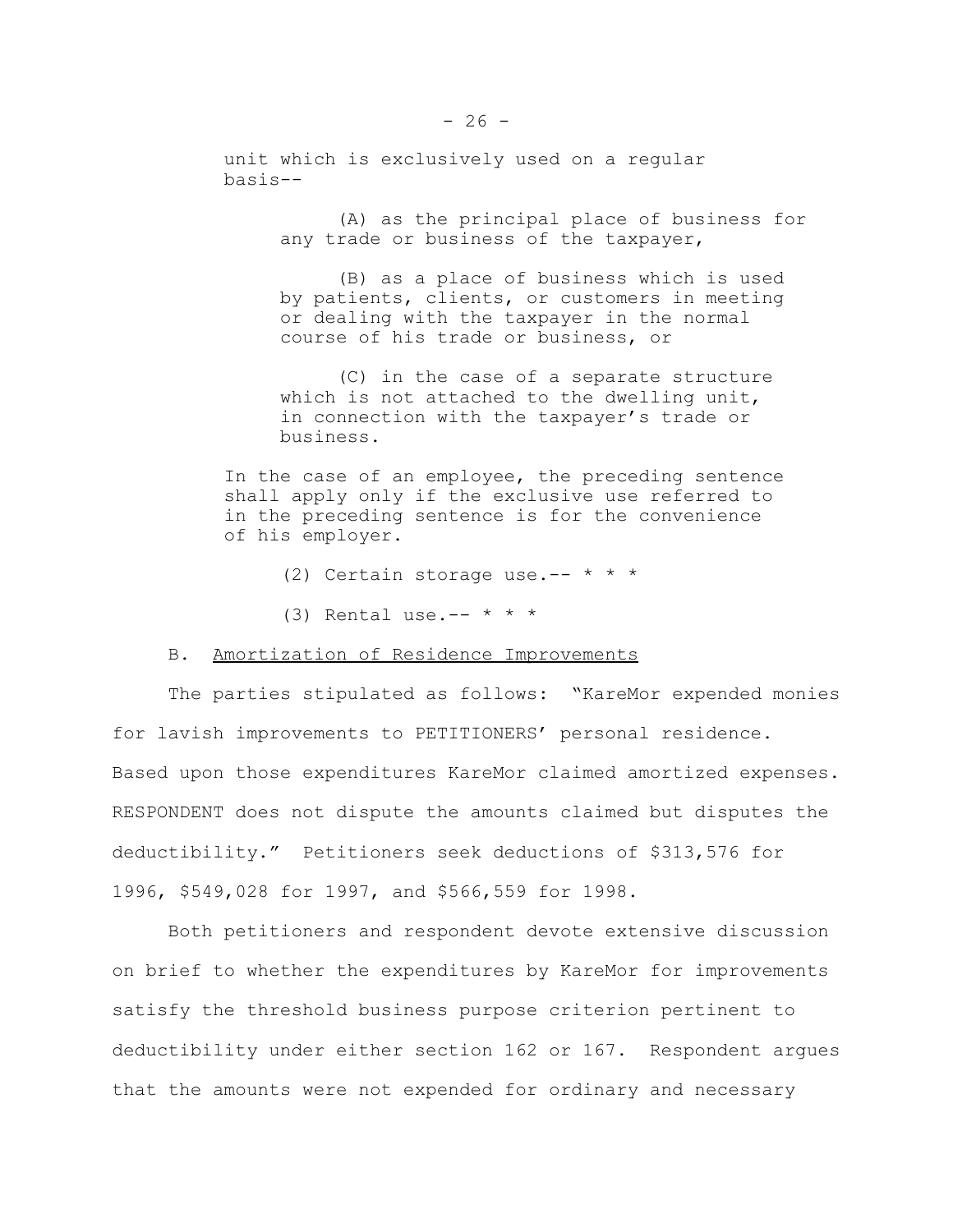business purposes, while petitioners contend that creation of a "trophy house" generates an ordinary and necessary business expense akin to an outlay for marketing, promotion, or advertising. Respondent then goes on to argue that, additionally, the standards for deductibility under section 280A must be met but are not on these facts. Petitioners, in contrast, maintain that section 280A does not apply. Their position is: "Respondent's reliance on §280A is misplaced for the simple reason that that section deals with 'use of a dwelling,' meaning use of a dwelling as a facility, not use of a dwelling as a trophy house aka billboard in lieu of money spent for highway billboard or other media purchases, such as radio, t.v. and newsprint."

Because the Court concludes that section 280A is applicable to petitioners' situation and that petitioners fail to meet the requirements imposed therein, we find it unnecessary to probe further the intricacies of sections 162 and 167. Even assuming arguendo that the improvements could be considered sufficiently business-related in a multilevel marketing enterprise such as petitioners' to support deductibility under section 162 or 167, section 280A precludes allowance.

The test of section 280A(a) states the following general rule: "Except as otherwise provided in this section, in the case of a taxpayer who is an individual or an S corporation, no

 $- 27 -$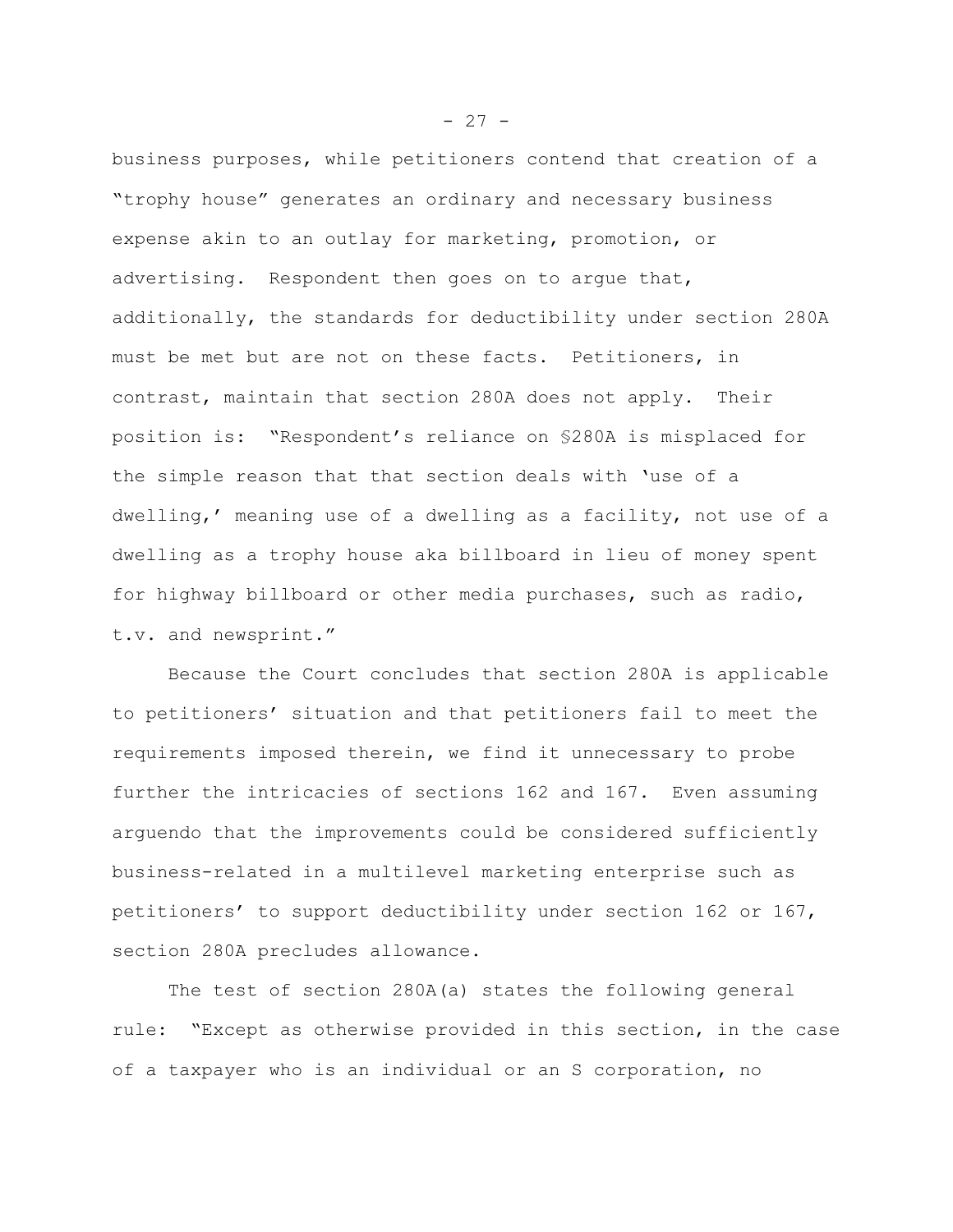deduction otherwise allowable under this chapter shall be allowed with respect to the use of a dwelling unit which is used by the taxpayer during the taxable year as a residence." The plain language thus mandates that if a dwelling unit is used as a residence, no deduction is permitted.

For purposes of this rule, "dwelling unit" is defined in section 280A(f)(1)(A) to include "a house  $* * *$  and all structures or other property appurtenant to such dwelling unit." The only exception is for such a unit "used exclusively as a hotel, motel, inn, or similar establishment." Sec. 280A(f)(1)(B). "Use as residence" is likewise a defined term; to wit, a dwelling unit is used as a residence if it is used "for personal purposes" during the taxable year for a number of days in excess of the greater of 14 days or 10 percent of the days it is rented at fair value. Sec. 280A(d)(1). Personal use, in turn, is deemed to have been made of a dwelling unit for a day if it is used for any part of the day for personal purposes by the taxpayer or a family member. Sec. 280A(d)(2). In the case of an S corporation, the foregoing rules are applied "by substituting 'any shareholder of the S corporation' for 'the taxpayer'". Sec. 280A(f)(2).

Given these definitions, petitioners' semantic argument on this issue devolves into mere sophistry. There is no doubt that the property at 4627 East Foothill Drive is a "house". The

 $- 28 -$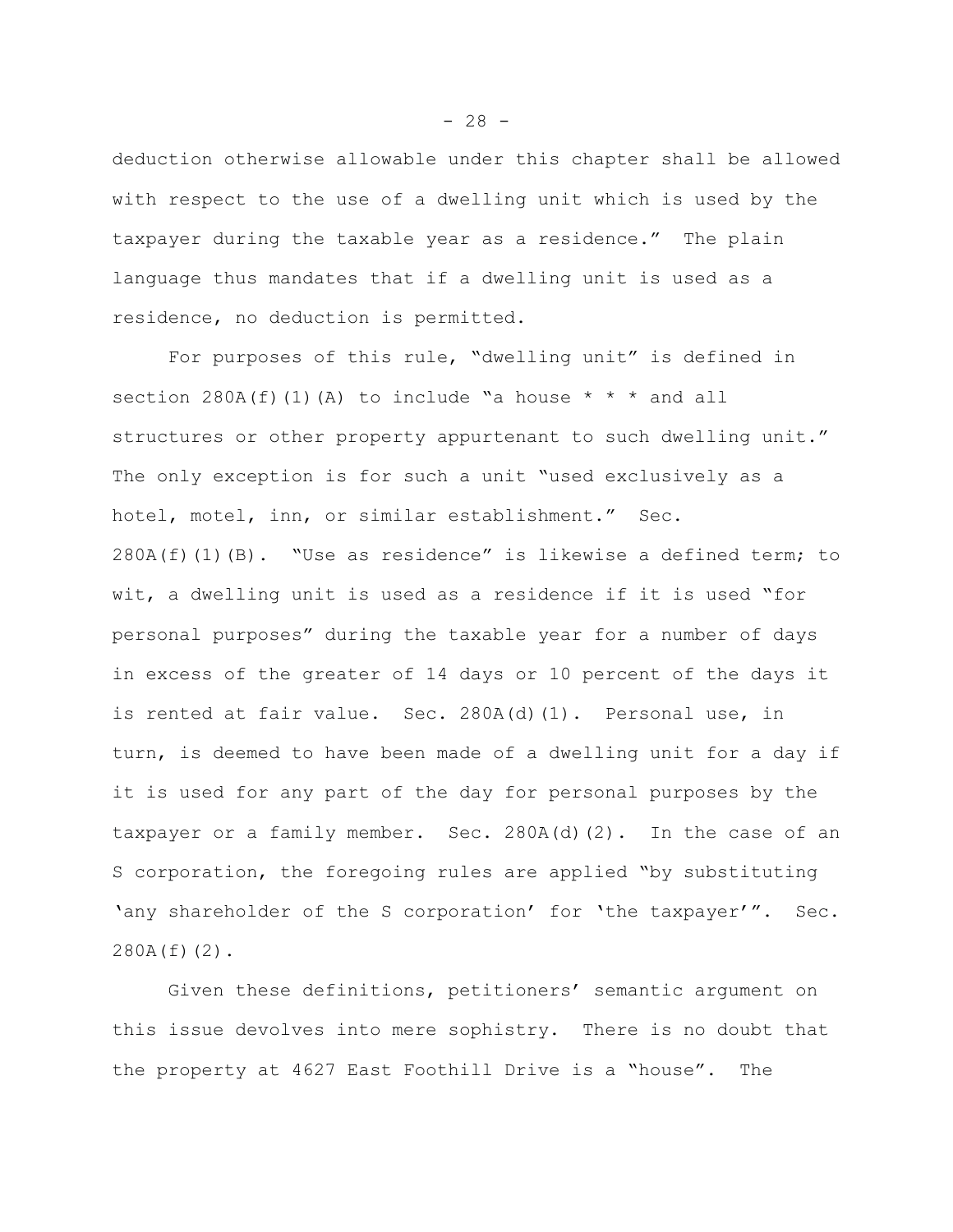property was remodeled to become more grandiose, but it still included a living room, dining room, family room, bedrooms, bathrooms, etc. Petitioners slept there, ate there, and had free access to all areas of the home, gardens, and amenities such as the pool. Their grandchildren visited and could go anywhere they pleased. Petitioners entertained guests other than distributors at the property. Accordingly, 4627 East Foothill Drive was a dwelling unit used by petitioners as a residence within the meaning of section 280A.

Because section 280A applies, no deduction is allowed under "this chapter" unless one of the enumerated exceptions is satisfied. "This chapter" refers to chapter 1, Normal Taxes and Surtaxes, of the Internal Revenue Code and includes both sections 162 and 167, which are contained in part VI of subchapter B of chapter 1. Petitioners' apparent suggestion that they can avoid the strictures of section 280A by meeting the requisites of section 162 or 167 and their reliance on cases involving tax years prior to the enactment of section 280A are unfounded.

As this Court has explained:

Section 280A was added to the Internal Revenue Code by the Tax Reform Act of 1976 to provide "definitive rules relating to deductions for expenses attributable to the business use of homes." S. Rept. 94-1236 (1976), 1976-3 C.B. (Vol. 3) 807, 839. Prior to the enactment of section 280A, this Court had allowed a deduction for an office in an employee's residence on the grounds that the maintenance of such office was "appropriate and helpful" under the circumstances. Congress felt that clear-cut rules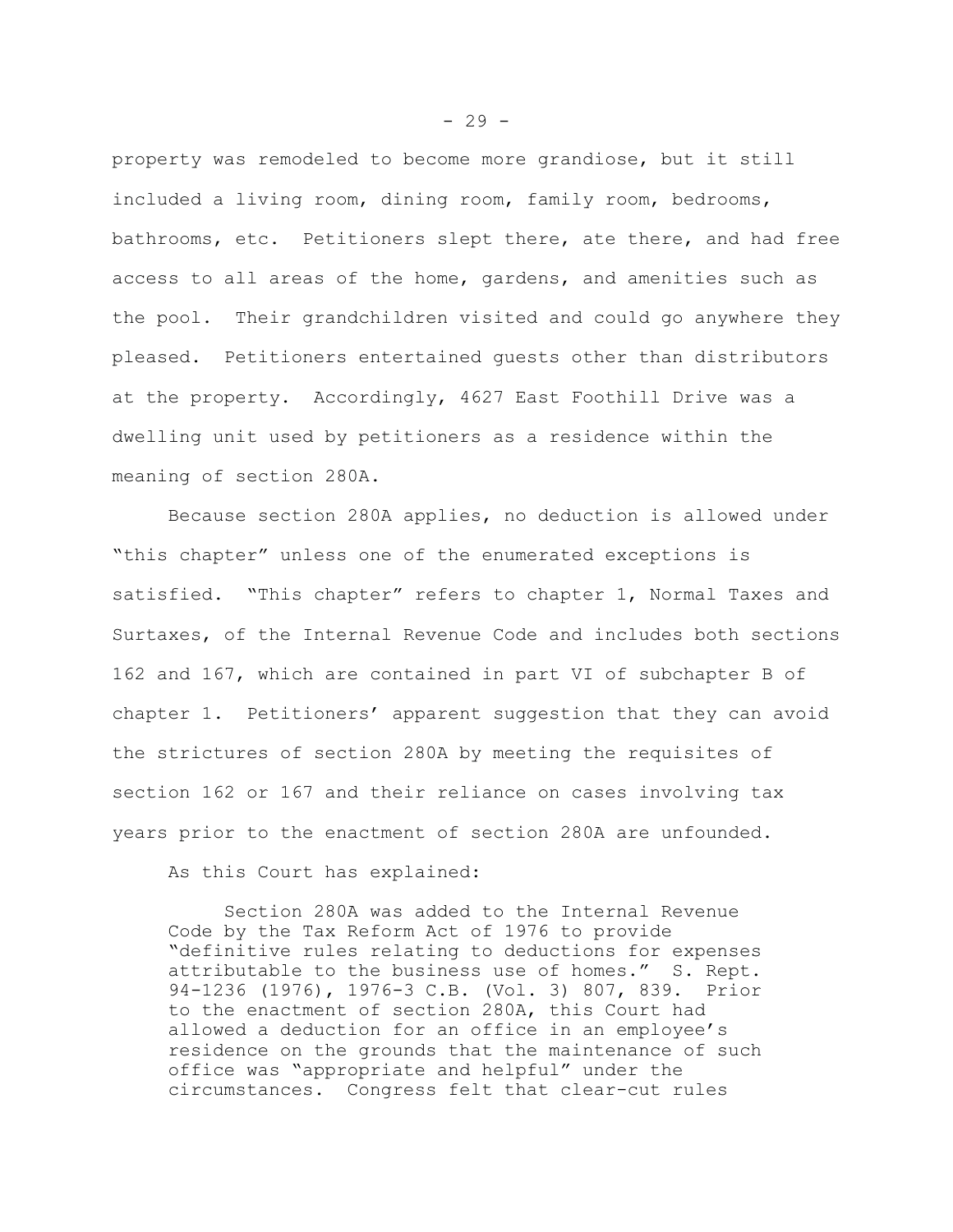governing deductibility were needed because of the administrative burdens which resulted from requiring taxpayers to substantiate the business element of what is normally a personal item (i.e., maintenance of a residence). Additionally, there was the concern that, under the standards adopted by some courts (particularly this Court), those which were otherwise personal expenses were being allowed as deductions. [Baie v. Commissioner, 74 T.C. 105, 108-109 (1980); fn. refs. omitted.]

Cases pertaining to taxable years subsequent to the 1976 effective date of section 280A have enforced the statute in the context of both claimed expenses and depreciation. For instance, in Griffith v. Commissioner, T.C. Memo. 1988-445, the taxpayer claimed business expenses and depreciation with respect to his residence for tax years both before and after section 280A's enactment. For 1974 and 1975, the Court applied the standards set forth in Intl. Artists, Ltd. v. Commissioner, 55 T.C. 94 (1970), and advocated by petitioners here, but then noted that section 280A would preclude an allocation between business and personal use for 1976 through 1978 without a showing of exclusive business use of a portion of the home. Griffith v. Commissioner, supra. Similarly, addressing tax years 1980 through 1982, the Court in Hefti v. Commissioner, T.C. Memo. 1988-22, affd. without published opinion 894 F.2d 1340 (8th Cir. 1989), discussed the legislative history and observed that "Any personal use of a room or segregated area will preclude its use in computing depreciation or other allocable expenditures".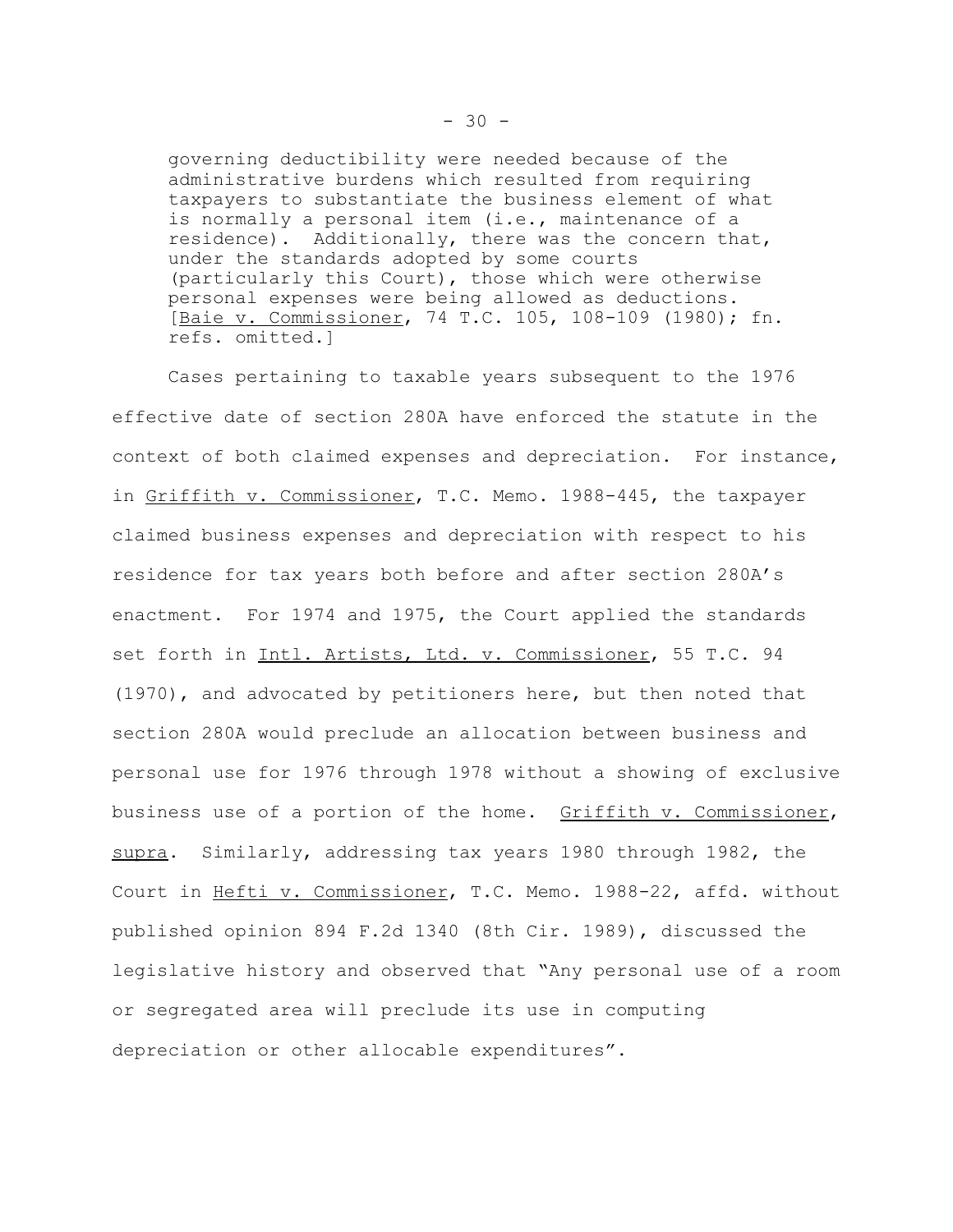On a related point, petitioners' contention that the deductions at issue should be allowed notwithstanding section 280A because the house functions as a "trophy house" or "billboard" and could be characterized as marketing, promotion, or advertising is essentially a claim that the applicability of section 280A should turn on the type of business use to which the otherwise residential property is put. This position has been rejected in words that ring true here:

Section 280A provides a broad general rule requiring disallowance of deductions attributable to the business use of a personal residence, irrespective of the type or form of business use. It is true that the potential for abuse in this area was typified by the situation where a taxpayer would make a dubious claim for a home office deduction.  $* * *$  Unfortunately for the petitioners here, the words of the law which Congress passed are straightforward and much broader in their applicability--sufficiently broad as to catch petitioners in their net. We are not, therefore, at liberty to "bend" the law, much as we may sympathize with petitioner's position. [Baie v. Commissioner, supra at 110; emphasis added.]

As regards exceptions under section 280A(c), the record does not show, and indeed petitioners have never claimed, that any are met here.<sup>5</sup> No portion of the residence was used exclusively for business. Hence, neither petitioners nor any of their related entities are entitled to deductions for the capitalized residence improvements.

<sup>5</sup> Petitioners state on brief: "Never have Petitioners claimed that (a) their home was a place of business, or (b) that use by distributors was exclusive."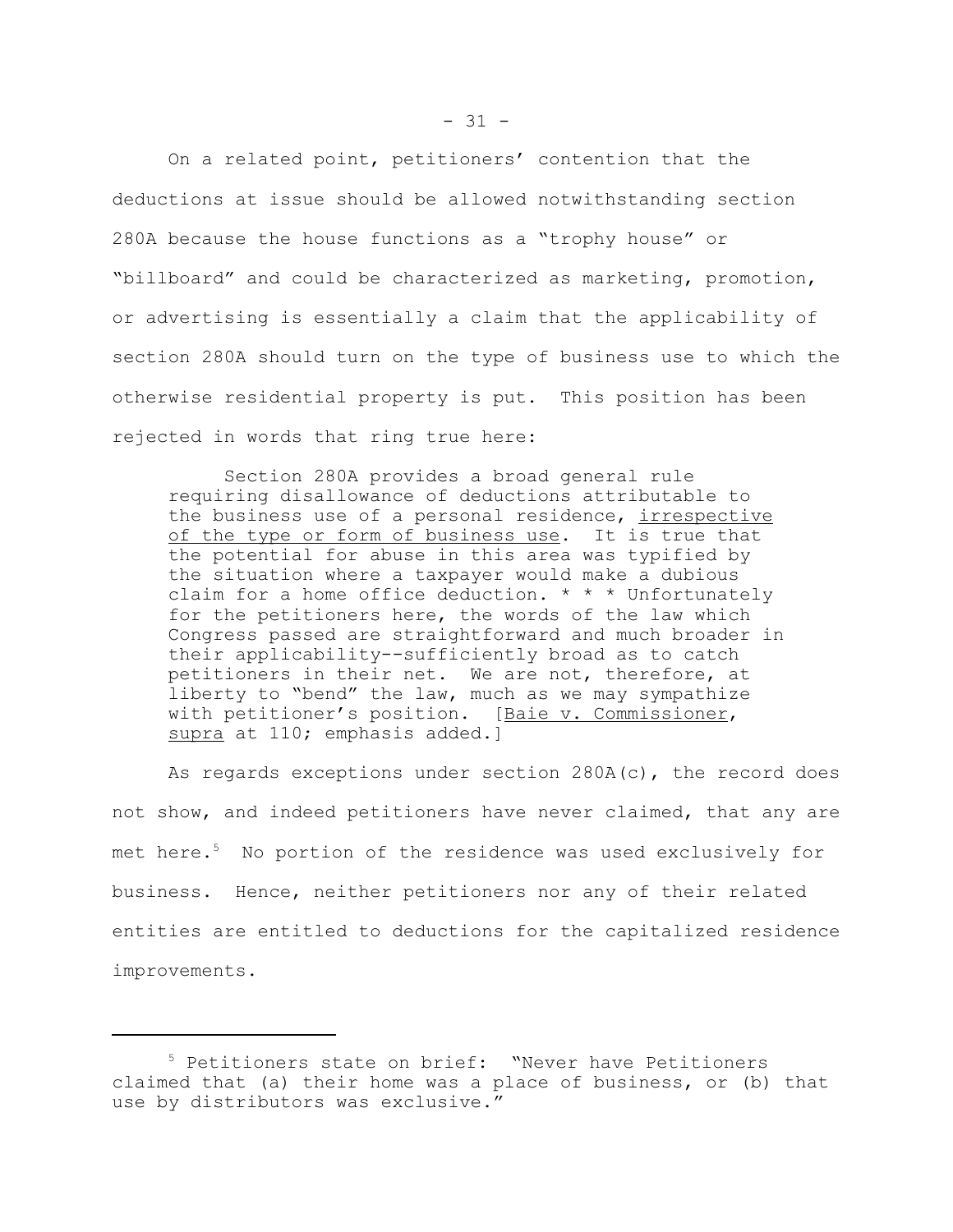$- 32 -$ 

## C. Landscaping

Petitioners seek to deduct under section 162 as business expenses of Mayor and KareMor charges for landscaping and related maintenance. Portions of the amounts claimed have been allowed or conceded by respondent. In support of these deductions, the record contains principally a number of handwritten invoices from, and copies of checks made payable to, Audelio Rios, also known as Delio Rios. Many of the invoices provide few details as to the work performed, and what notations are included frequently appear to be written in Spanish. At trial, Mr. Deihl and Mr. Hartmann testified that Mr. Rios performed landscaping and maintenance for the corporate property on 24th Street, for petitioners' residence, and for the residence of Joe II, which was located on Mountainview Drive. Certain of the invoices also contain references to "Biol Dihol" or "3 casas" or "3 houses", and respondent argues that Mr. Rios provided services at Bill's residence as well.

To the extent that the expenditures were incurred for landscaping and maintenance on the residential premises of petitioners and either of their two sons, any deductions are precluded by section 280A for reasons essentially identical to those just discussed in connection with the improvements to petitioners' home. The definition of "dwelling unit" for purposes of section 280A includes "other property appurtenant to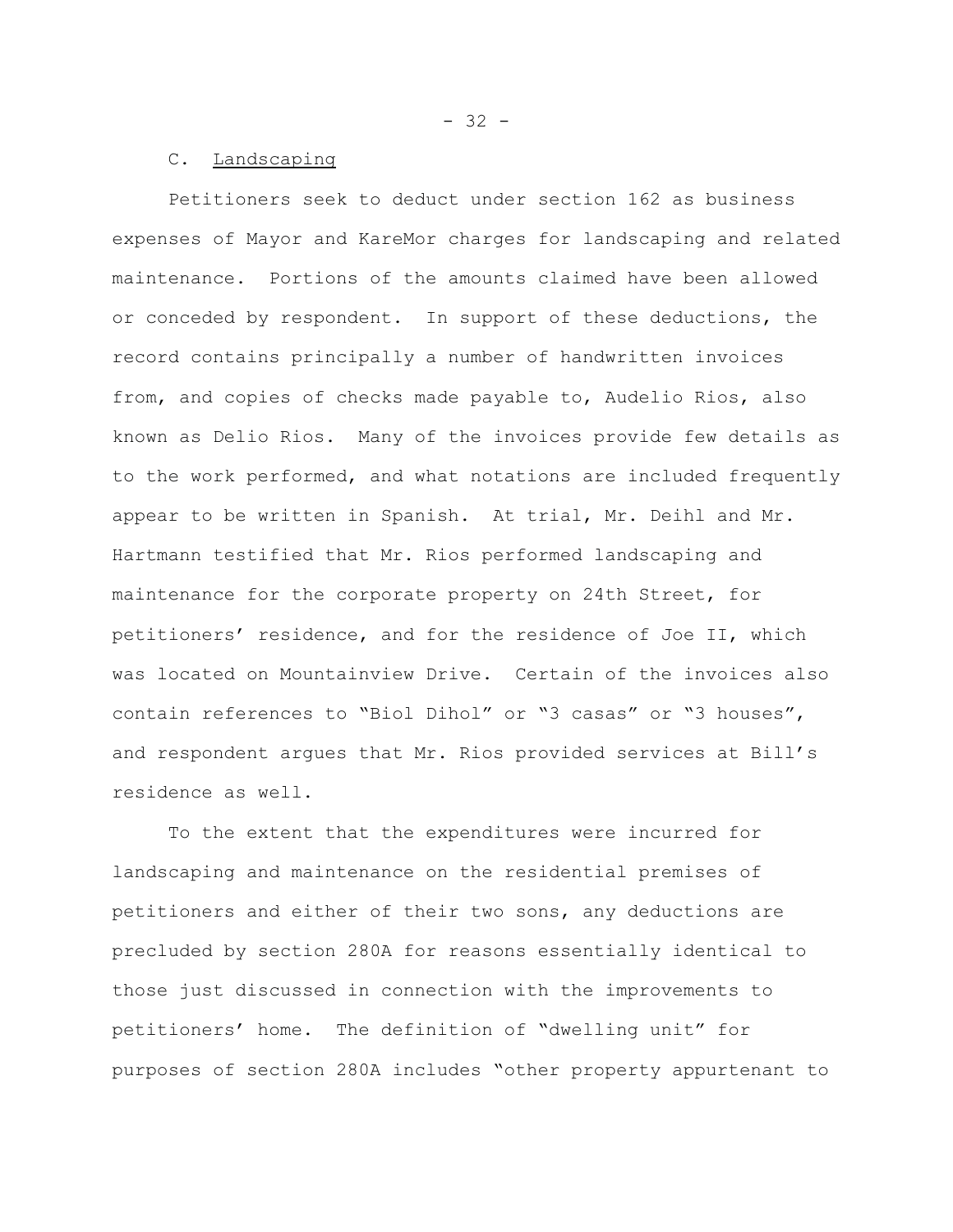such dwelling unit". Sec.  $280A(f)(1)(A)$ . No portion of petitioners' dwelling was used exclusively for business, and the record is devoid of any showing of business use of the home of either son. Consequently, no deduction for landscaping attributable to these properties is allowable.

With respect to the corporate premises, landscaping and maintenance costs would generally be deductible under section 162. It is further undisputed that Mayor and KareMor incurred such expenses for the 24th Street property. The difficulty arises in that the record provides no link between the business premises and the particular payments reflected in the general ledgers and invoices beyond what has already been allowed or conceded by respondent. Moreover, the evidence is not sufficient to permit any reasonable estimate or allocation under the principles of Cohan v. Commissioner, 39 F.2d at 543-544.

When questioned at trial, Mr. Deihl and Mr. Hartmann attributed 70 percent of the landscaping costs to the corporate property and 30 percent to the residential properties. However, in the December 31, 1998, general ledgers for Mayor and KareMor, a 60-percent business versus 40-percent personal allocation was used for the adjusting journal entries. No attempt has been made to explain the change in position, but the shift does suggest a degree of arbitrariness in the figures.

 $- 33 -$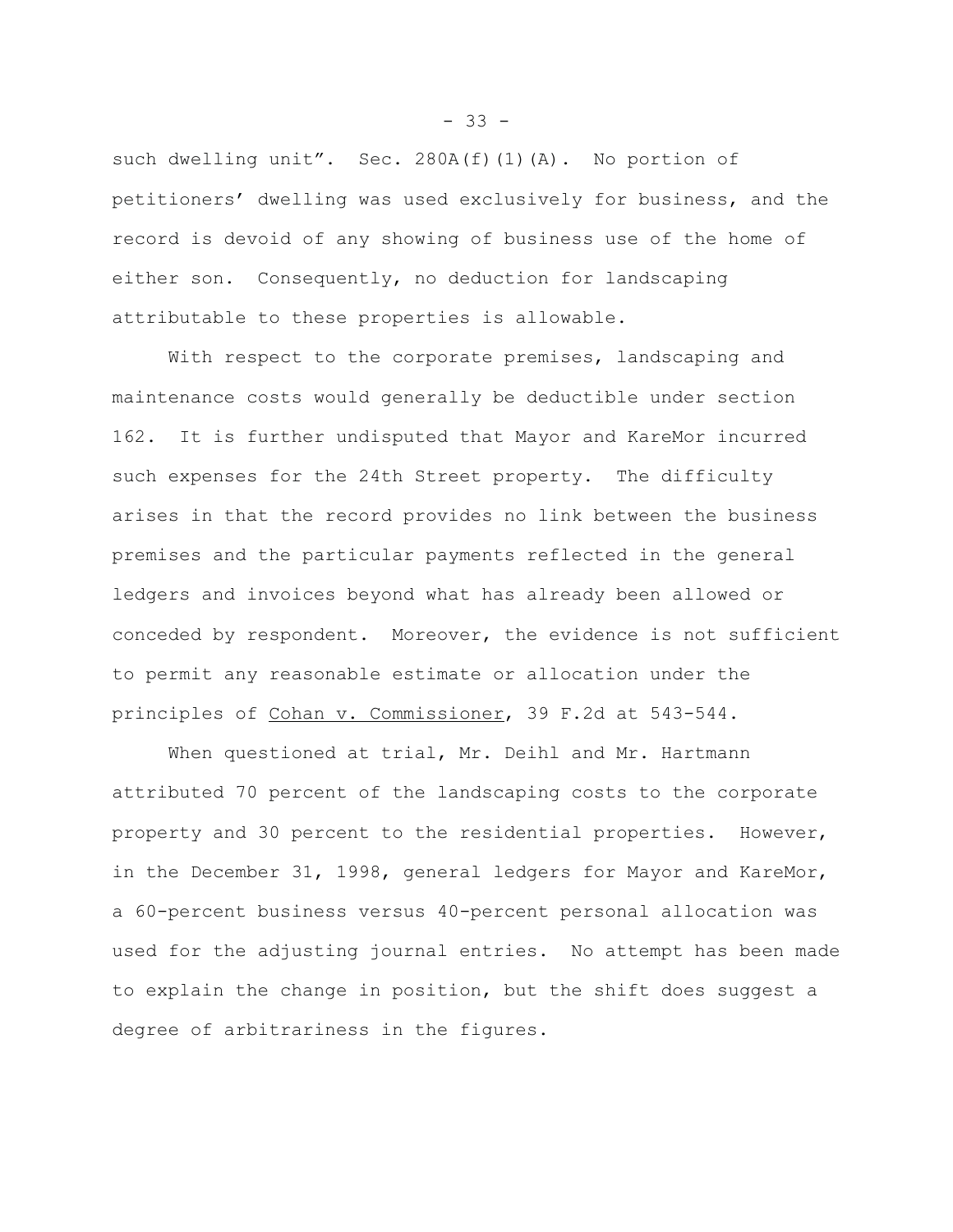Mr. Deihl also testified to approximate acreage of 10 for the corporate property, "about 1.8" for his home, and "about an acre, acre plus" for Joe II's residence. However, no documentary evidence corroborates these numbers, and square footage in any event would seem to be a poor basis for allocation when the scope of landscaping is likely to differ markedly between a showplace home and more prosaic commercial real estate. Furthermore, to the extent that any references to a particular property can be gleaned from the invoices, these would appear to be weighted toward the residential premises. The law therefore does not countenance any further deduction for maintenance and landscaping.

## D. Security

The disputed security services were provided by Michael Reed and his subcontractors, by Capital Guard & Patrol, Inc., and by Arizona Protection Agency. Invoices in the record show that security services were provided by these entities at both the corporate property on 24th Street and at petitioners' personal residence on Foothill Drive. Protection was also provided to members of the Deihl family when traveling. Although invoices were occasionally addressed to KareMor, the disputed security services were paid and deducted by Mayor during 1997 and 1998 in the claimed amounts of \$192,918.70 and \$72,124.64, respectively.

 $-34 -$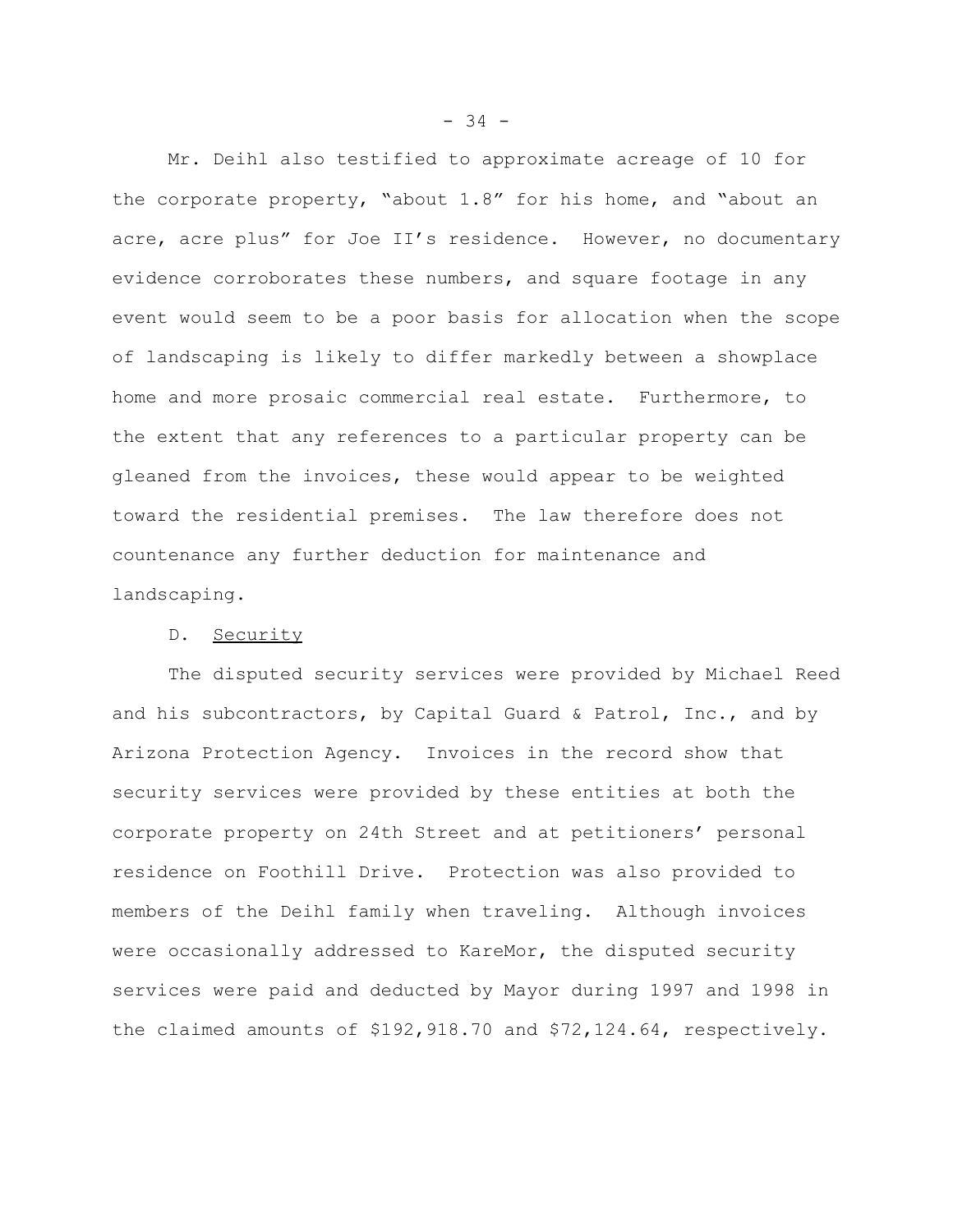Costs of security at the corporate property are deductible as a business expense under section 162. On audit, after extensive review of documentation, respondent allowed deductions on this basis of \$91,372 in 1997 and \$24,267 in 1998 that the record reasonably permitted to be identified and allocated to the corporate property. Respondent later stipulated the concession of an additional \$1,100 for 1997, the nature of which has not been further explained. Petitioners do not directly allude to any particular charges disallowed that were in fact attributable to the corporate premises and not so characterized by respondent. However, as detailed below in connection with our investigation of petitioners' complaint regarding security on a trip to Puerto Rico, the Court has concluded that an additional deduction for security on the corporate premises is appropriate.

Costs of securing residential property are generally nondeductible under section 280A for the reasons previously discussed in conjunction with petitioners' claims regarding capitalized improvements and landscaping. Mr. Deihl testified that security services were utilized at petitioners' home only during the latter part of 1996 and early 1997, but this testimony is patently contrary to the documentary evidence. Invoices explicitly show charges for security at the house into at least March of 1998, and the record lacks substantiation or explanation for a number of expenditures beyond that date. Mr. Deihl's

 $- 35 -$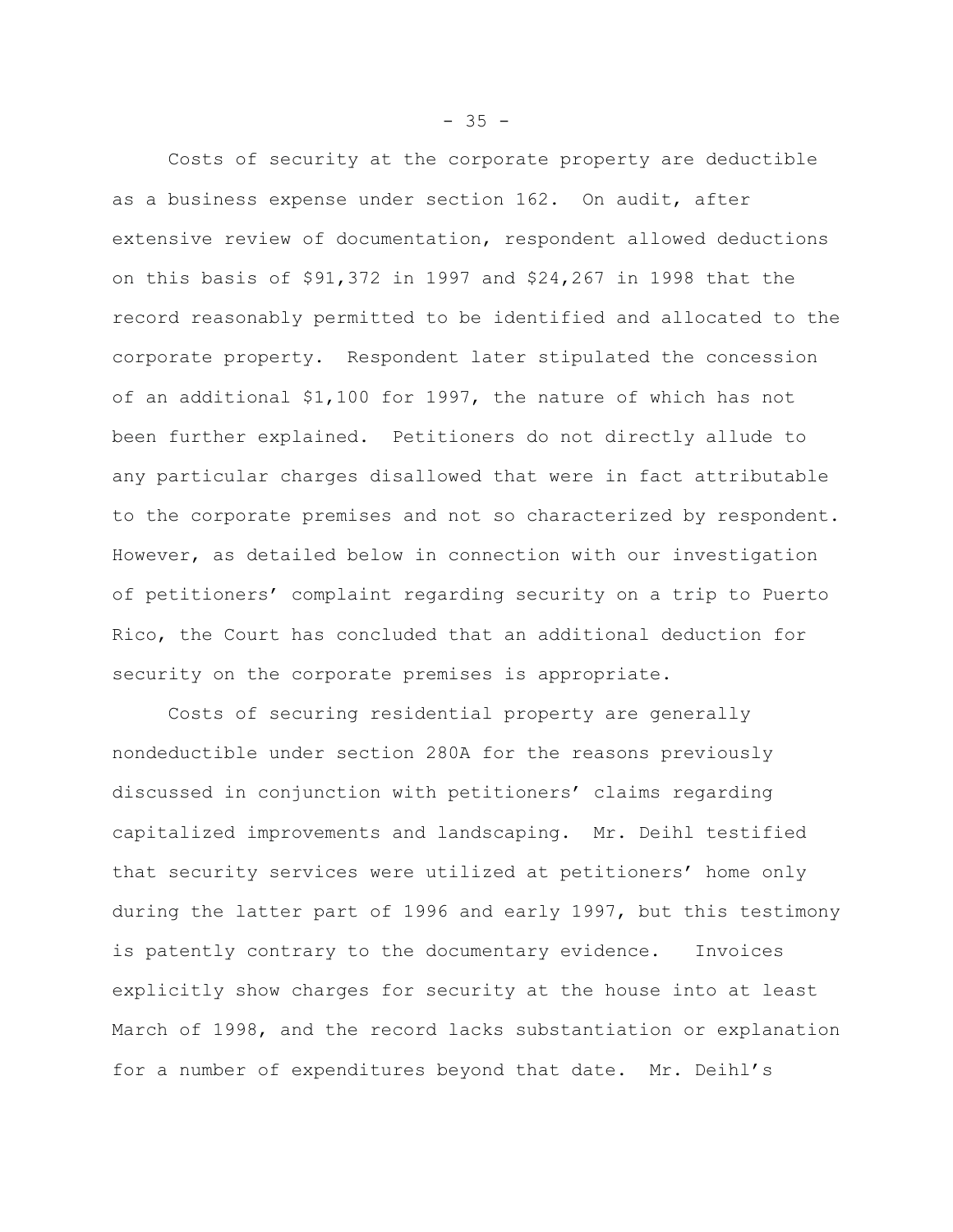assertion that security expenses were 96 to 97 percent business in nature and only 3 to 4 percent personal is likewise in direct conflict with the respective charges shown for the Foothill Drive and 24th Street properties in the proffered invoices. Thus, what testimony was offered concerning the proportion of security costs attributable to the residence has proven unreliable. Nor have petitioners suggested grounds on which any particular expenses disallowed as potentially residential should not be subject to the proscriptions of section 280A.

Regarding costs for security while traveling, Mr. Deihl testified that guards secured merchandise at conventions but also protected family members, particularly children, by acting as a buffer between them and the distributors and by escorting them amongst the various rooms, etc. Petitioners' sole and entire argument on brief addressing security is as follows: "we find that Respondent disallowed almost \$12,000 in security expense with respect to security guards during a trip to Puerto Rico in February of 1998 for Petitioners' training. Petitioners testified about the need for security during their business trips."

The referenced outlay is evidenced by an invoice from Michael Reed dated February 18, 1998, showing three charges. The first is \$8,646 for 752 hours, at the stated rate of \$11.50 per hour, on 2/8/98 through 2/21/98, at the location "POST 1". Next

 $-36 -$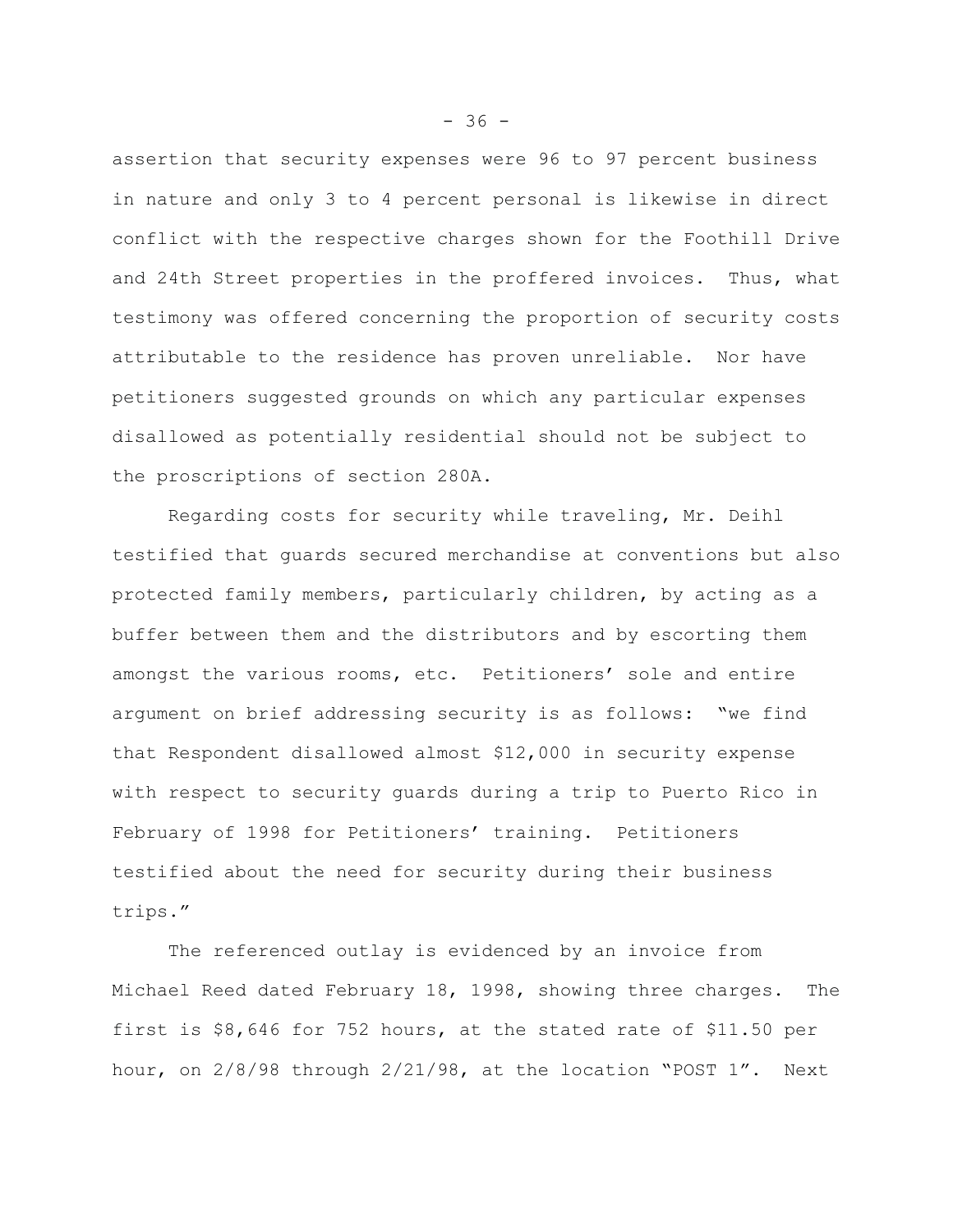listed is \$3,000 for Tony, Jennifer, and Karlas "ON EP TRIP TO P. RICO", on 2/11 through 2/14, at the rate of \$250 per guard per day. Third is \$2,829 for 246 hours, at the rate of \$11.50 per hour, on 2/8/98 through 2/21/98, at the location "POST 2". Respondent allowed \$2,829 of the \$14,475 total amount as a deduction and disallowed the remaining \$11,646.

Other invoices from Michael Reed contained in the record show locations "HOUSE" and "PLANT", indicating a practice of billing based on these two categories. In examination of the above-described and less definitive invoice, it appears that respondent, absent further explanation from petitioners, may arbitrarily have allowed the lesser charge. Nonetheless, on the basis of an invoice for the previous 2-week period, which as corrected shows an identical 246 hour and 752 hour split for locations "HOUSE" and "PLANT", respectively, the Court is willing to allow petitioners an additional \$5,817 in security expenses  $(58,646 - 52,829)$  as attributable to the corporate property.<sup>6</sup>

As to the costs incurred for security while traveling, Mr. Deihl's testimony convinces us that while a portion may represent legitimate business expenses, many are far more

- 37 -

 $6$  The Court notes that with respect to the only other 2-week periods in 1998 for which invoices are in the record, the documents fail to support a similar allocation either because all charges are characterized as attributable to "HOUSE" or because the two locations are listed without specifying the hours or the charges for a particular location.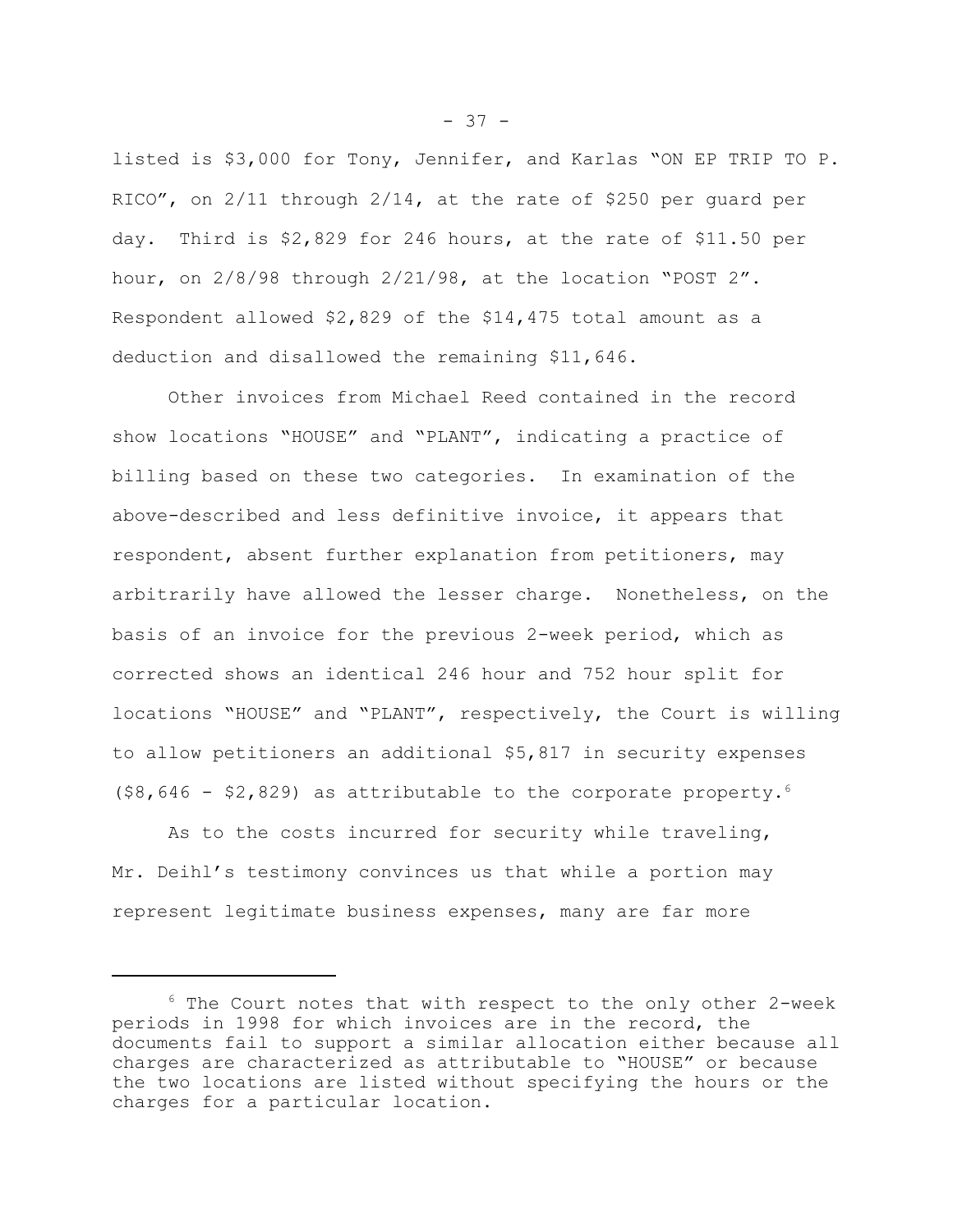personal in nature. Again, however, the record provides no guide for any reasonable estimation under Cohan v. Commissioner, 39 F.2d at  $543-544$ . Therefore, given the state of the record<sup>7</sup> and petitioners' lack of any explanation or further argument, the Court is not in a position to conclude that respondent's allocations, with the limited exception discussed above, are other than generally reasonable and supported by the available documents.

# E. Clubs

One of the many subsets of expenditures deducted by petitioners under the category referred to as training, meetings, and/or conventions is outlays to Arizona Club, to Gardiner's Resort on Camelback (also referred to as Gardiner's Tennis Ranch), and to Gainey Ranch Golf Club. Mr. Deihl testified that the Arizona Club is a private social club, charging membership fees, with restaurant, banquet, and catering facilities. He stated that petitioners used the Arizona Club for events such as business luncheons and training meetings. They also utilized the catering services for outside parties at their home. Additionally, Mr. Deihl testified that the family made personal use of the club for events including holiday functions and

 $7$  As an additional observation, we point out that at least \$1,800 deducted as a security expense is highly suspect in that invoices show the amount was charged to provide band music and three carolers at a Christmas party.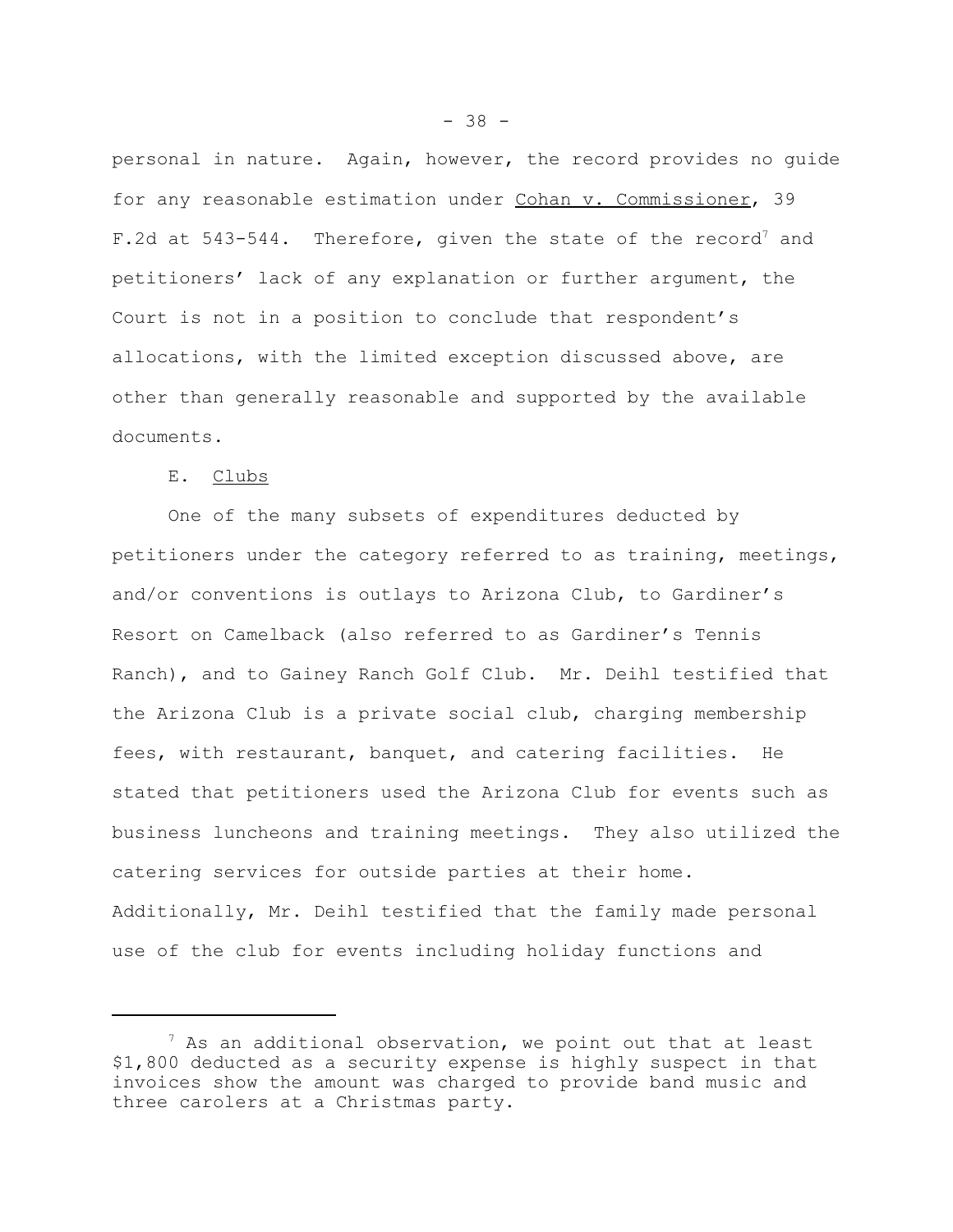children's parties. He estimated that 80 to 85 percent of the use was for business purposes and that 15 to 20 percent was for pleasure or personal purposes.

Gardiner's Resort, according to Mr. Deihl, is a private tennis club where petitioners hosted certain smaller KareMor meetings and events. It was Mr. Deihl's testimony that all use of Gardiner's Resort was business rather than personal in nature. As regards Gainey Ranch Golf Club, petitioners offered no mention of this facility either at trial or on brief.

The record contains a number of invoices from each of these clubs, and the descriptions of the charges thereon typically fall into one of three general categories. The majority of the descriptions include one or more words indicating food or drink services (or tips in connection therewith), such as "Restaurant", "Dinner", "Lunch", "Food", "Bev", "Wine", "Bar", "Banquet", "Caterout", "Tip", etc. A smaller number of the descriptions indicate equipment rentals, requested services, or labor in connection with catered events. The remaining descriptions principally comprise membership dues, finance charges, late fees, or contributions to an employee Christmas fund.

As previously indicated, section 274 imposes limitations on expenses relating to entertainment and associated facilities beyond the general business purpose criterion of section 162. Section 274(a) reads as follows:

- 39 -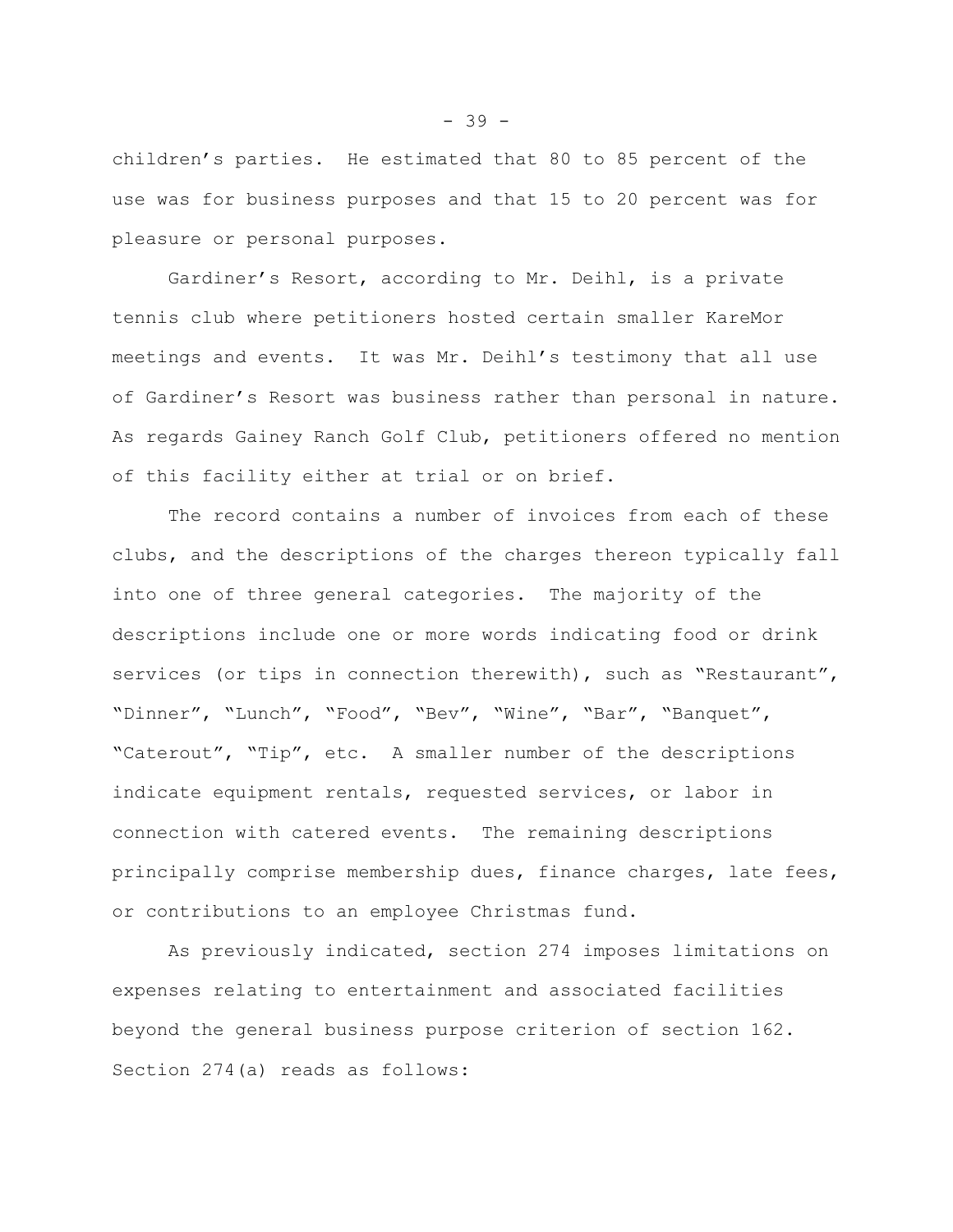(a) Entertainment, Amusement, or Recreation.--

(1) In general.--No deduction otherwise allowable under this chapter shall be allowed for any item--

(A) Activity.--With respect to an activity which is of a type generally considered to constitute entertainment, amusement, or recreation, unless the taxpayer establishes that the item was directly related to, or, in the case of an item directly preceding or following a substantial and bona fide business discussion (including business meetings at a convention or otherwise), that such item was associated with, the active conduct of the taxpayer's trade or business, or

(B) Facility.--With respect to a facility used in connection with an activity referred to in subparagraph (A).

In the case of an item described in subparagraph (A), the deduction shall in no event exceed the portion of such item which meets the requirements of subparagraph (A).

(2) Special rules.--For purposes of applying paragraph  $(1)$  --

> (A) Dues or fees to any social, athletic, or sporting club or organization shall be treated as items with respect to facilities.

(B) An activity described in section 212 shall be treated as a trade or business.

(C) In the case of a club, paragraph (1)(B) shall apply unless the taxpayer establishes that the facility was used primarily for the furtherance of the taxpayer's trade or business and that the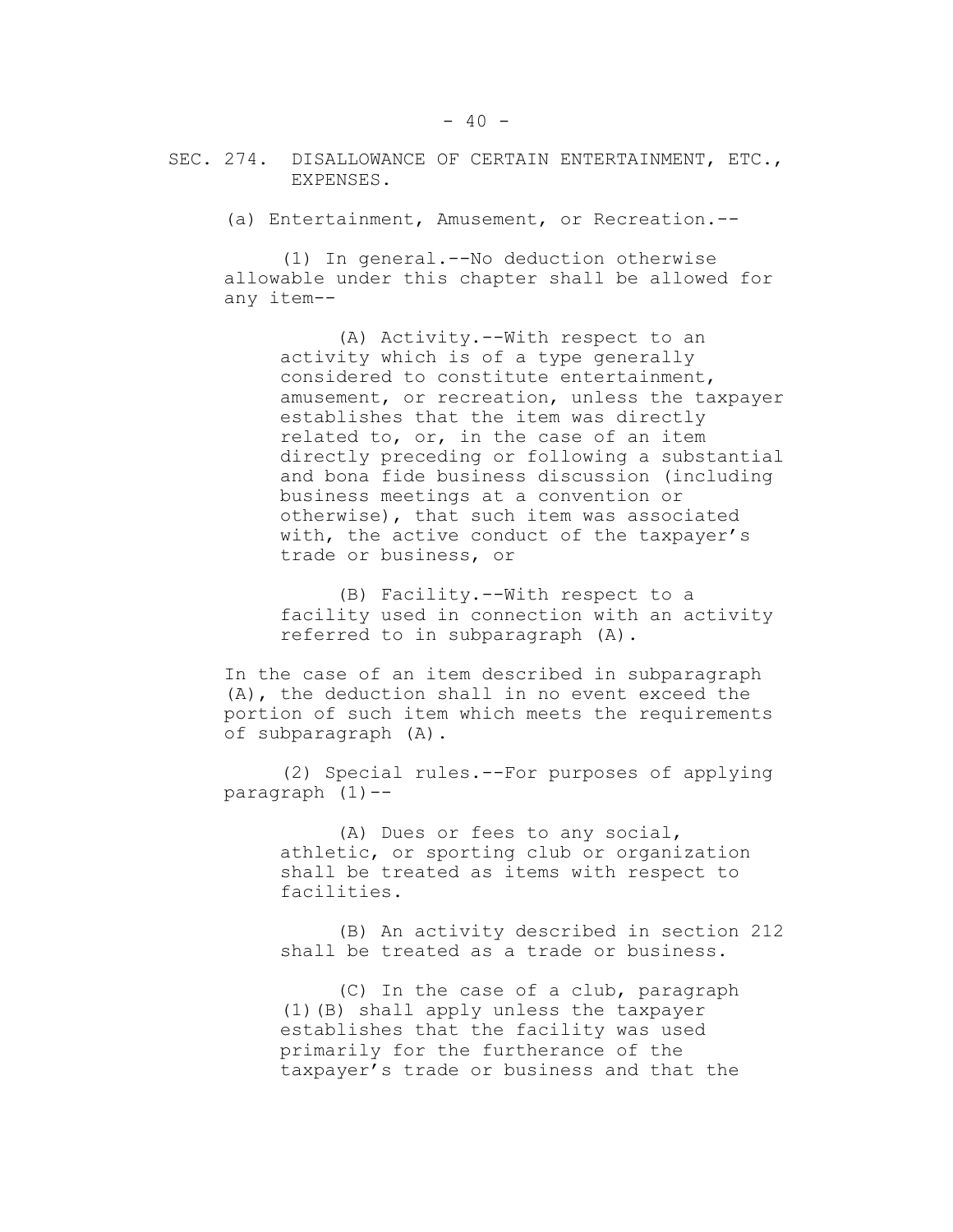item was directly related to the active conduct of such trade or business.

(3) Denial of deduction for club dues.-- Notwithstanding the preceding provisions of this subsection, no deduction shall be allowed under this chapter for amounts paid or incurred for membership in any club organized for business, pleasure, recreation, or other social purpose.

Regulations further define entertainment as "any activity which is of a type generally considered to constitute entertainment, amusement, or recreation, such as entertaining at night clubs, cocktail lounges, theaters, country clubs, golf and athletic clubs, sporting events, and on hunting, fishing, vacation and similar trips", sec. 1.274-2(b)(1)(i), Income Tax Regs., and explain:

An objective test shall be used to determine whether an activity is of a type generally considered to constitute entertainment. Thus, if an activity is generally considered to be entertainment, it will constitute entertainment for purposes of this section and section 274(a) regardless of whether the expenditure can also be described otherwise, and even though the expenditure relates to the taxpayer alone. This objective test precludes arguments such as that "entertainment" means only entertainment of others or that an expenditure for entertainment should be characterized as an expenditure for advertising or public relations.  $* * *$  [Sec. 1.274-2(b)(1)(ii), Income Tax Regs.]

Turning to the situation before us, the Court is satisfied that the Arizona Club, Gardiner's Resort, and Gainey Ranch Golf Club are clubs within the meaning of the above-quoted statute and regulations. Section 274(a)(3) operates as a complete and outright ban on any deduction for club membership dues. Pursuant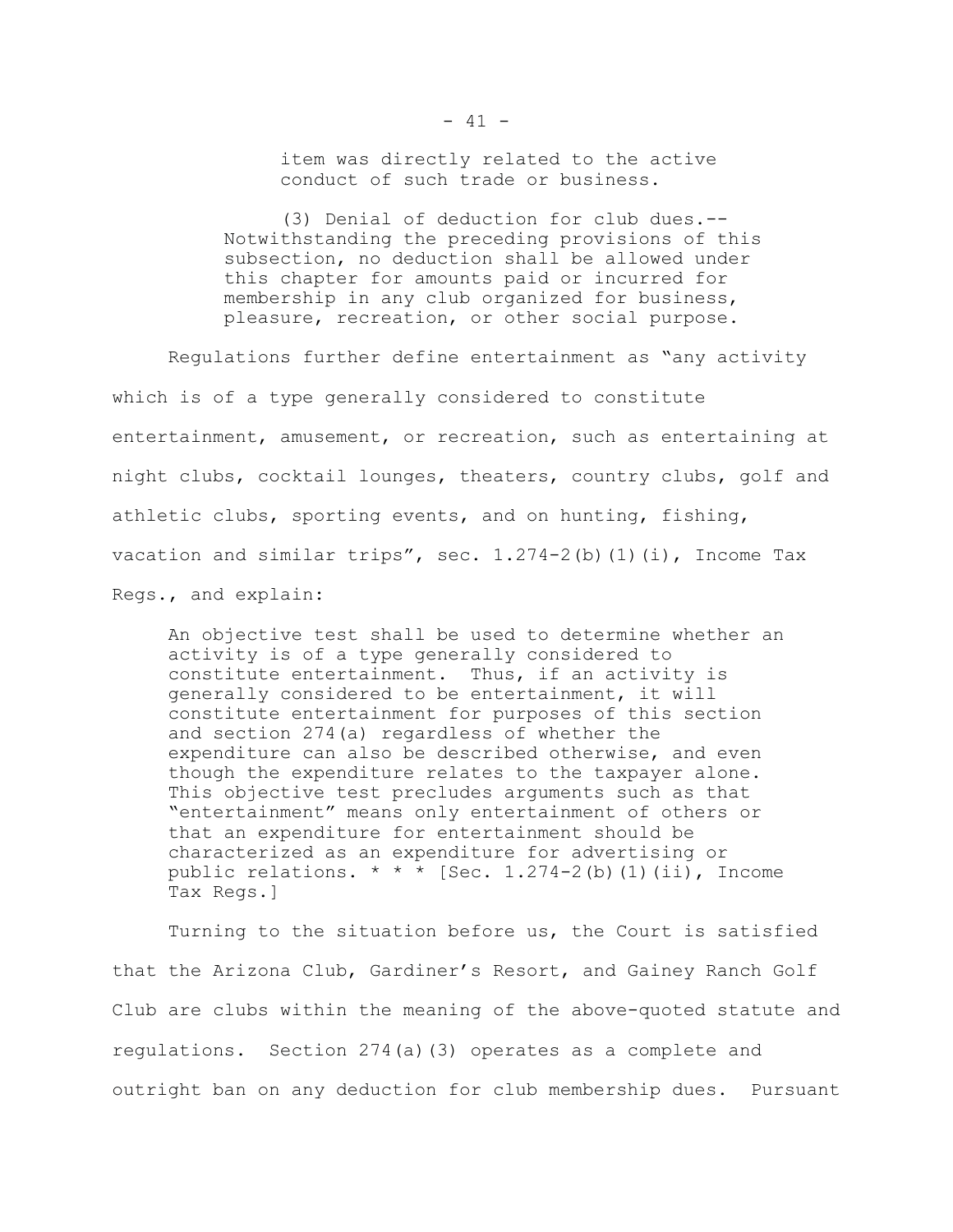to regulations, this rule applies to "membership in any club organized for business, pleasure, recreation, or other social purpose", which definition includes, but is not limited to, "country clubs, golf and athletic clubs, airline clubs, hotel clubs, and clubs operated to provide meals under circumstances generally considered to be conducive to business discussion." Sec.  $1.274-2$  (a)(2)(iii)(a), Income Tax Regs. Membership dues and related charges paid to the Arizona Club, Gardiner's Resort, and Gainey Ranch are therefore nondeductible.

With respect to other amounts paid to clubs, legislative history accompanying passage of section 274(a)(3) in 1993, after stressing the blanket disallowance for club dues, states: "Specific business expenses (e.g., meals) incurred at a club are deductible only to the extent they otherwise satisfy the standards for deductibility." H. Conf. Rept. 103-213, at 583 (1993), 1993-3 C.B. 393, 461. Here, the record fails to show that the payments made to the Arizona Club, Gardiner's Resort, and Gainey Ranch do so. Petitioners claimed expenses under the characterization of training, meetings, and/or conventions but have offered insufficient evidence to connect any of the expenditures to a particular business outing or function. Generalized testimony and unsupported estimates regarding business use constrain us to rely on the invoices themselves. These invoices indicate meal and entertainment expenditures

 $- 42 -$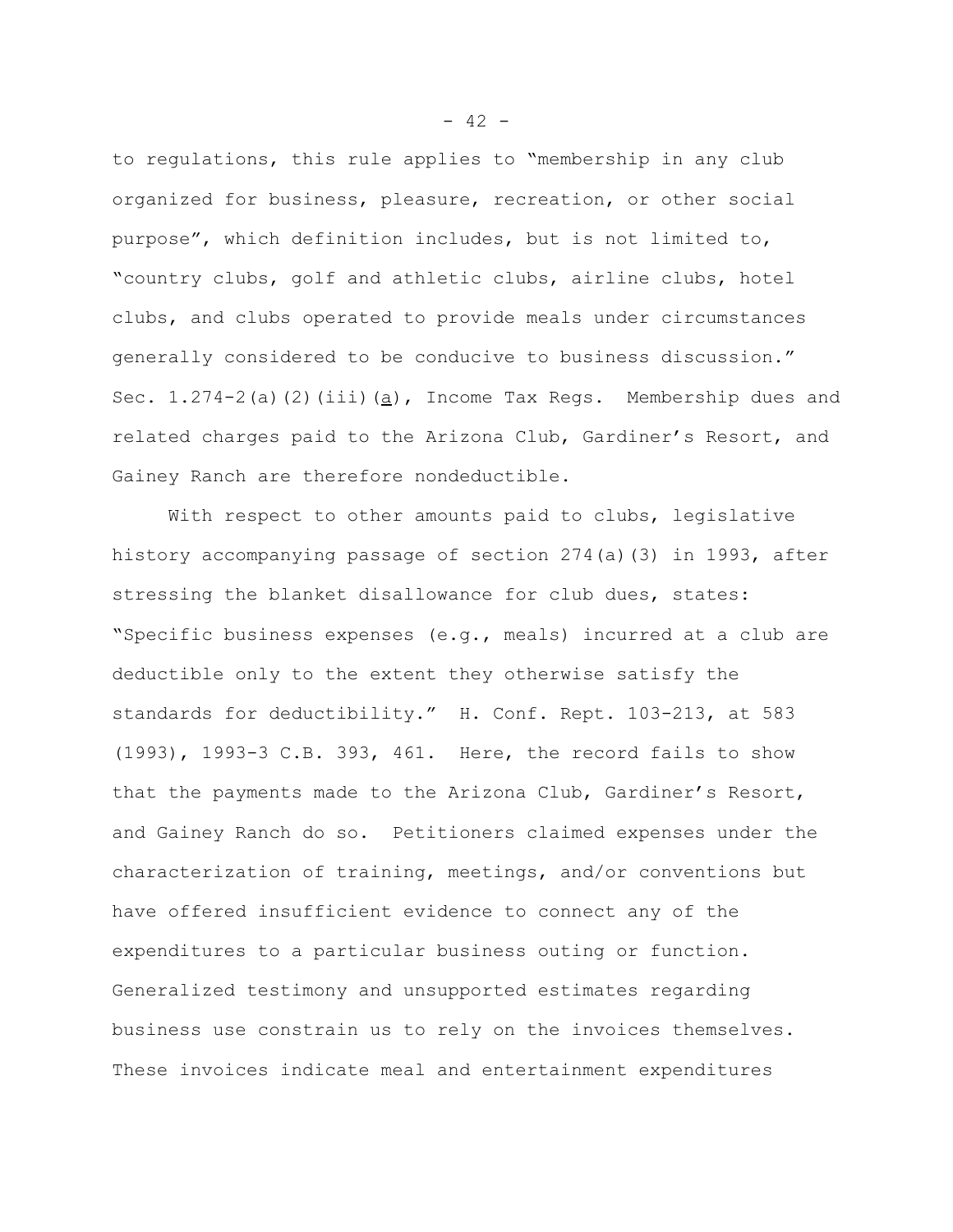subject to a number of restrictions under section 274, and petitioners have not shown otherwise. Even leaving aside potentially applicable limitations under section  $274$  (a) and  $(n)$ , it is enough to note that petitioners have in any event failed to substantiate the expenditures pursuant to the exacting strictures of section 274(d).

#### F. Entertainment

With respect to various other specific expenditures claimed either under training, meetings, and/or conventions or under promotion, petitioners offered testimony suggesting a connection to activities or functions of a nature generally thought to pertain to entertainment. $8$  Although petitioners deducted these amounts as expenses for training, meetings, and/or conventions or for promotion, they once again failed to offer any evidence that would link the costs to any particular business function or event or would show that the standards of section 274 should not apply.

 $8$  As noted in our preliminary remarks, with respect to a substantial portion of the items deducted as expenses for training, meetings, and/or conventions or for promotion, petitioners failed to address the specific expenditures at trial or on brief. It is here in particular that the Court is unwilling to rely on the self-serving characterizations used in the general ledgers or mere credit card charge statements, which standing alone do little to establish even a threshold business purpose. We are equally unwilling to credit petitioners' blanket assertion that all charges to their "company" card were properly business related. Such a position simply is not credible on the record presented.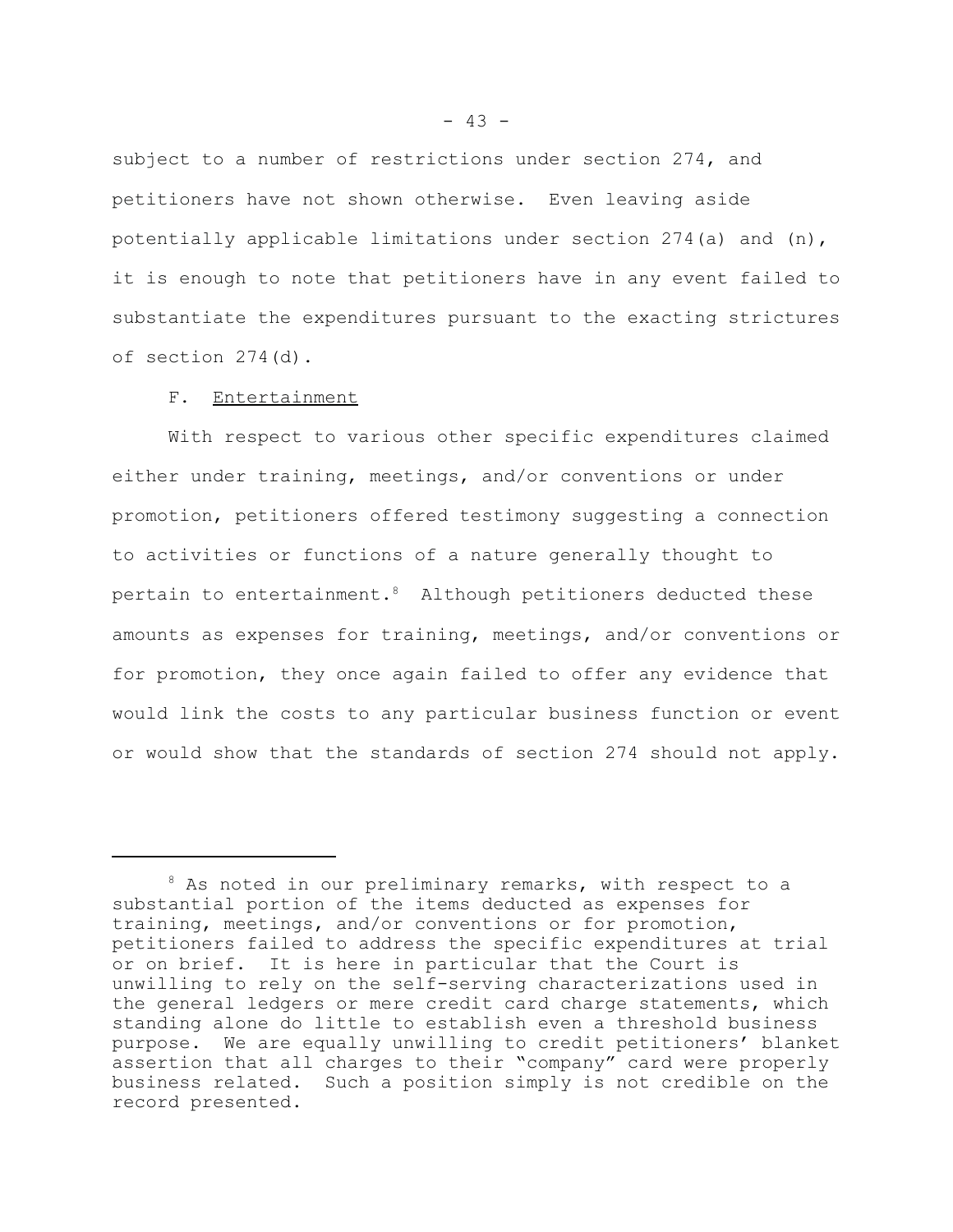More than \$11,000 was reported as paid to Aramark Sports & Entertainment in June of 1998, but no invoices or bills are contained in the record. The sole testimony regarding these amounts was the following statement by Mrs. Deihl: "I believe those are entertainers that we hired because we used to for the conventions and different events that went on we would hire dancers and magicians and all sort of entertainers." Similarly, Mrs. Deihl testified as to payments to Arizona Arts Chorale in March of 1997 deducted by KareMor: "Arizona Arts Chorale I believe is a local chorus or singing group", which was hired to "Entertain distributors" for business events. While the Court has little doubt that petitioners did employ various entertainers in conjunction with business functions, this generalized testimony is insufficient to establish the deductibility of any particular outlay for purposes of either section 162 or section 274.

A like problem exists with respect to payments to Affairs Unlimited in the amount of \$6,000 made in September of 1997 and deducted by KareMor and in the amount of \$11,372.56 made in November of 1997 and deducted by Mayor. The sole explanation in the record is: "They're a staging company. They set up sets and decor for parties." The Court was not provided with evidence or facts about the nature of any specific "parties" that would support deductibility of these items.

 $- 44 -$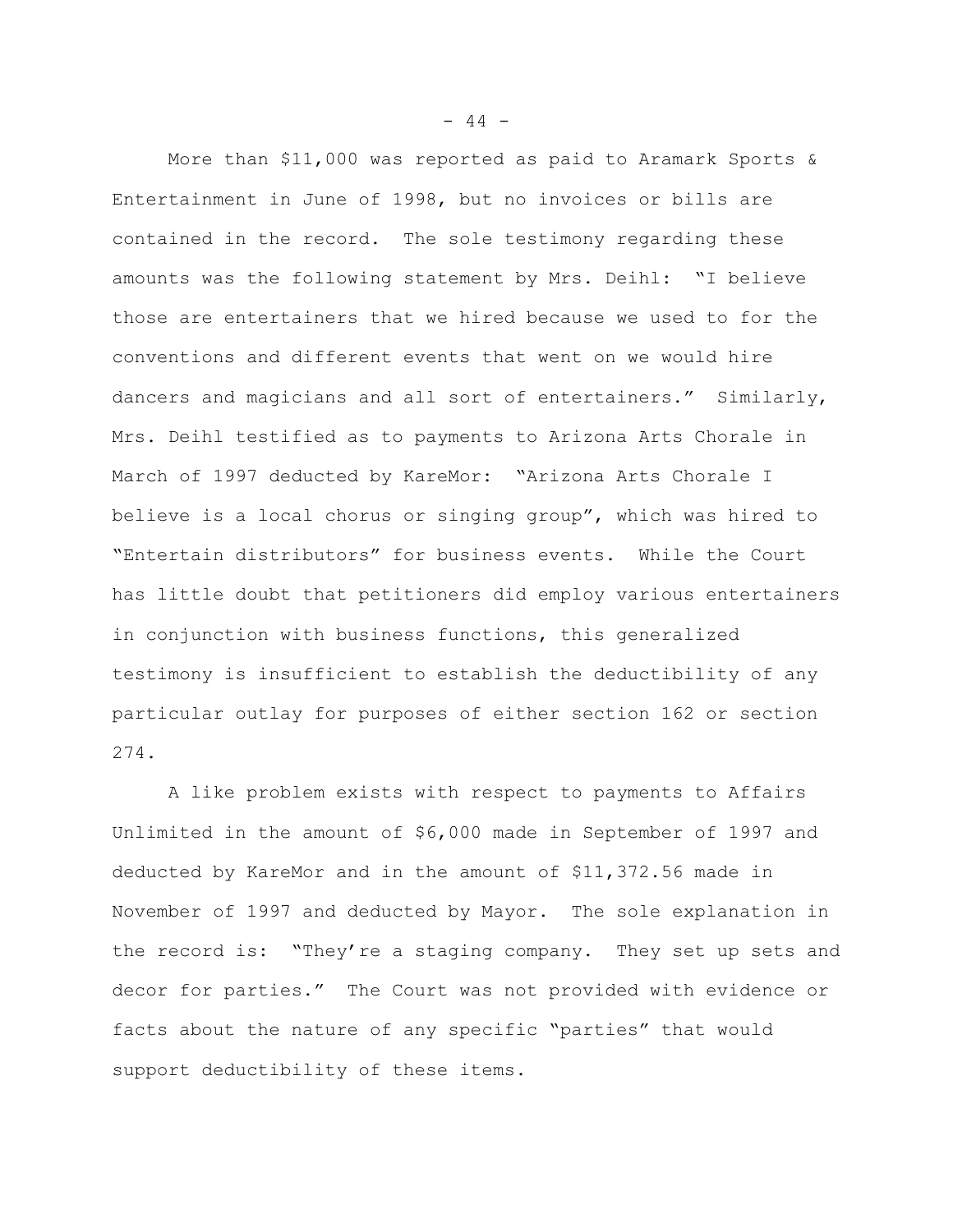In at least two instances, petitioners apparently attempted to deduct tickets purchased to entertainment events produced by third parties. An expenditure labeled "TICKET SALES" for ASU Gammage in October of 1998 was deducted by KareMor under the training, meetings, and/or conventions category, and Mrs. Deihl testified: "I do know, I do vaguely recall the fact that we took quite a few distributors during one of the meetings or conventions that was here to Gammage for a program. I don't remember what the program is." Petitioners also claimed a \$21,220 deduction through KareMor for tickets to one or more Arizona Diamondbacks baseball games. They characterized this expense as one for meals and entertainment but offered no evidence or argument at trial or on brief. Both of these items would seem to be classic section 274 scenarios, but the documentation is patently insufficient to validate any deductions.

### G. Gifts, Awards, or Cash

In the course of the multilevel marketing enterprise, petitioners through Mayor and KareMor gave away, principally to distributors, substantial quantities of cash and merchandise. These items were generally intended to serve a motivational purpose, generating incentive and excitement. In some instances, random cash awards presumably served an additional purpose of encouraging distributors to attend business program

 $- 45 -$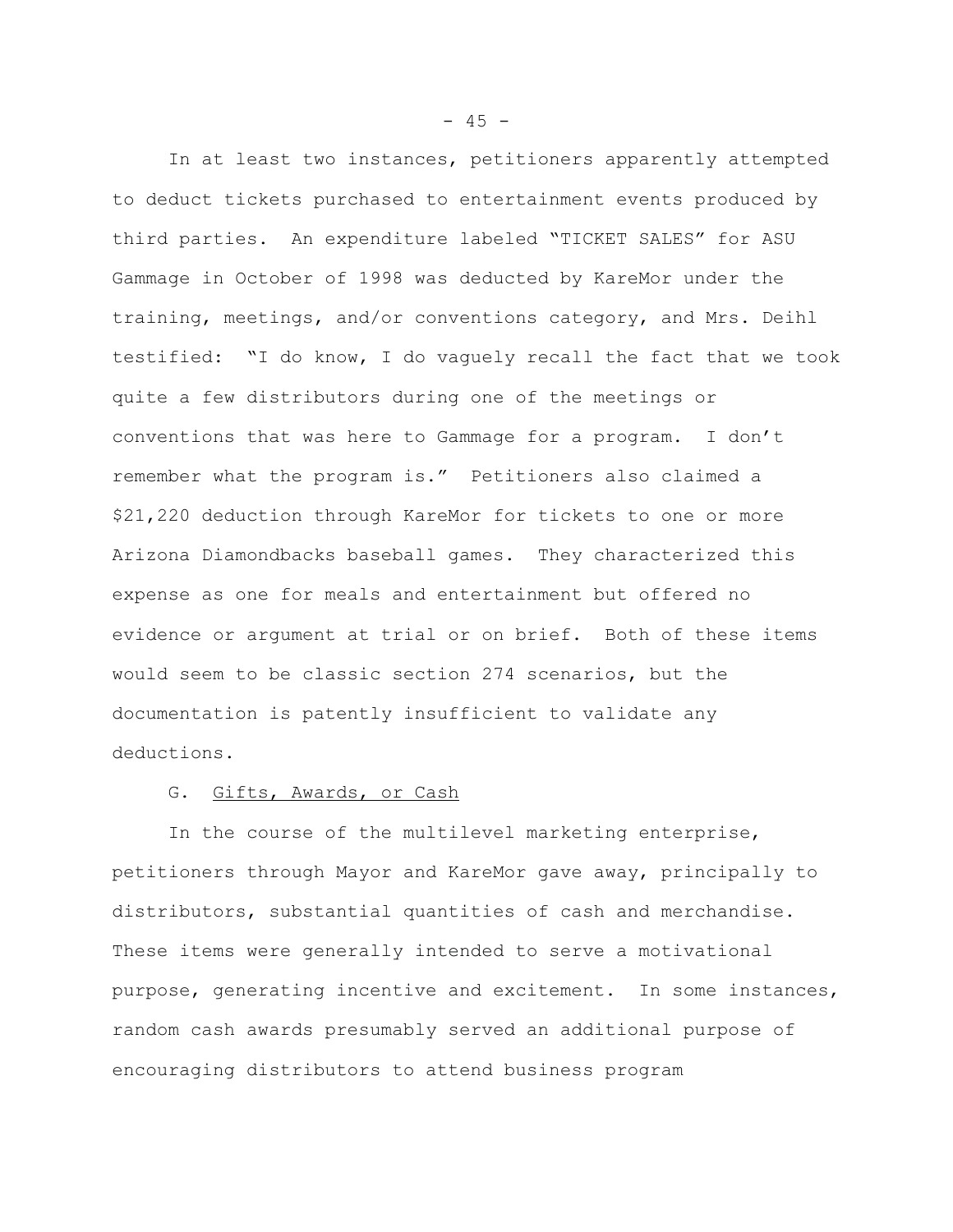presentations. Concerning the deductibility of such items, the parties focused their discussion and arguments at trial and on brief on the following categories: Cash, items purchased at Neiman Marcus, items purchased at Landmark Jewelers Ltd. (other than Rolex watches), Rolex watches, items purchased at Saba's Western Wear,  $9$  and Boss Day Planners.

As relevant here, the proper standard for determining the deductibility of the various items given away by petitioners' corporations depends upon which of two broad characterizations is applicable to each item. See, e.g., Dobbe v. Commissioner, T.C. Memo. 2000-330, affd. 61 Fed. Appx. 348 (9th Cir. 2003); Jordan v. Commissioner, T.C. Memo. 1991-50; McCue v. Commissioner, T.C. Memo. 1983-580; St. John v. Commissioner, T.C. Memo. 1970-238.

Deductions for business gifts within the meaning of section 274 are flatly disallowed to the extent that the expense for gifts to a particular individual exceeds \$25 for the taxable year. Sec.  $274(b)(1)$ ; sec.  $1.274-3(a)$ , Income Tax Regs. The term "gift" for purposes of this section is defined as "any item excludable from gross income of the recipient under section 102 which is not excludable from his gross income under any other

<sup>&</sup>lt;sup>9</sup> Due to the abbreviations and other simplification used in many of the documents in the record, the precise name of various of the establishments at which claimed expenditures were incurred is unclear. The Court therefore has sought merely to enable a reasonable identification of the vendors based on available information in the record.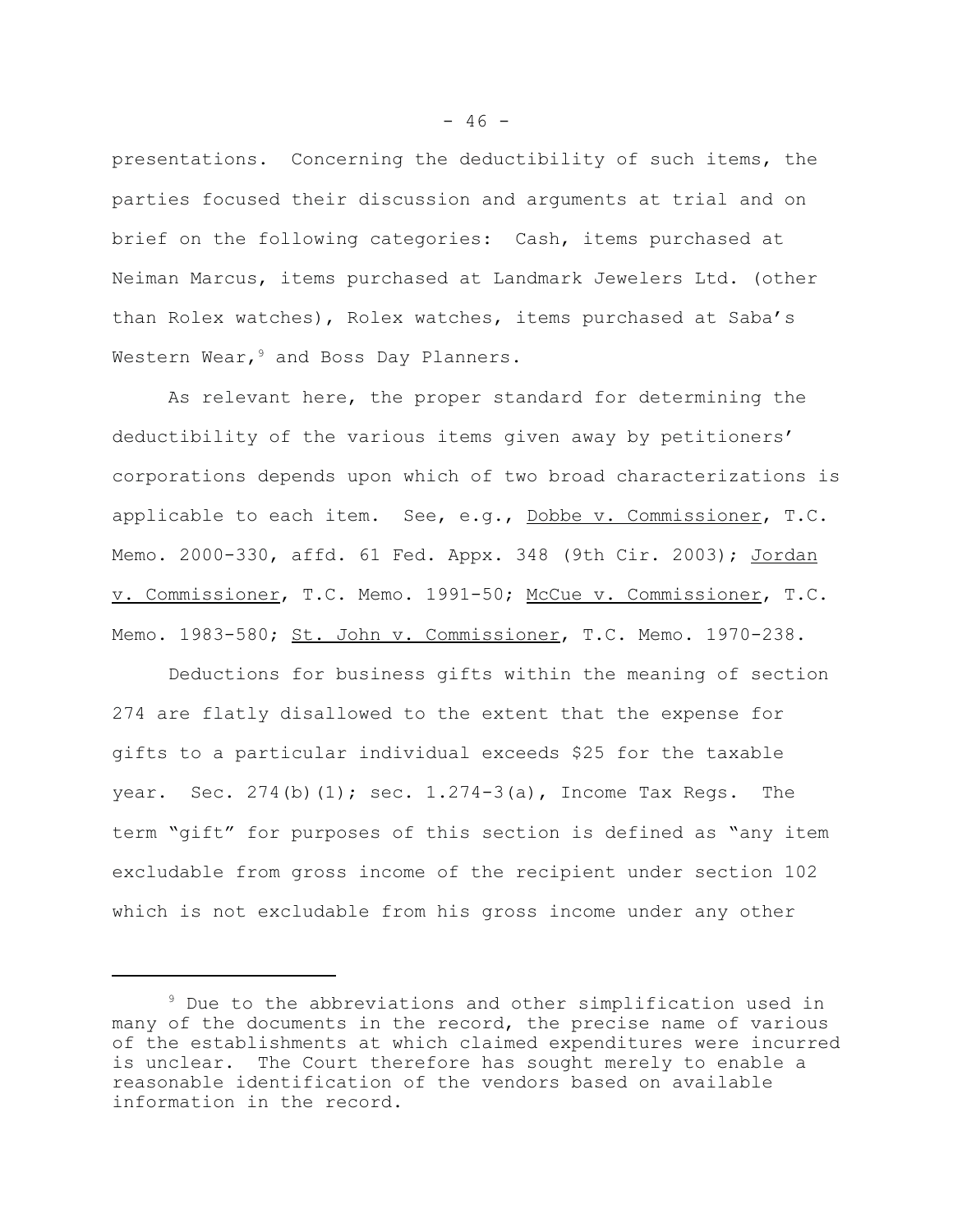provision of" chapter 1 of the Internal Revenue Code. Sec. 274(b)(1); sec.  $1.274-3$ (b)(1), Income Tax Regs. A gift in this statutory sense, in turn, "proceeds from a 'detached and disinterested generosity'". Commissioner v. Duberstein, 363 U.S. 278, 285 (1960) (quoting Commissioner v. LoBue, 351 U.S. 243, 246 (1956)); see also Dobbe v. Commissioner, supra. Such business gifts not in excess of \$25 are deductible to the extent that the strict substantiation rules of section 274(d) are satisfied.

In contrast, expenditures for transfers made in recognition of past services or as an incentive for future performance have been permitted as deductions under section 162 on grounds that they involve compensation includable in the gross income of the recipient. See, e.g., Dobbe v. Commissioner, supra; McCue v. Commissioner, supra; St. John v. Commissioner, supra. Prizes and awards to sales personnel have been placed in this category. See, e.g., Dobbe v. Commissioner, supra; Jordan v. Commissioner, supra; McCue v. Commissioner, supra.

Concerning the cash, Mr. Hartmann and Mr. Deihl testified with regard to petitioners' practices in giving away cash at distributor conventions. They refer to a convention event known as "Make Joe pay" time, when Mr. Deihl would hand out "cash prizes" or "awards" ranging from approximately \$500 up to \$2,500. Mr. Deihl also mentioned gimmicks such as taping \$20 bills under chair seats for random recipients.

 $- 47 -$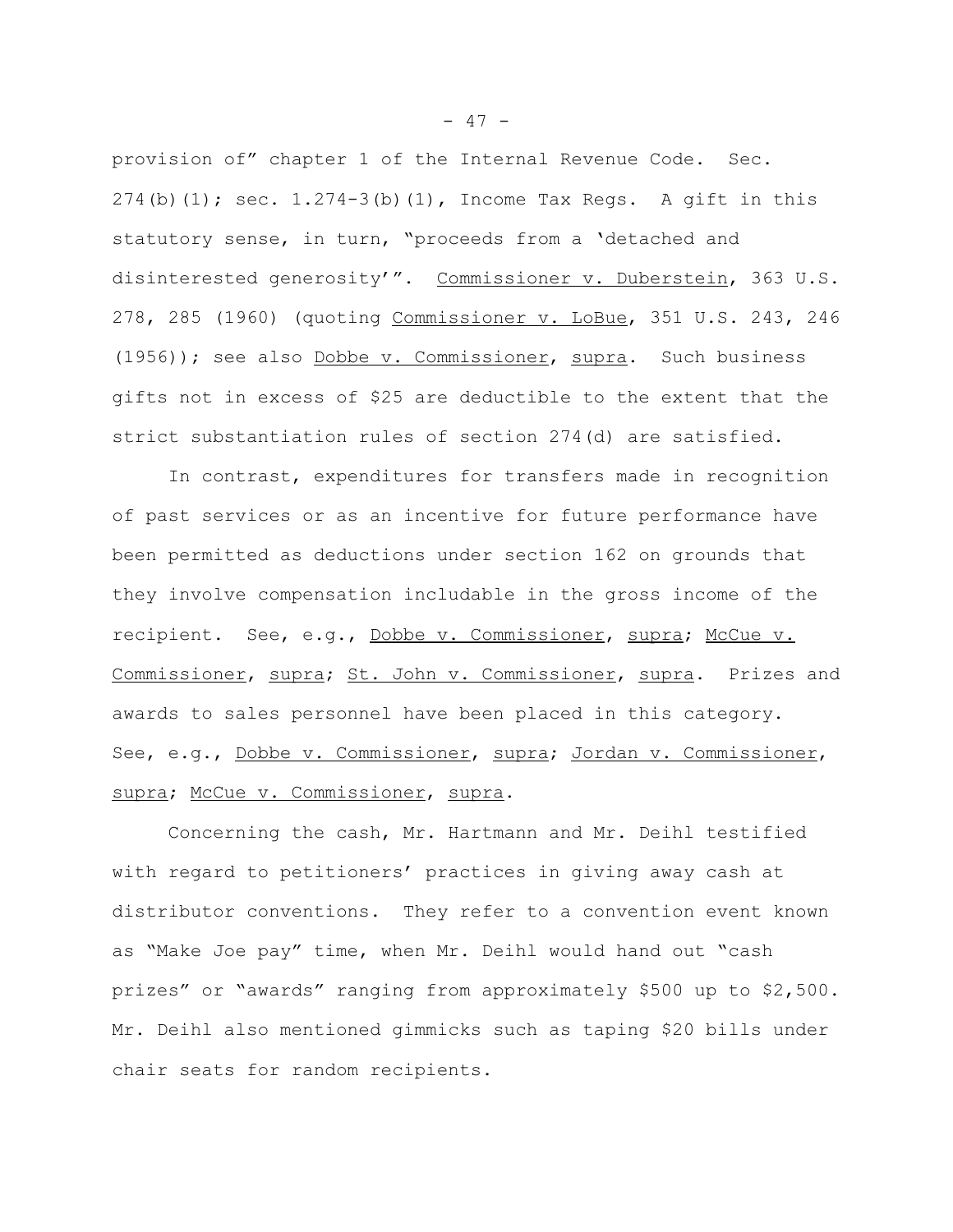Based on this testimony, the Court is satisfied that petitioners did use cash as an incentive or award to motivate distributors, and these sums would conceivably be deductible under section 162 as payments for past or future services. Respondent likewise apparently accepted this view and accordingly allowed a deduction for cash that petitioners were able, through documentary evidence, to show was employed in such a manner.<sup>10</sup> Specifically, petitioners provided one convention agenda listing giveaways of \$2,100, and respondent permitted a deduction for that amount. For a greater deduction, petitioners rely on the categorical statement that all cash claimed by petitioners as a training, meetings, and/or convention expense or as a promotion expense was "Absolutely" not used for personal purposes. However, without more corroboration, the Court cannot credit such a blanket assertion and is left without a basis for estimate.

Furthermore, regarding diversions such as the random taping of smaller bills under chairs, the underlying motive would appear to be more disinterested than compensatory. Petitioners would have no idea what attendee would select a particular seat, and that individual could be a child or an accompanying friend or family member as to whom any compensatory rationale would be a

 $- 48 -$ 

<sup>&</sup>lt;sup>10</sup> Respondent also permitted Mayor deduction in 1997 of claimed cash amounts that the record established were used to pay in cash specific service providers employed for business purposes. Petitioners have not alleged comparable facts with respect to any further cash amounts.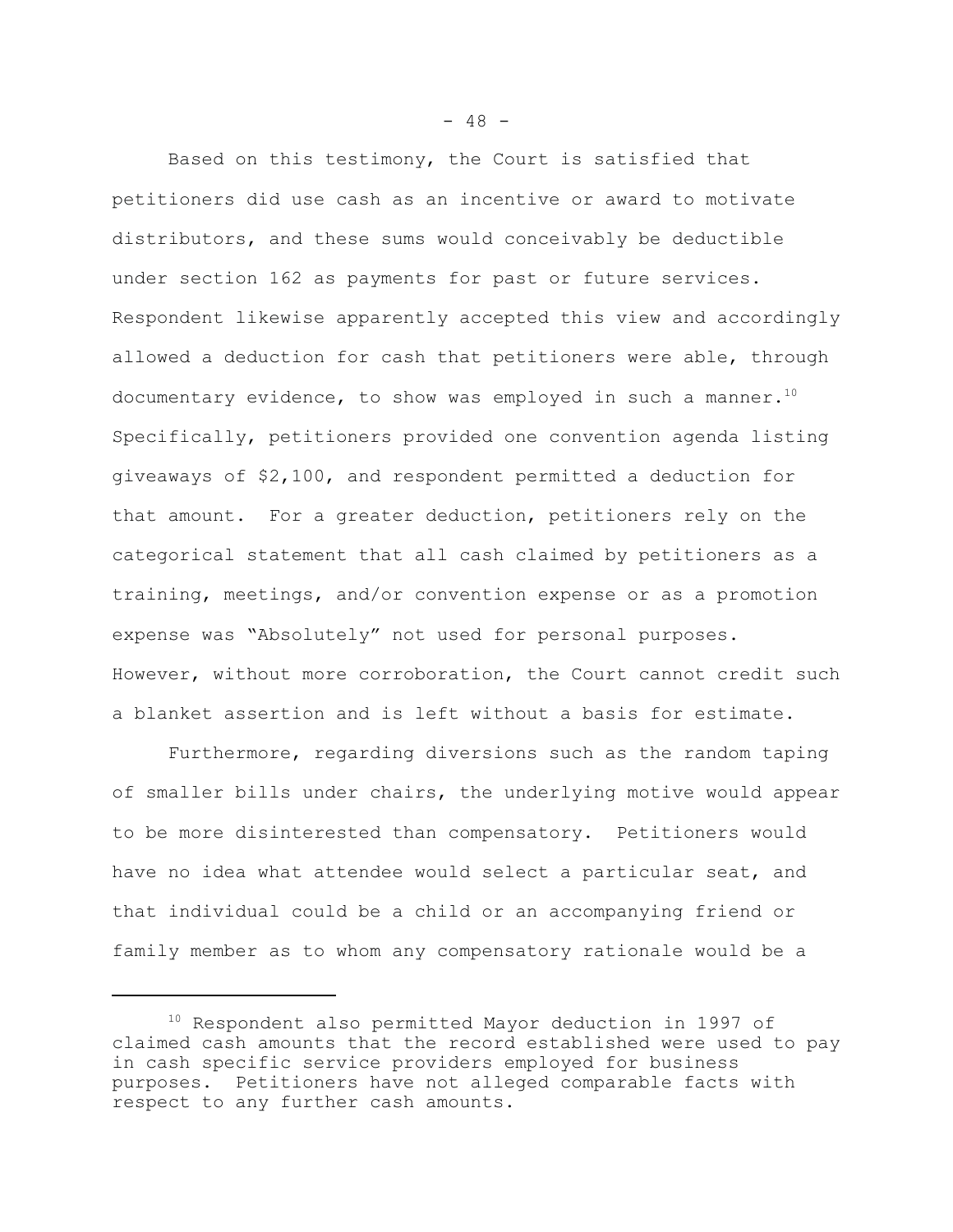far greater stretch. Hence, these amounts would appear to be business gifts subject to the strictures of section 274 and not substantiated as required therein.

With respect to purchases made at Neiman Marcus, Mr. Deihl testified: "we purchased items there and gifts for all the advisory boards and for the Crowns at all the conventions and things of that nature. We also purchased the--some Christmas gifts for the employees from Neiman Marcus every year." He offered additional details in the following colloquy on direct examination:

For what purpose did you use Neiman Marcus, what kinds of purchases?

A Well, it would be three separate things. One would be gifts from their gift gallery to the individuals.

Q Stop there. Gift from their gift gallery to be used as gifts or to be used as rewards?

A To be used as, the purchase could be either one, for rewards or gifts. I cannot determine what that is from there. But they also supplied some of the gowns for the ladies in question that would come from Neiman Marcus also.

Q To your knowledge any personal expenditures? I should say expenditures in Neiman Marcus for personal use? Without looking at the documents, just a general question, Mr. Deihl, just a general question.

A Well, most of the time when we did things at Neiman Marcus on behalf of the company we used the company's credit card, an American Express card. In private uses we'd use our Neiman Marcus charge card which is a separate structure entirely.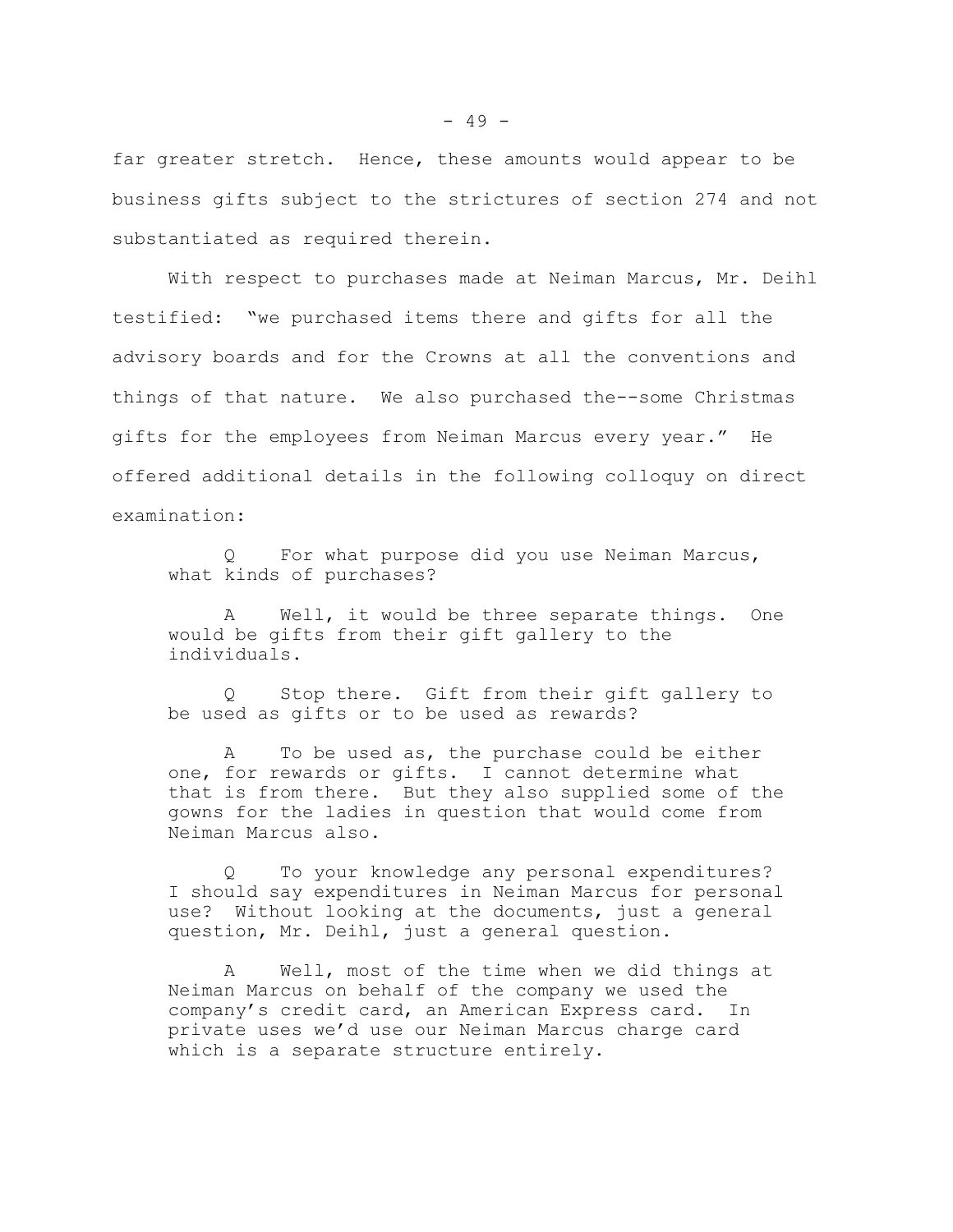The testimony pertaining to Landmark Jewelers was similar in that Mr. Deihl indicated that purchases were made at the jewelry store for both promotional rewards and "actual gifts". He further stated that he did not "recall" making any personal purchase at Landmark Jewelers during the years in issue, although Mrs. Deihl admitted that personal items had been bought at Landmark Jewelers in earlier years. Likewise, Mr. Deihl testified to having purchased at Saba's "little cowboy boot trinkets" to give away to convention participants. However, he also conceded that he made personal clothing purchases at Saba's as well.

Hence, as to each of the foregoing establishments, the record supports that purchases falling into more than one of the various categories that affect deductibility, i.e., compensatory awards, business gifts, and personal items, were made. Some charges are therefore potentially allowable under section 162 alone, others are limited by section 274, and still others are nondeductible under section 262. Yet the record is insufficient for the Court to differentiate and separate the actual charges claimed into the appropriate categories. Petitioners generally chose not to offer item-by-item explanations, $11$  and with the

 $-50 -$ 

 $11$  In one instance, Mr. Deihl was questioned at trial about a particular invoice item from Landmark Jewelers, namely, a \$13,900 sapphire, diamond, and platinum ring. His response was: "Sapphire is one of the achievement levels that we have in the (continued...)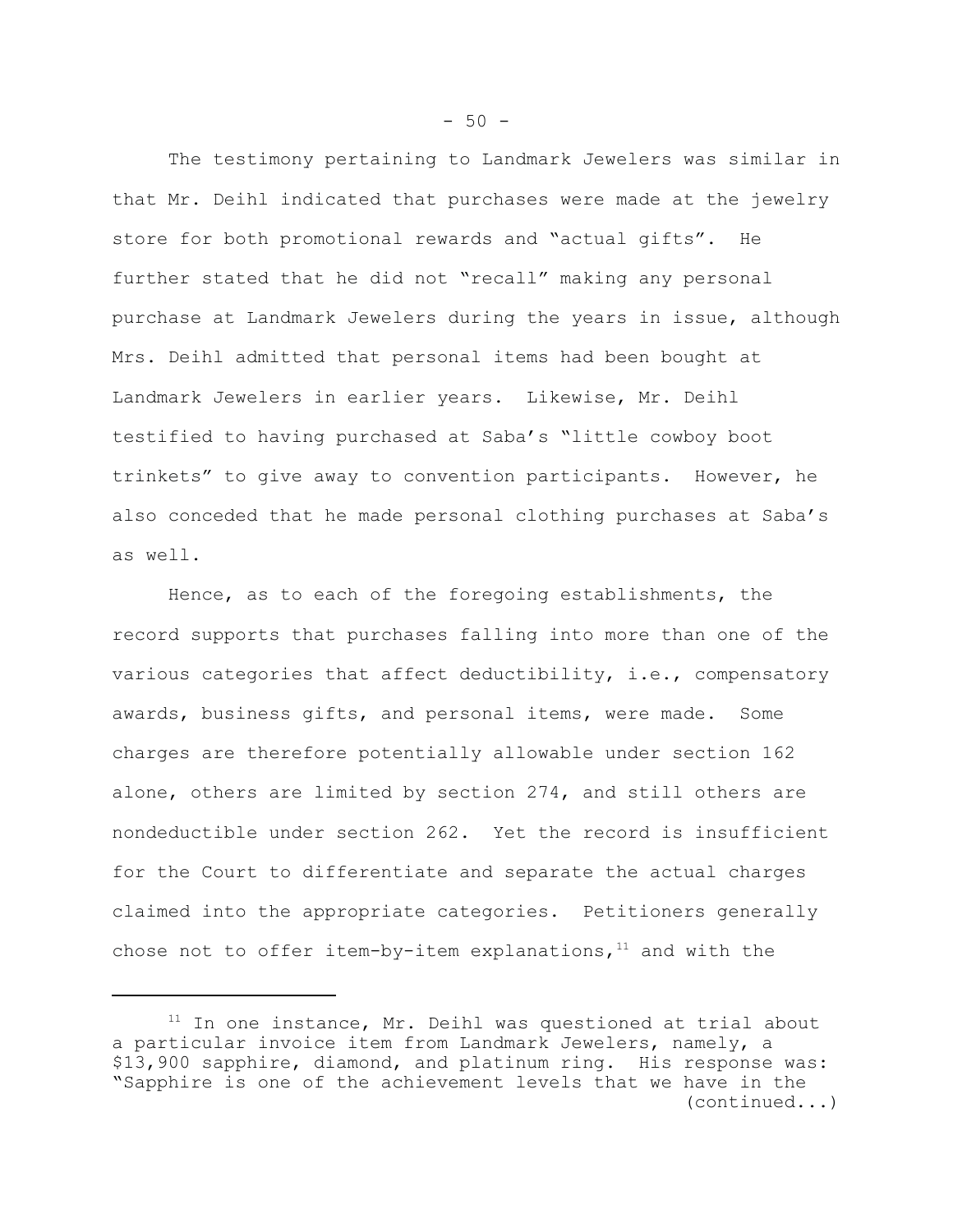multiple possibilities that exist, including a category mandating strict substantiation under section 274, the Court is in no position to guess.

As regards Rolex watches, Mr. Deihl testified concerning how these items were given away as prizes at conventions to topperforming distributors. The Court is satisfied that petitioners did in fact give away Rolexes as compensatory awards potentially deductible under section 162. The documentary record includes two charges specifically identified as for Rolex watches, made at Landmark Jewelers in May and September of 1997. However, only as to the September purchase does the record offer any evidence that could tend to corroborate that the particular watch was employed as a prize at a convention in the manner suggested. Based on the agenda for the KareMor convention held in the Fall of 1997, the Court would be willing to find that a \$13,400 business expense for a Rolex watch had been substantiated and would be allowable were it not for the consideration discussed in the following paragraph. Otherwise no sufficient evidence was presented, and the possibility of personal use was also addressed only by uncorroborated testimony that no Rolex watches were bought for family members.

 $-51 -$ 

 $11$  (...continued) organization. But as I sit here at this point in time I don't remember how this was done or whether it was done for Women of KareMor or something of that nature." Such testimony only underscores the shortcomings of the record in these cases.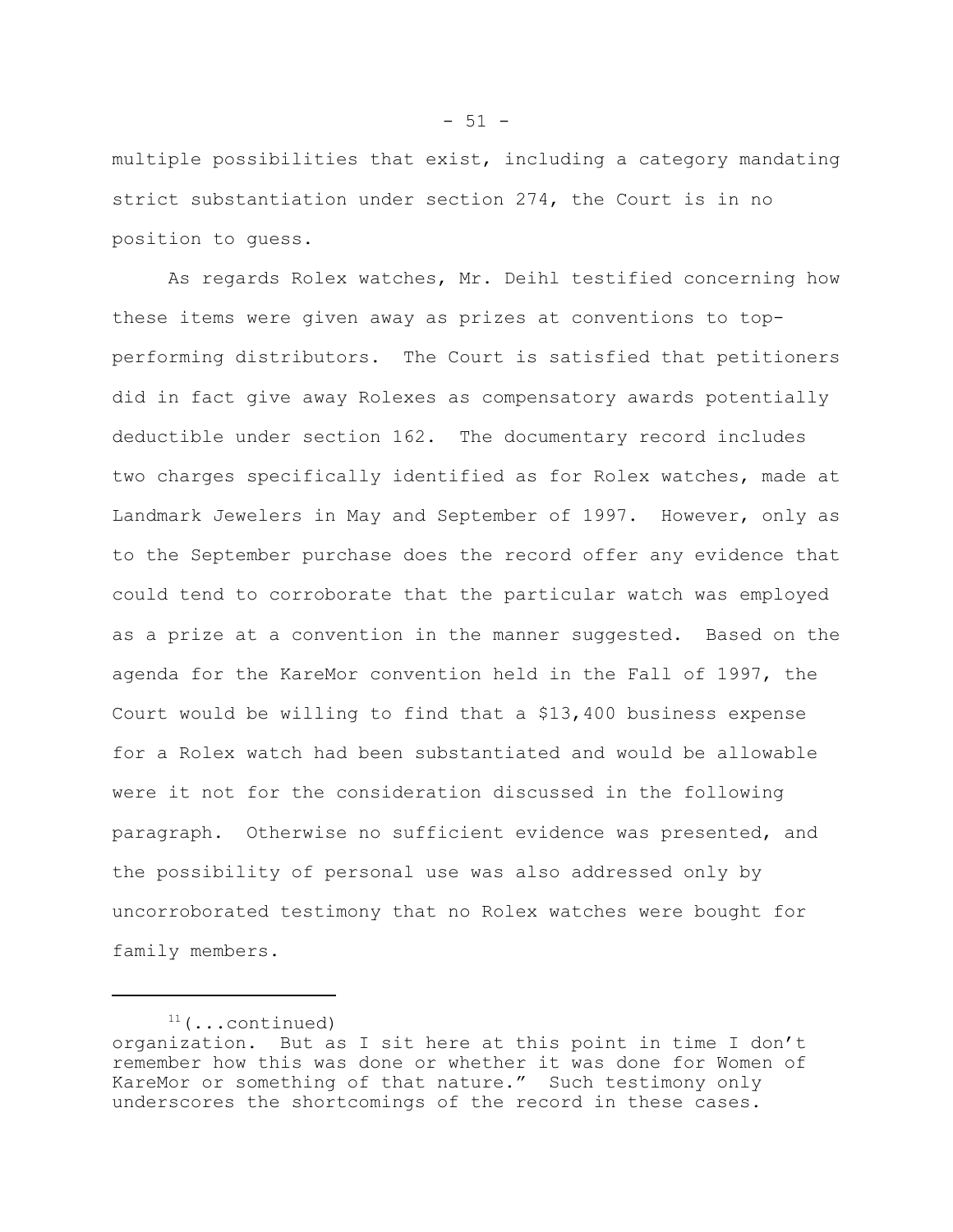An additional problem was highlighted in the testimony, which problem applies to the Rolex watches as well as to the other alleged incentive awards. To wit, the record leaves substantial uncertainty surrounding the issuance of Forms 1099, Miscellaneous Income, to the distributors. Mr. Deihl on several occasions made statements to the effect that: "everybody in the company received a 1099 that would have included any cash or Rolexes or any other prizes that they won to my knowledge", along with "all their commissions and everything else they've earned."

On this point, the Court observes that petitioners' entities claimed substantial deductions under the category "commissions", separate and apart from the deductions in dispute in these proceedings. No attempt has been made to elucidate us as to how the commission deductions were computed vis-a-vis the amounts assertedly reported on Forms 1099 and the amounts claimed for the various incentive awards under training, meetings, and/or conventions, under promotion, or under suspense. As a result, the record is ambiguous as to how the amounts deducted as commissions were determined and whether there exists any potential for a double deduction if additional amounts were to be allowed for incentive awards. For all of the reasons discussed above, the state of the record renders it inappropriate to permit any further deduction for the motivational giveaways.

 $-52 -$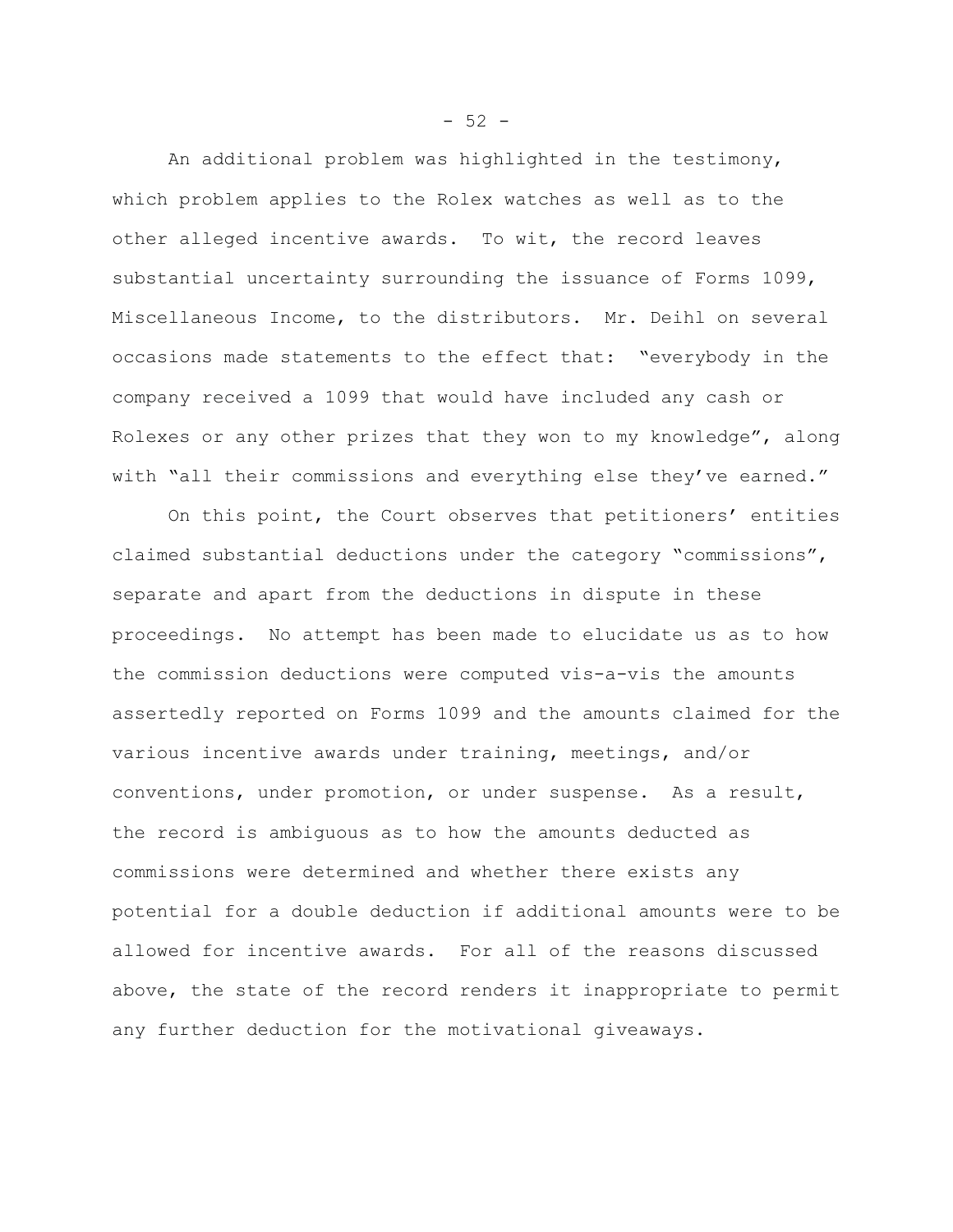The final type of giveaway addressed by the parties was separately discussed on brief and appears to have been given principally for purposes other than motivation. Concerning the Boss Day Planners, Mr. Deihl testified: "As a new distributor came on board he received a day planner which also contained all the policies and procedures of KareMor and the code of ethics that they were to follow and what was dismissible and where we could terminate even the independent distributor for immoral acts or things of that nature." The record contains copies of checks payable to Boss Day Planners, all dated 1999, which total \$136,444.35. Petitioners, through KareMor, claimed \$113,544.35 of this expenditure as a deduction for marketing in 1998.

On brief, respondent concedes that a valid business purpose supported the outlay to Boss Planners but maintains that the charges were contested in 1998 and not paid until 1999. Referencing the checks just described, respondent states: "each check is dated after April 14, 1999, the date of settlement of the dispute between Petitioners and Boss Day Planners." Petitioners' response to this argument, consisting in its entirety of two sentences, is as follows: "As to the Boss Planners marketing expense, Respondent recognizes (opening brief, p.66) that the payments were made but not until after April 14, 1999. However, 1999 is a closed year and thus, the deduction should be permitted for 1998."

 $-53 -$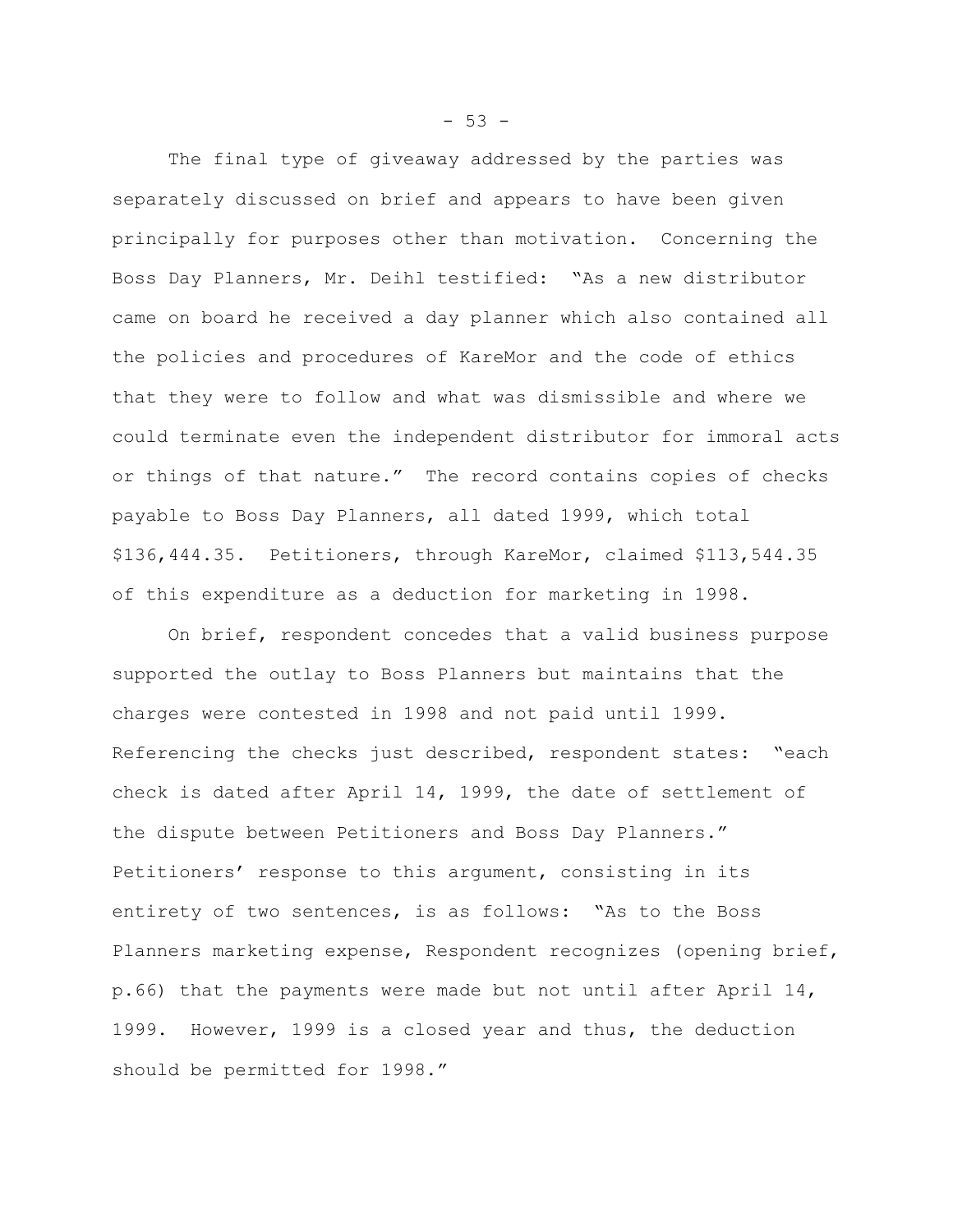Petitioners apparently do not contest the underlying facts upon which respondent's argument relies but instead offer, without further explanation or support, what would seem to be a novel legal theory. Section 461 provides general rules with respect to the proper year for taking deductions, which in turn rest in part on the taxpayer's method of accounting under section 446. An accrual method taxpayer, such as KareMor and Mayor in these cases, is typically entitled to a deduction "in the taxable year in which all the events have occurred that establish the fact of the liability, the amount of the liability can be determined with reasonable accuracy, and economic performance has occurred with respect to the liability." Secs. 1.446-  $1(c)$ (1)(ii)(A),  $1.461-1(a)$ (2)(i), Income Tax Regs.; see sec. 461(h)(1), (4).

The first prong of the above test requires the existence of the liability to be fixed and noncontingent. Vastola v. Commissioner, 84 T.C. 969, 977 (1985). The second prong addresses amount, and the interaction of these two requirements is illustrated by regulation:

While no liability shall be taken into account before economic performance and all of the events that fix the liability have occurred, the fact that the exact amount of the liability cannot be determined does not prevent a taxpayer from taking into account that portion of the amount of the liability which can be computed with reasonable accuracy within the taxable year. For example, A renders services to B during the taxable year for which A charges \$10,000. B admits a liability to A for \$6,000 but contests the remainder. B may take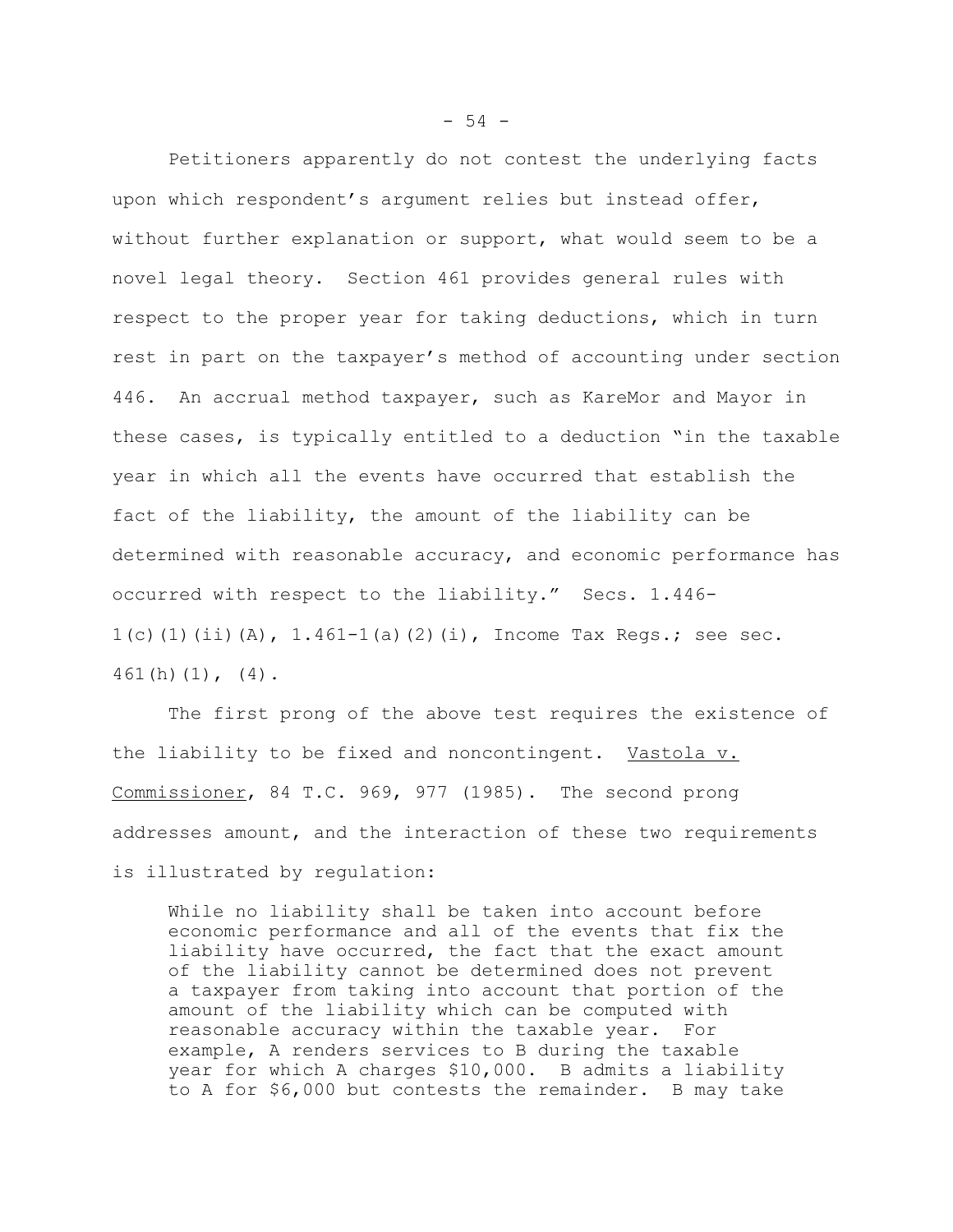into account only \$6,000 as an expense for the taxable year in which the services were rendered. [Sec. 1.461- $1(a)(2)(ii)$ , Income Tax Regs.]

Thirdly, economic performance generally occurs in connection with the provision of services or property as the services or property is provided. Sec.  $461(h)(2)(A)$ ; sec.  $1.461-4(d)(2)(i)$ , Income Tax Regs. An exception to this rule, under which economic performance is deemed to occur only when payment is made, applies in specified circumstances where the liability to make payments arises, inter alia, out of a breach of contract. Sec. 1.461-  $4(q)(2)$ , Income Tax Regs.

Here, the record lacks any specific information with regard to the nature of the underlying dispute and settlement with Boss Day Planners. Consequently, the Court is unable to ascertain whether any, much less all, of the three requirements for accrual have been satisfied. We are faced with a situation where petitioners do not dispute that they contested at least a portion of the charges attendant to the Boss Day Planners transaction in 1998, they have not established any particular amount as to which they had agreed by the end of the taxable year, and they made no payments during the taxable year. The Court cannot countenance a deduction in these circumstances.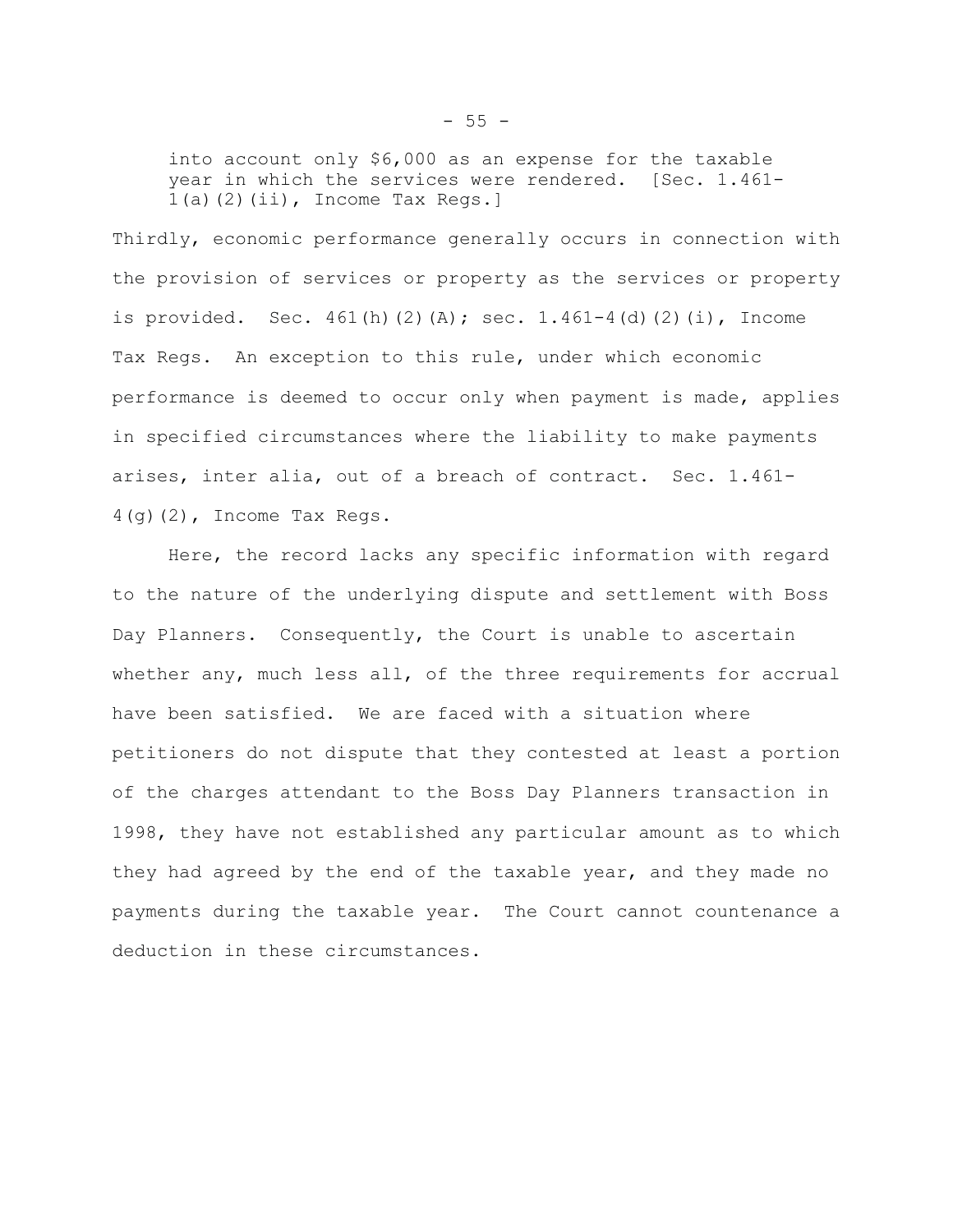$-56 -$ 

#### H. Clothing

Among the expenditures claimed by petitioners under the categories of training, meetings, and/or conventions or of promotion were a number of charges incurred at establishments such a Capriccio's Apparel, Battaglia Shop, Saba's Western Wear, Bardelli Apparel, Cuzzens Forum, Danese Creations, Andrelani, and Neiman Marcus. The sole documentary evidence for the majority of these expenditures consists of credit card statements showing, if anything, a one- or two-word explanation such as "APPAREL/ACCESSORIES". Only for purchases at Neiman Marcus do we have any appreciable number of invoices.

Petitioners did not testify specifically as to any of these charges but did offer generalized statements about their purchases at these establishments. Mr. Deihl stated that Capriccio's Apparel was a women's fashion store, where Mrs. Deihl and other women of the family would purchase gowns to be worn on a one-time basis. He likewise explained that Battaglia Shop was a highend men's and women's clothing store where purchases "for business purposes" were made. His testimony about Saba's, previously alluded to, admitted that both business and personal purchases were made at the western wear shop.

Petitioners' position on and rationale for the deductibility of such items was expounded in the following testimony: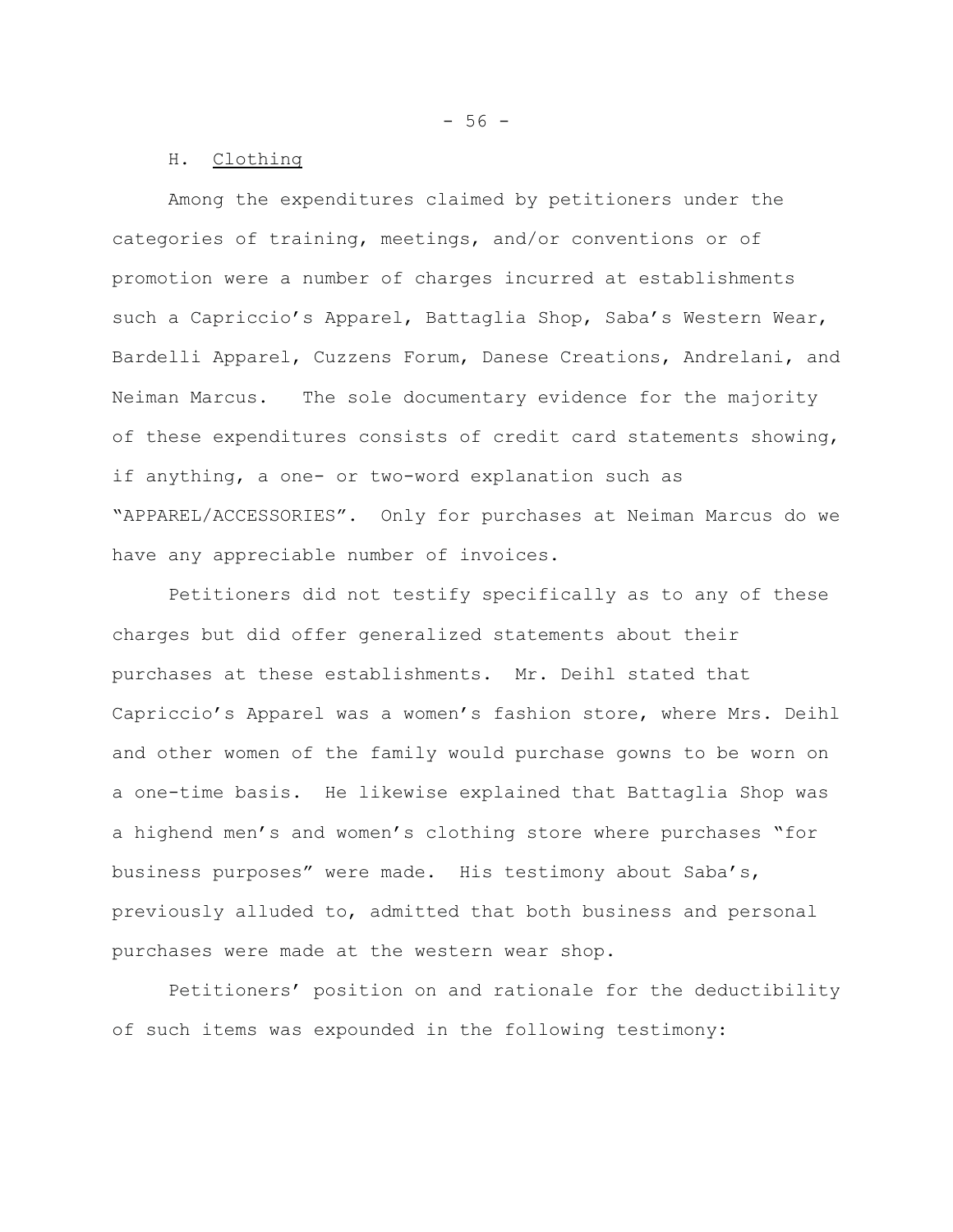Q And describe for the Court your method of operation with respect to wardrobe or costume for those in your company participating at the conventions?

A Well, if you're going to give the appearance of affluence you have to be capable of looking the part. And obviously wearing a different suit between the morning session and the evening session has bearing on it. More so with the women.

As I said earlier, we worked the tables, both my sons and their wives and my wife. We would visit all 5,000 people. We would talk to all five, shake hands with them, turn around and they would have met all three of the families during that last night at that last time. So it would be imperative that the gowns worn by the girls especially could not be the same ones that they had on at an earlier function because they were always a constant reference at the tables by the distributors saying "What a beautiful gown." "Isn't that gorgeous."

It was obviously over the top type dress. I mean you couldn't wear it to the grocery store or the gym or anything but it was done on purpose so that all the children and everybody else had matching outfits on and it just generated the enthusiasm backwards from them that they wanted to be and participate.

 $Q \rightarrow \star \star \star$  The wardrobe we're talking about that was paid for by the companies?

A Yes.

Q And what was the policy as to whether the women could wear the dress more than once?

A No. The dress, once the dress had been seen it could not be seen again.

Q And then what happened to the dress?

A They all went to charity or were just given away to third parties.

Q And what rule, if any, with respect to the men?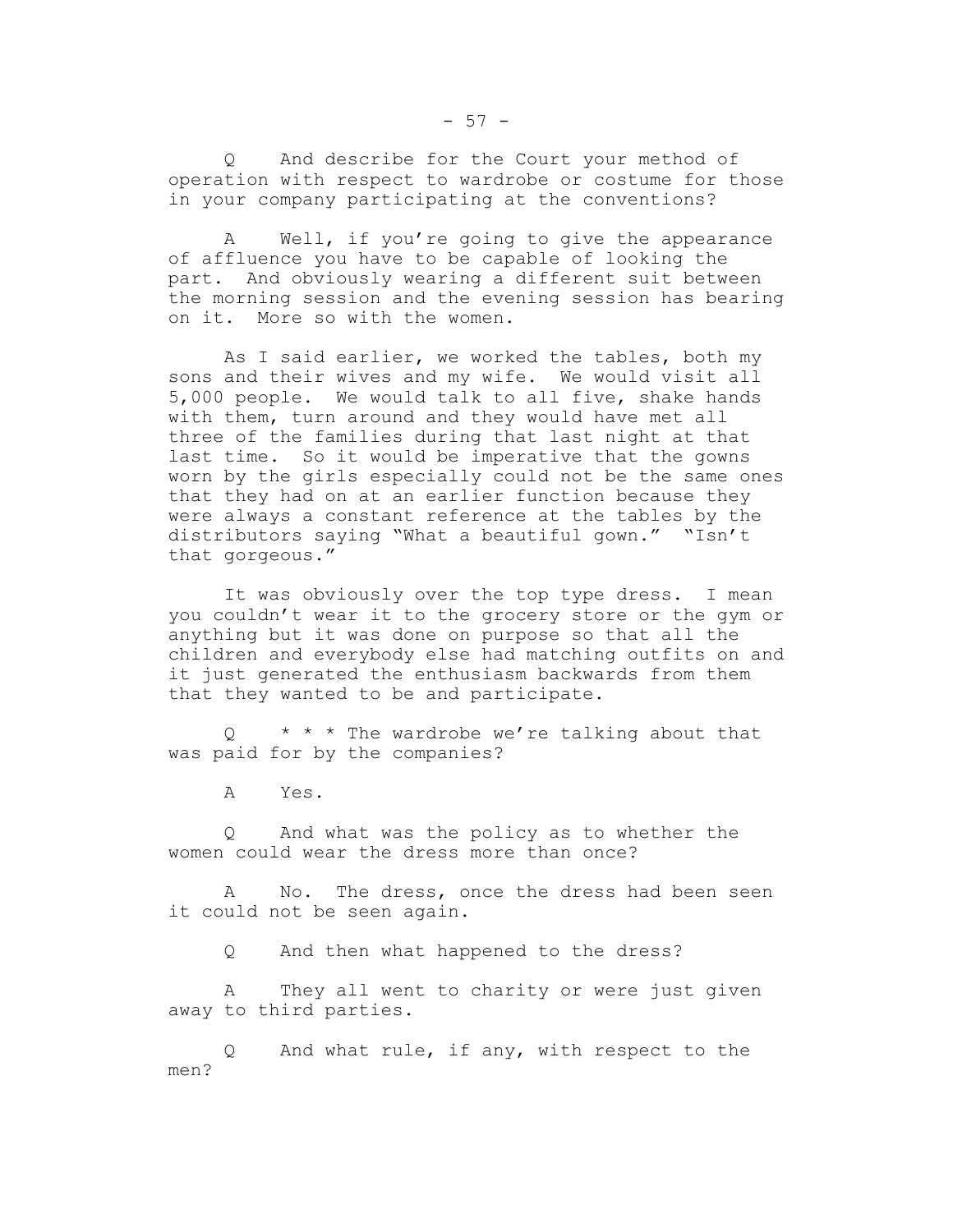A The men was a little bit easier because most of the time they would just have to have tuxedos. Our requirement on the men was that they just couldn't--you can't just walk into and buy a tuxedo at Men's Wearhouse and expect somebody to say, "Gee, that's a great looking piece of garment." It's how it's tailored and how it fits that has more intensity to it.

\* \* \* \* \* \* \*

Q What was the rule with respect to the men as to whether they were to wear the clothing purchased by the company for reasons other than company purposes?

A There was a six month rule: they had to rotate suits or tuxes, clothing, at least they couldn't wear the same tie and pushout or anything else like that. And the suit had to be rotated out so that nobody saw them and they could say, "Hey, you were there in that suit yesterday or the day before."  $* * *$ 

Q What was the rule, if any, with respect to whether the men could wear the clothing other than for a company function?

A It was never stated as such but nobody did it, only because you were always overdressed whenever you went into something. I mean when you--the exact same tie and shirt and went with the exact same suit so it was a perfect fit and appearance. Now, you may have six different ties and shirts for that suit. But, you know, if you walked down the street in it you would almost look like a model walking around.

The test for the deductibility of clothing costs as ordinary and necessary business expenses under section 162 rests on three criteria: The clothing must be (1) required or essential in the taxpayer's employment, (2) not suitable for general or personal wear, and (3) not so worn. Hynes v. Commissioner, 74 T.C. 1266, 1290 (1980); Yeomans v. Commissioner, 30 T.C. 757, 767-768 (1958); Bernardo v. Commissioner, T.C. Memo. 2004-199. In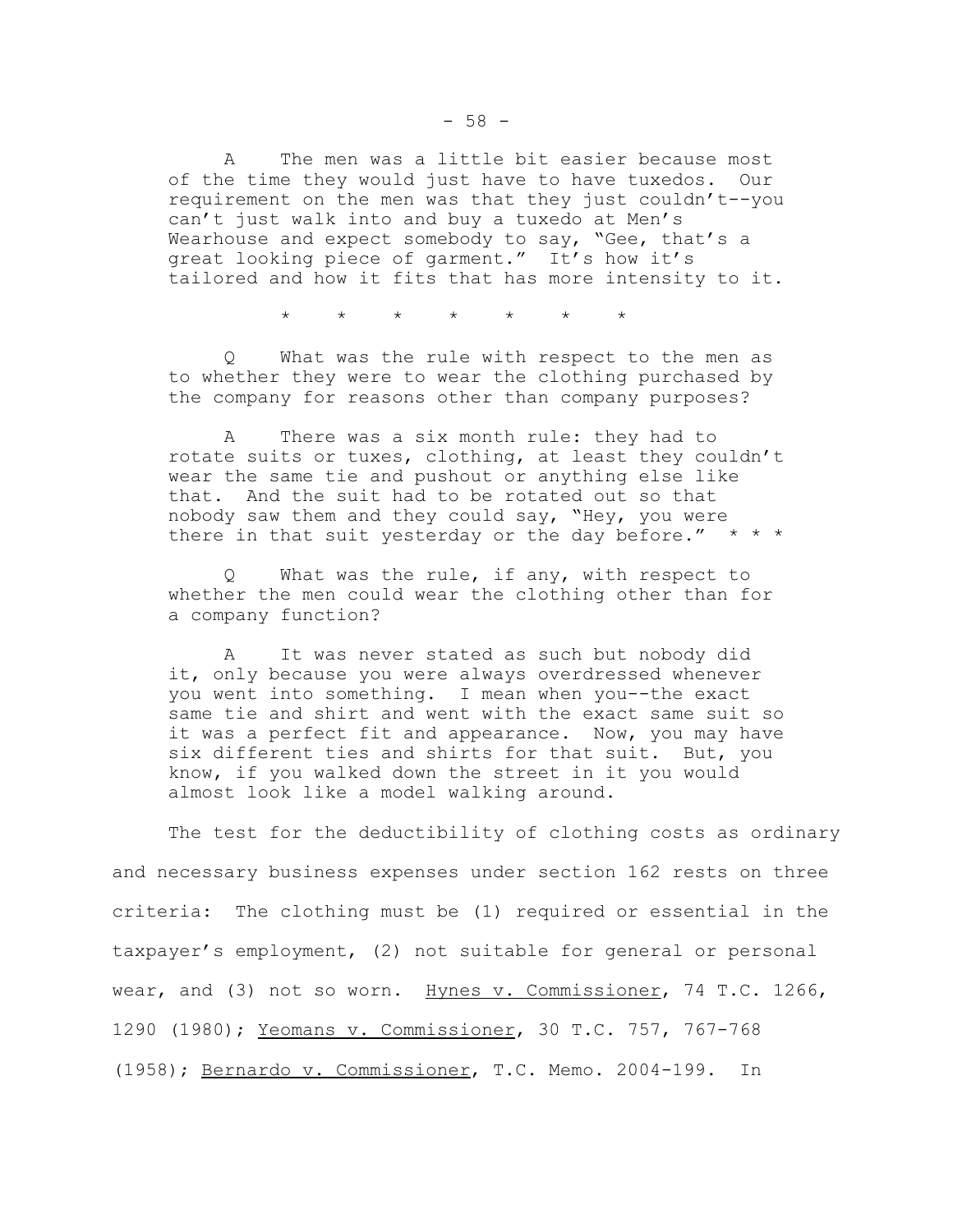applying the second prong, some cases have reflected a subjective gloss, while others have taken an objective approach. For instance, as this Court recently explained:

The subjective test applied by this Court in Yeomans v. Commissioner, 30 T.C. 757, 768 (1958) ["not suited for her private and personal wear"] has been specifically rejected by the Court of Appeals for the Fifth Circuit in favor of an objective test, which denies a business expense deduction for the cost of clothing that is "generally accepted for ordinary street wear" (i.e., for ordinary street wear by people generally rather than by the taxpayer specifically). Pevsner v. Commissioner, 628 F.2d 467, 470 (5th Cir. 1980), revg. T.C. Memo. 1979-311 \* \* \* [Bernardo v. Commissioner, supra.]

We further noted that the objective test "casts a wider net." Id.

Here, petitioners cite Yeomans v. Commissioner, supra, while respondent points to Pevsner v. Commissioner, supra. However, the difference in approaches is immaterial in that petitioners have not established that they met either test. A substantial majority of the outfits revealed in photographs introduced by petitioners of various events and conventions, albeit often formal, are tasteful and would not be out of place in a myriad of business or social settings where participants are expected to "dress up". Although a few of the ensembles do trend toward the "costume" appellation that petitioners urge, petitioners have made no attempt to show any linkage between specific charges and the corresponding articles of clothing. Hence, petitioners clearly fall short of deductibility under an objective approach.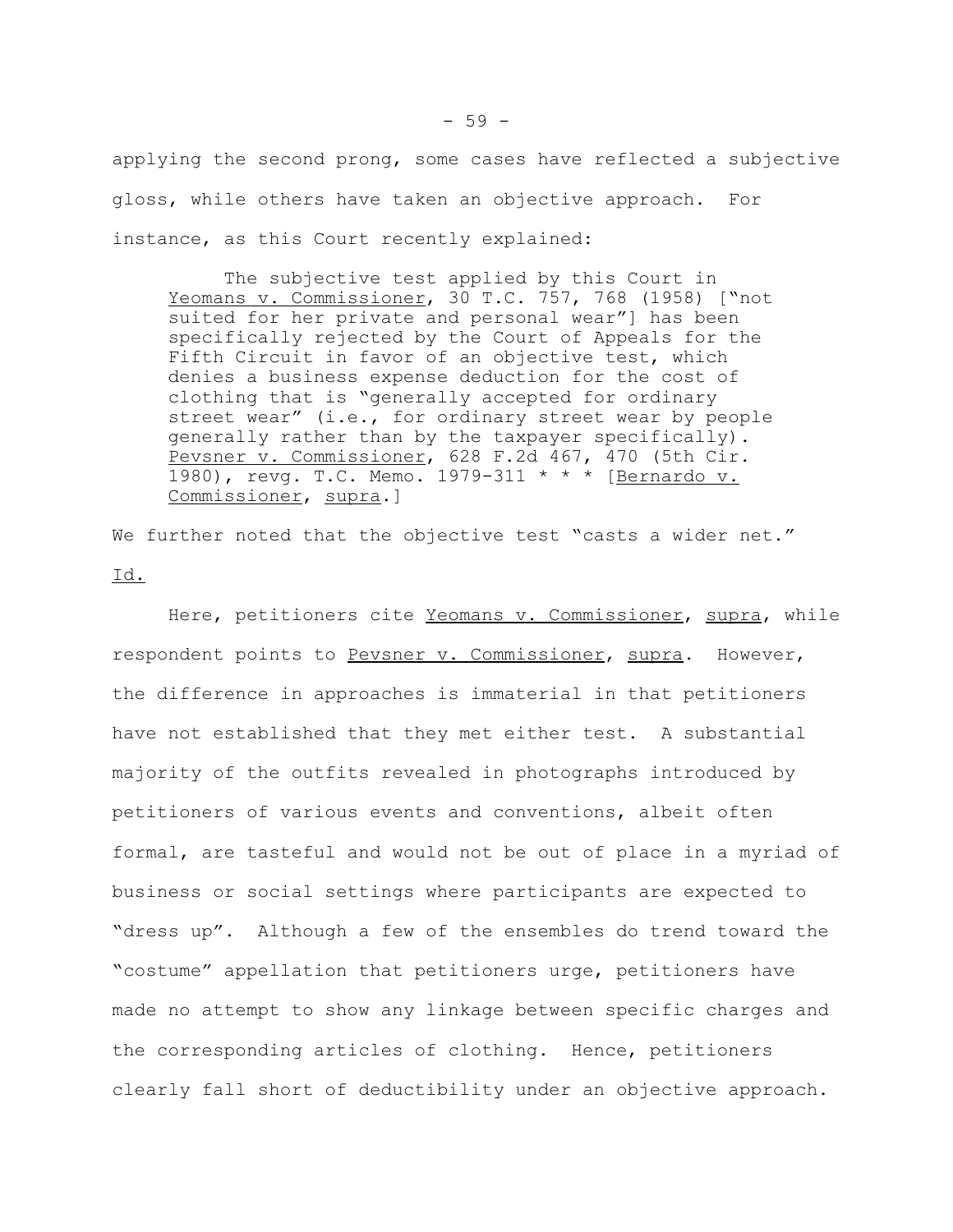Even under a subjective methodology, the evidence in the record is simply insufficient to permit a deduction. Assuming arguendo that a once-wear policy would render clothing unsuitable for personal wear in petitioners' particular situation, Mr. Deihl's generalized testimony does little to show that each of the claimed charges was in fact for the purchase of such a oncewear item. As respondent notes, among the Neiman Marcus charges is one showing two turtlenecks at \$165 each. We are unconvinced that Mr. Deihl's testimony is not overly broad and exaggerated, and we are left with no reasonable basis on which to make any estimate as to legitimately once-wear garments. $12$ 

### I. Equipment and Furnishings

The credit card statements submitted in conjunction with expenditures claimed under training, meetings, and/or conventions and under promotion also reflect purchases at various establishments labeled with descriptions indicating some form of equipment, furnishings, or similar items. For instance, petitioners seek to deduct charges to Circuit City and Best Buy characterized as "ELECTRONICS/APPLIANCES". Petitioners'

 $12$  As a final observation, we note that an additional basis for disallowance rests in the fact that Mr. Deihl indicated that garments were given to charity, thereby raising the possibility of a double deduction absent evidence that these amounts were not already incorporated in the charitable contribution deductions claimed by the various related entities.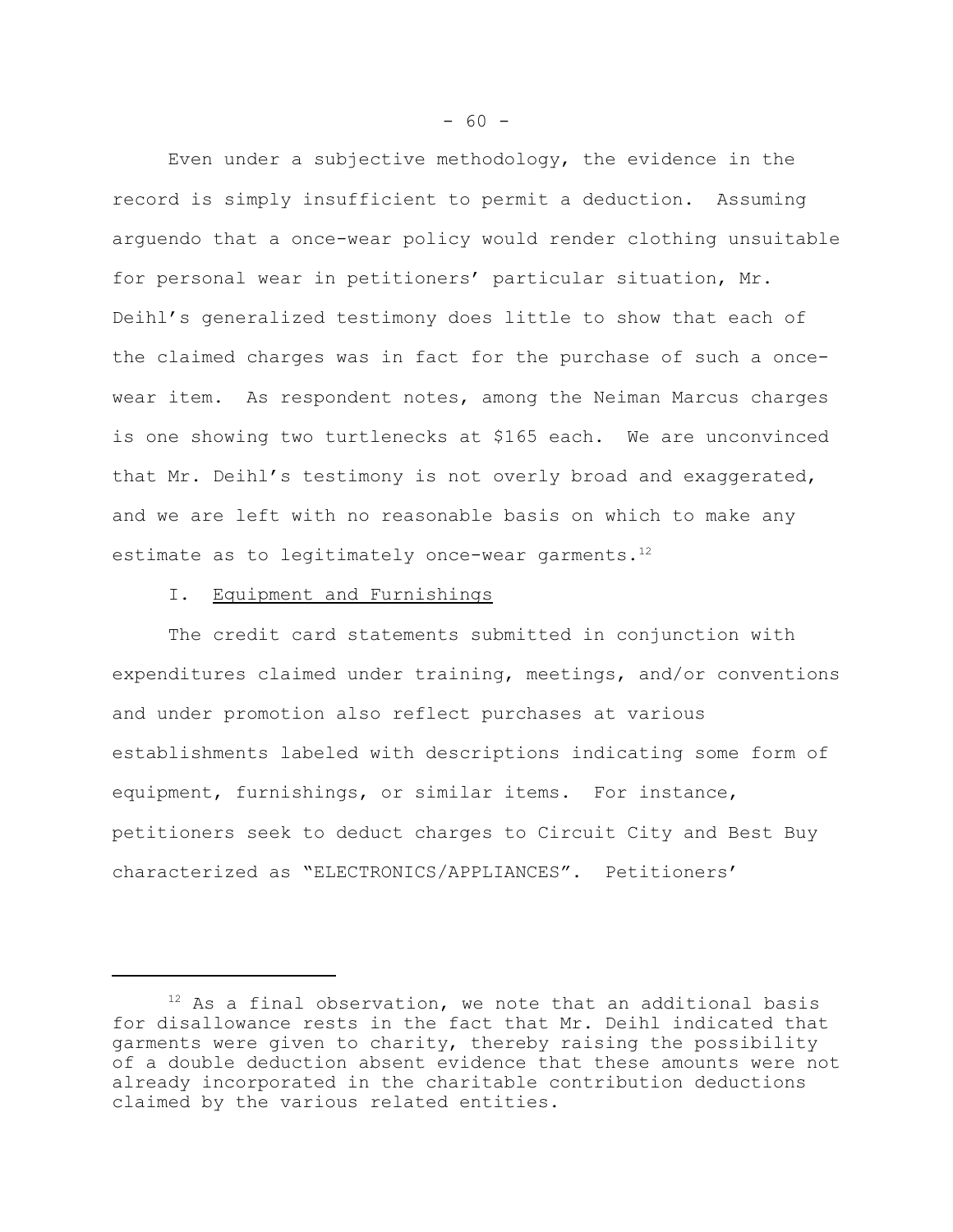testimony with respect to expenses of this genre consists in its entirety of the following from Mrs. Deihl:

Okay. I also see some major expenses for Circuit City during that time frame; do you know what these were for?

A The only thing I can think of is it would be computers but I'm not really sure.

Q Computers for personal use or for--

A No. Computers--

Q --business?

A No, for business use. It would either be computers or equipment for the company or for the buildings.

Given the admitted ambiguity in this testimony, i.e., Mrs. Deihl conceded that she was "not really sure", petitioners have failed to establish either what was purchased or the business use therefor. Moreover, computers or peripherals would be subject to the strict substantiation rules of section 274(d) as listed property, absent a showing that the exception set forth in section 280F(d)(4)(B) should apply.

Petitioners also claim an outlay by KareMor on September 5, 1997, to Synthony Music for "MUSICAL EQUIP/ACC/SVC", as to which Mrs. Deihl testified: "Probably in-house, I would think that was part of the in-house recording equipment that we have." From this obtuse statement, the Court can draw little and certainly not adequate substantiation of a business expenses under section 162.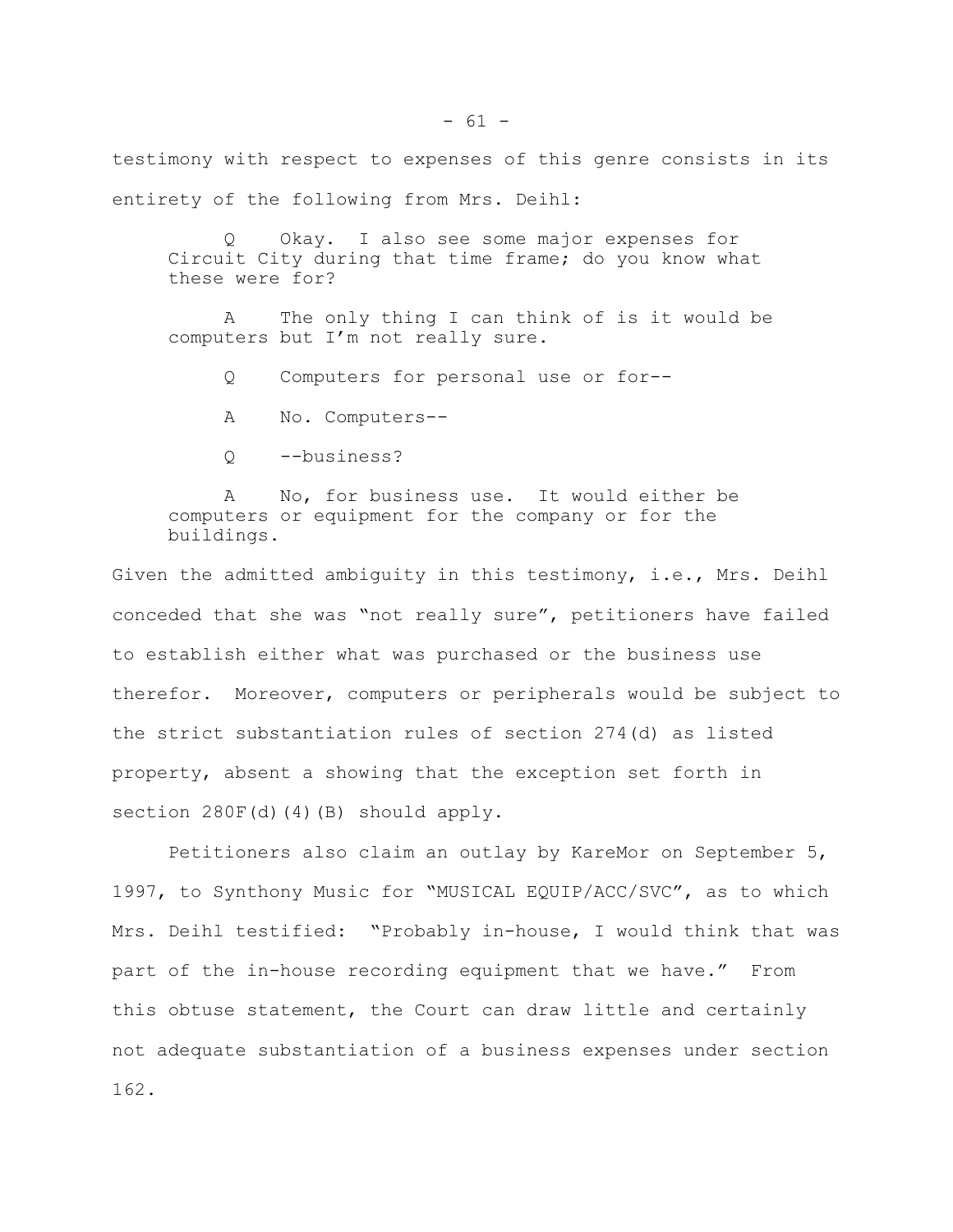As representative of the vast collection of expenditures left unexplained, the Court further notes a similar difficulty with a number of credit card charges that refer to furniture, furnishings, home furnishings, leather furnishings, and related items, as well as to charges at Bed, Bath & Beyond. Or consider outlays for luggage. Without evidence, business relationship is mere speculation, an endeavor not within the purview of this Court.

Nonetheless, as to a charge for exercise equipment, Mr. Deihl testified with specificity that the purchase was for a workout center for employees at the office complex and distinguished the more expensive gymnasium structure purchased for his home. The Court concludes that the \$665.74 April 2, 1997, KareMor charge is a deductible business expense.

J. Travel

The disallowed deductions include several charges that the credit card statements indicate were for airline tickets to destinations such as Brazil, Ireland, and Iceland. Mr. Deihl testified generally that attorneys, including Mr. Hartmann, were sent on "Business related" travel. He stated that an individual involved in marketing and promotion, Jim Palasota, was sent to Iceland "To do a training meeting and for the business." Mr. Deihl also affirmed that he went to Ireland "Because we were looking to expand our facilities into Ireland and we were invited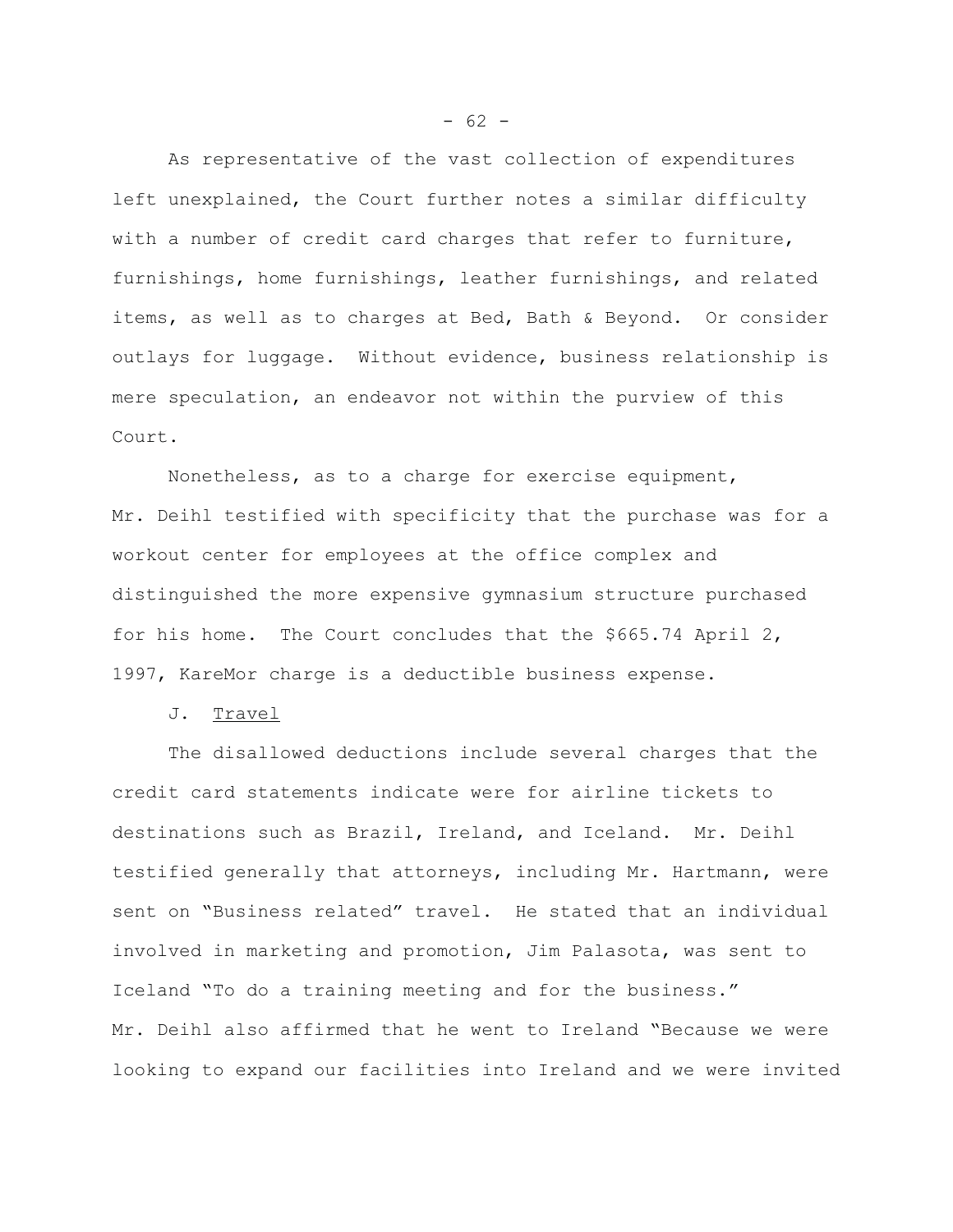there by the Irish government". He likewise asserted globally that he had never taken a vacation or an airline trip for personal reasons during the years in issue. No details of any of the trips were offered.

Leaving aside other potentially applicable limitations, the Court observes that any deduction for travel would at minimum require compliance with the strict substantiation provisions of section 274(d). Yet Mr. Deihl's testimony in this regard, not to mention the uninformative credit card documents, falls woefully short. We do not even know the dates of the travel. No deduction is permitted.

#### K. Contributions

Petitioners' records or testimony link several expenditures to the idea of a contribution and/or charitable entity. For example, concerning an \$800 May 6, 1996, Mayor check to New Arizona Family characterized in the general ledger as for "Golf Registration", Mr. Deihl testified: "The New Arizona Families, it's a charity here in town that we helped co-sponsor and participated in a golf outing with them." Petitioners sought to deduct the amount under training, meetings, and/or conventions. A \$1,000 June 3, 1997, KareMor charge to Phoenix Zoo was labeled on credit card statements as "ADMISSION/TICKETS", but Mrs. Deihl testified: "I would assume it was a donation to the Phoenix Zoo." The amount was claimed under promotion.

 $- 63 -$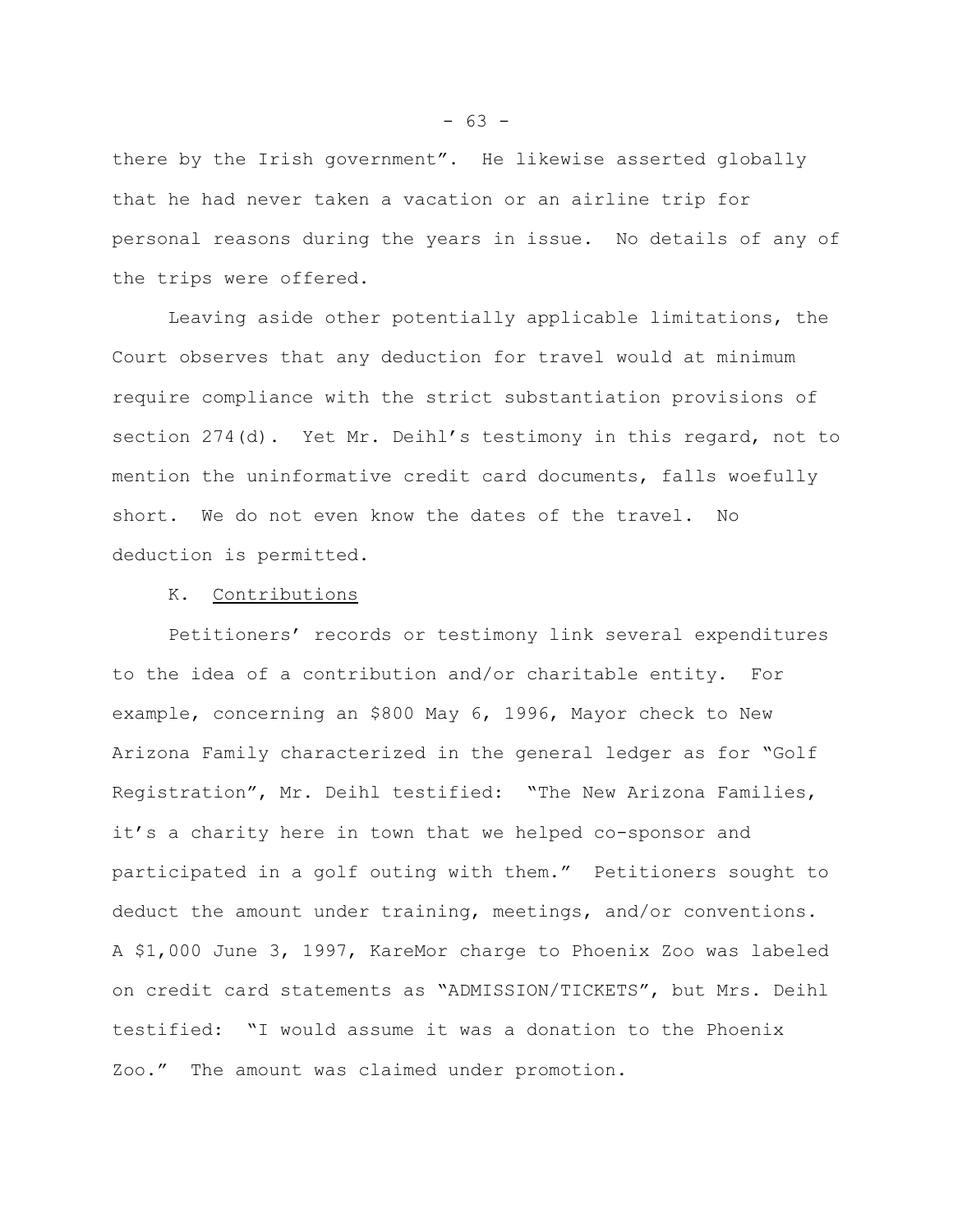A KareMor December 31, 1998, ledger entry for \$25,840 to the Heart Association, likewise deducted under promotion, was allowed to the extent of \$23,440, and the balance of \$2,400 was denied. The record contains a receipt from the American Heart Association issued in connection with the 1998 Heart Ball acknowledging cash received of \$25,000, less a value of \$1,560 for 10 seats at the Heart Ball (including dinner, entertainment, and favors), for a charitable contribution of \$23,440. No further testimony was offered.

Petitioners also originally sought deduction of a \$5,000 Republican Party contribution for KareMor in 1998 under training, meetings, and/or conventions. A \$5,000 amount under this heading was conceded by petitioners in the stipulation of facts without indication of the specific charge or charges involved. Petitioners did not present any argument on brief relating to this expenditure. The only other expense of \$5,000 disallowed under this category for KareMor in 1998 was one of the payments to Aramark Sports & Entertainment, and petitioners on brief requested a finding of fact supporting deduction of outlays to this entity.

Although petitioners have never articulated any particular legal theory bearing on the deductibility of the above payments, we make the following general observations. Section 170(a) provides for deduction of charitable contributions made to or for

 $- 64 -$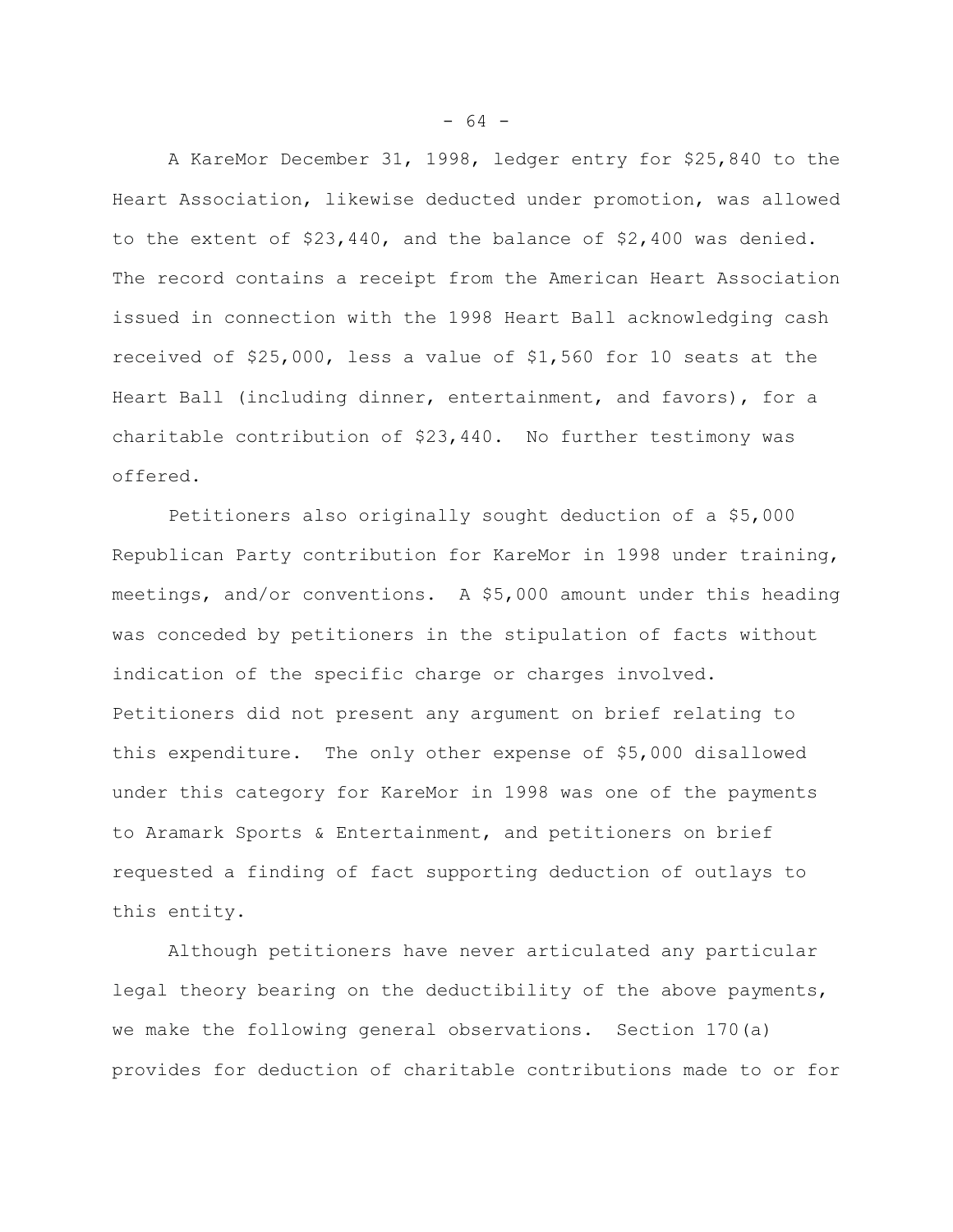the use of an organization described in section 170(c) and verified as required by the statute and corresponding regulations. As one example of the requisite verification, contributions of \$250 or more are disallowed unless the taxpayer substantiates the donation with a contemporaneous written acknowledgment by the donee. Sec. 170(f)(8).

Here, only with respect to the American Heart Association expenditure did petitioners offer a statement in compliance with section  $170(f)(8)$ , and respondent properly allowed a deduction to the extent supported by that document. No basis for any greater deduction has been suggested.

Concerning the other deductions, the record not only reveals problems under section 170(f)(8) but also raises additional issues. Nothing establishes that any were made to qualified donees. The \$5,000 payment to the Republican Party was apparently conceded, and political contributions are generally disallowed in any event. Cloud v. Commissioner, 97 T.C. 613, 628-629 (1991). Finally, the Court is not satisfied that the payments to New Arizona Family and the Phoenix Zoo in fact represented contributions and not some form of entertainment expenditure subject to section 274.

# L. Promotion or Marketing

There are two other expenditures, one of which actually consists of two separate charges, that petitioners deducted under

 $- 65 -$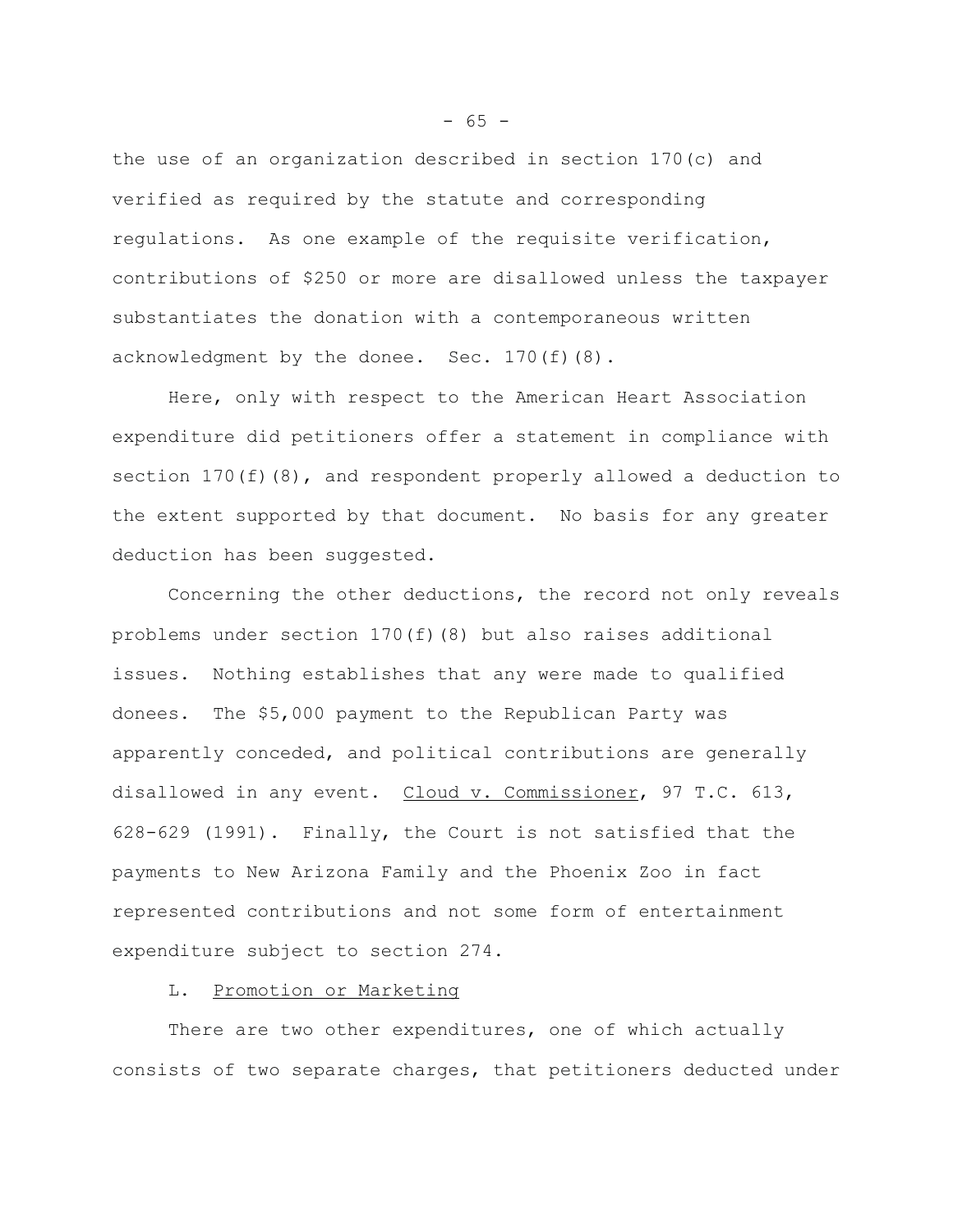the label of either promotion or marketing and as to which they commented specifically at trial or on brief. Petitioners claimed as promotion expenses for KareMor in 1997 payments of \$2,000 and \$200 made to Gold's Gym on June 11 and 17, respectively. A purchase order and an invoice show that the amounts were paid for equipment rental, gym rental, and labor in connection with a "Birthday lift" by Peter Lupus on June 17, 1997. Peter Lupus was "the strongman off Mission: Impossible" and "a spokesperson for the company". Petitioners also offered a photograph of the June 17 event, about which Mr. Deihl testified:

A \* \* \* [The photo] is taken in California at Gold's Gym. It is Peter Lupus in a KareMor sponsored event. He is 65 years of age there. He is lifting a 250,000 pounds in 30 minutes. VitaMist has rented the gym. Guinness Book of World Records is there. A weights and measure officer from the state of California is there to determine the weights and the lifting and the preciseness of everything. Buddy Hackett was there. Landau I think his name is from Mission: Impossible also was there. News events were there and it was promoted and on the news later that evening.

Q And I notice you have VitaMist on the clothing of--gym clothing I suppose of Mr. Lupus?

A Mr. Lupus all his clothing had VitaMist made into it and attached to it, especially his workout gear.

The picture shows Mr. Lupus decked in VitaMist garb, and the Court is satisfied that this event represents a promotional endeavor. An additional deduction of \$2,200 will be permitted.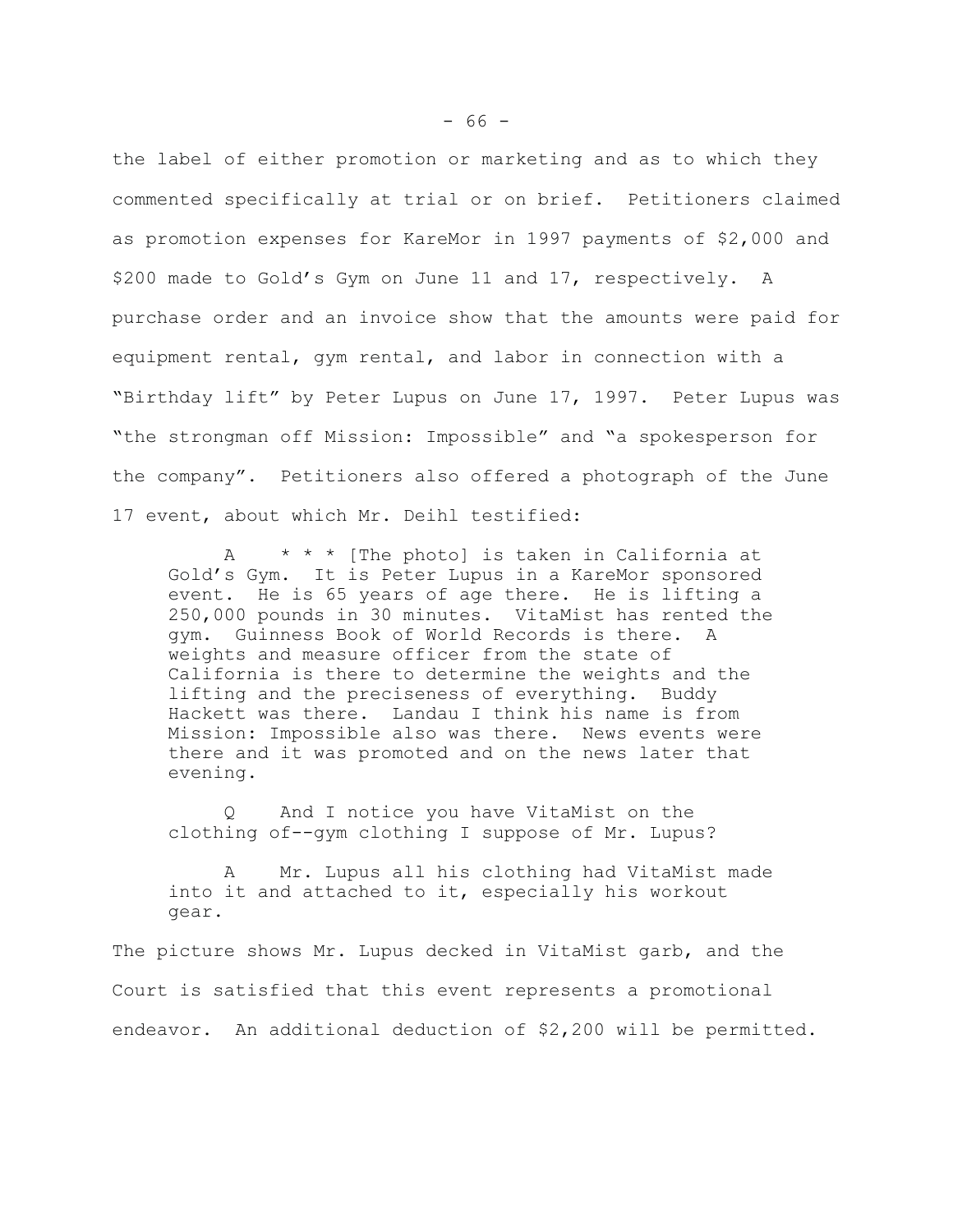In contrast, and demonstrating the sharp distinction in how petitioners supported a few expenses and left the Court to make a leap of faith about the remainder, petitioners deducted under marketing for KareMor \$72,500 paid to Lifestyle Advantage in May, June, and July of 1998 for what is characterized in the KareMor ledger as "Sales Aides". Respondent noted on opening brief the absence of any evidence or testimony regarding these outlays. In response, petitioners on reply brief offer the following: "And in reference to Lifestyle Advantage \* \* \* [the general ledger] shows that this 1998 expenditure (\$72,500) is for 'sales aids' which should not be surprising, given that Petitioners grossed \$19 million in that year." Such a statement is utterly useless to the Court in addressing any elements whatsoever of deductibility. No further deduction is warranted for these payments.

### III. Cost of Goods Sold

 On page 2 of its 1998 Form 1120S, U.S. Income Tax Return for an S Corporation, Mayor included \$747,535 of "Purchases" in computing cost of goods sold. Respondent disallowed \$123,250 of "Purchases" with the explanation: "The year end accrued payable to Arizona Natural Resources in the amount of \$123,250 was never paid, as there was a dispute over this debt. Thus the \$123,250 is not deductible." During 1998, Arizona Natural Resources, Inc., manufactured for Mayor a line of cosmetics marketed as the

 $- 67 -$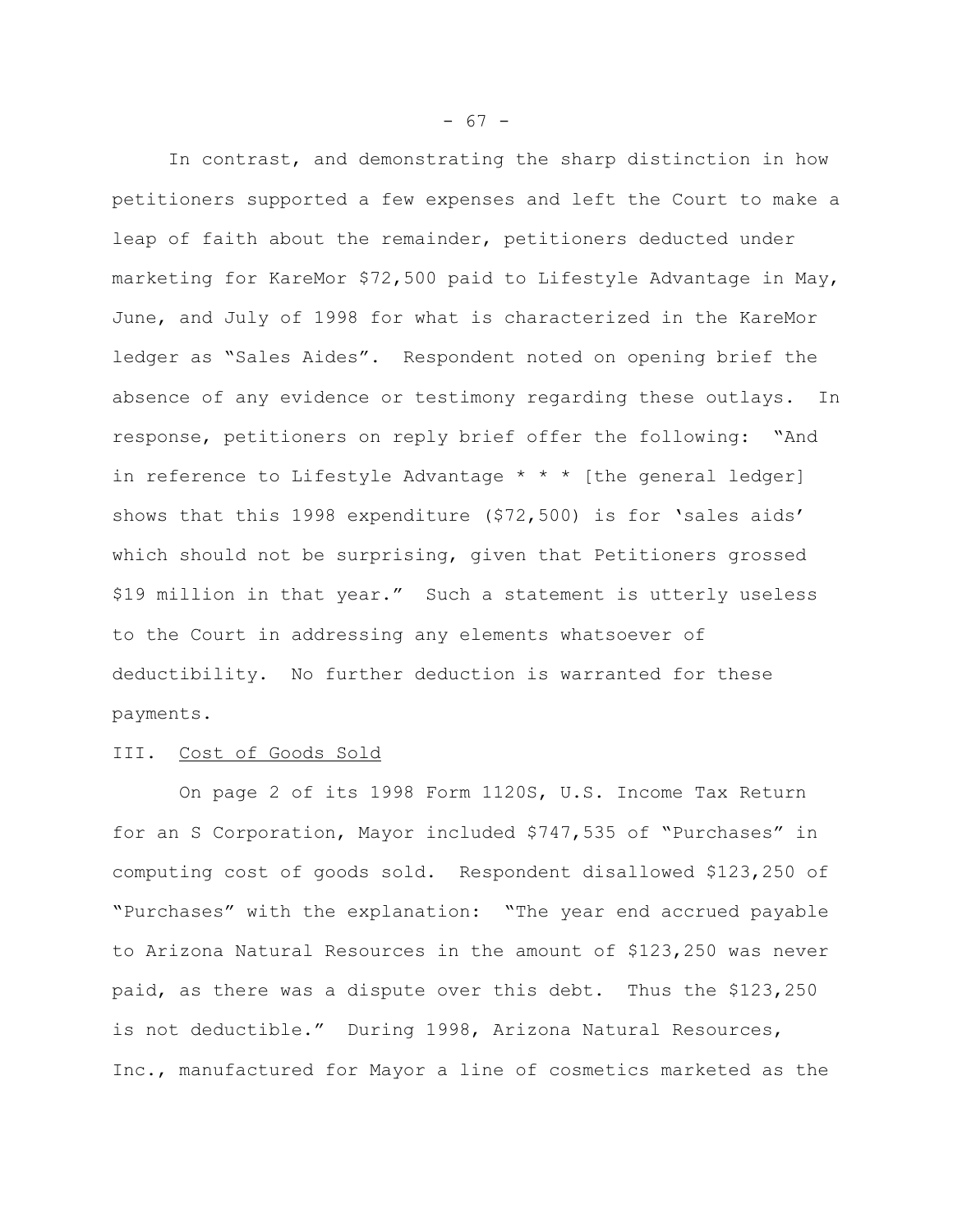Sari Collection,  $13$  and various payments were made to the company throughout the taxable year. However, as shown in a handwritten notation on an invoice from Arizona Natural Resources and in Mayor's general ledger, petitioners paid only a portion of a billed charged and accrued the remaining \$123,250 as an additional account payable as of December 31, 1998.

Petitioners mention the purchases adjustment in their pretrial memorandum, stating: "This is a timing issue. The dispute was denied and the \$123,250 was paid to Arizona Natural resources [sic], plus interest and attorney fees. Petitioners should not be required to go back and amend returns for a year in which the amount was actually paid." Petitioners do not discuss the matter on opening brief, while respondent concedes that petitioners did incur valid business expenses with respect to the Sari cosmetic line but argues: "Because there was a dispute over this amount [the \$123,250], it was never paid. If it were to have been paid, however, deduction would not be permissible until the date of payment." Petitioners respond on reply brief, with their argument, in its entirety, consisting again of two sentences: "The monies owed Arizona Natural Resources were paid, but after 1998, and thus, for a period closed for the companies. Thus, the amount should be deducted for 1998."

 $- 68 -$ 

 $13$  Petitioners from time to time diversified the products offered through their multilevel marketing structure.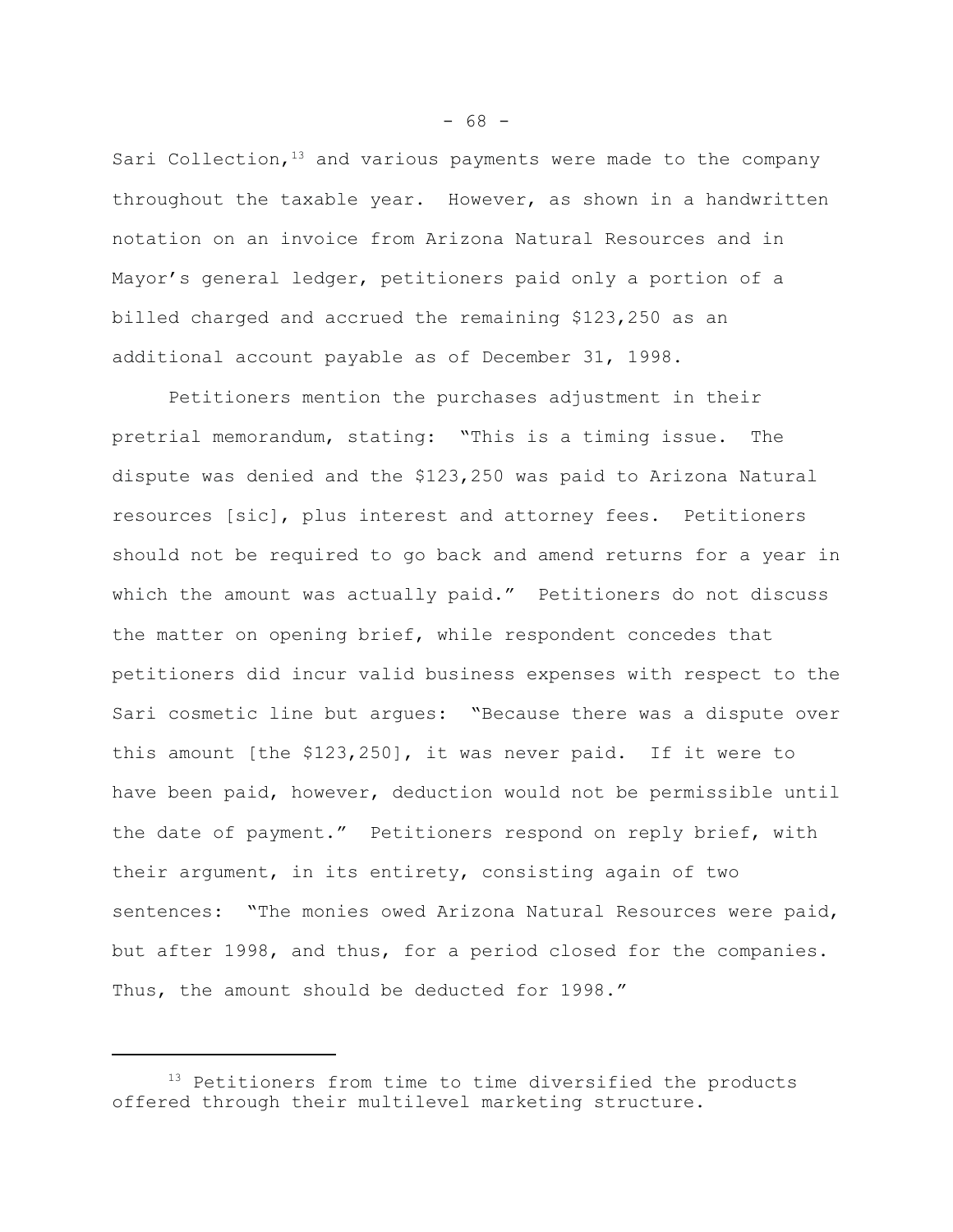Hence, although the parties' statements pertaining to this adjustment are less than a model of clarity, the circumstances underlying, as well as the parties' arguments with respect to, the payable to Arizona Natural Resources would appear not to be materially distinguishable from those concerning the payments to Boss Day Planners discussed above. Petitioners contested a portion of the charges asserted by Arizona Natural Resources and paid only after resolution of the dispute. In this connection, the Court takes judicial notice of litigation filed in 1999 by Arizona Natural Resources against Mayor, KareMor, and petitioners individually, which culminated in a judgment in favor of Arizona Natural Resources for \$333,258.13, inclusive of interest, attorney's fees, and costs, on October 8, 2003. Ariz. Natural Res., Inc. v. Mayor Pharm. Labs., Inc., No. CV1999-070010 (Ariz. Super. Ct., Oct. 8, 2003).

Cost of goods sold operates as a reduction in gross income, rather than as a deduction from gross income. See sec. 1.61- 3(a), Income Tax Regs. Nonetheless, the test for determining whether an accrual method taxpayer is entitled to include an amount in cost of goods sold is the same as that for determining the appropriateness of a deduction.  $\underline{Id.}$ ; sec. 1.446-1(c)(1)(ii), Income Tax Regs. In other words, an amount may be included in cost of goods sold "in the taxable year in which all the events have occurred that establish the fact of the liability, the

- 69 -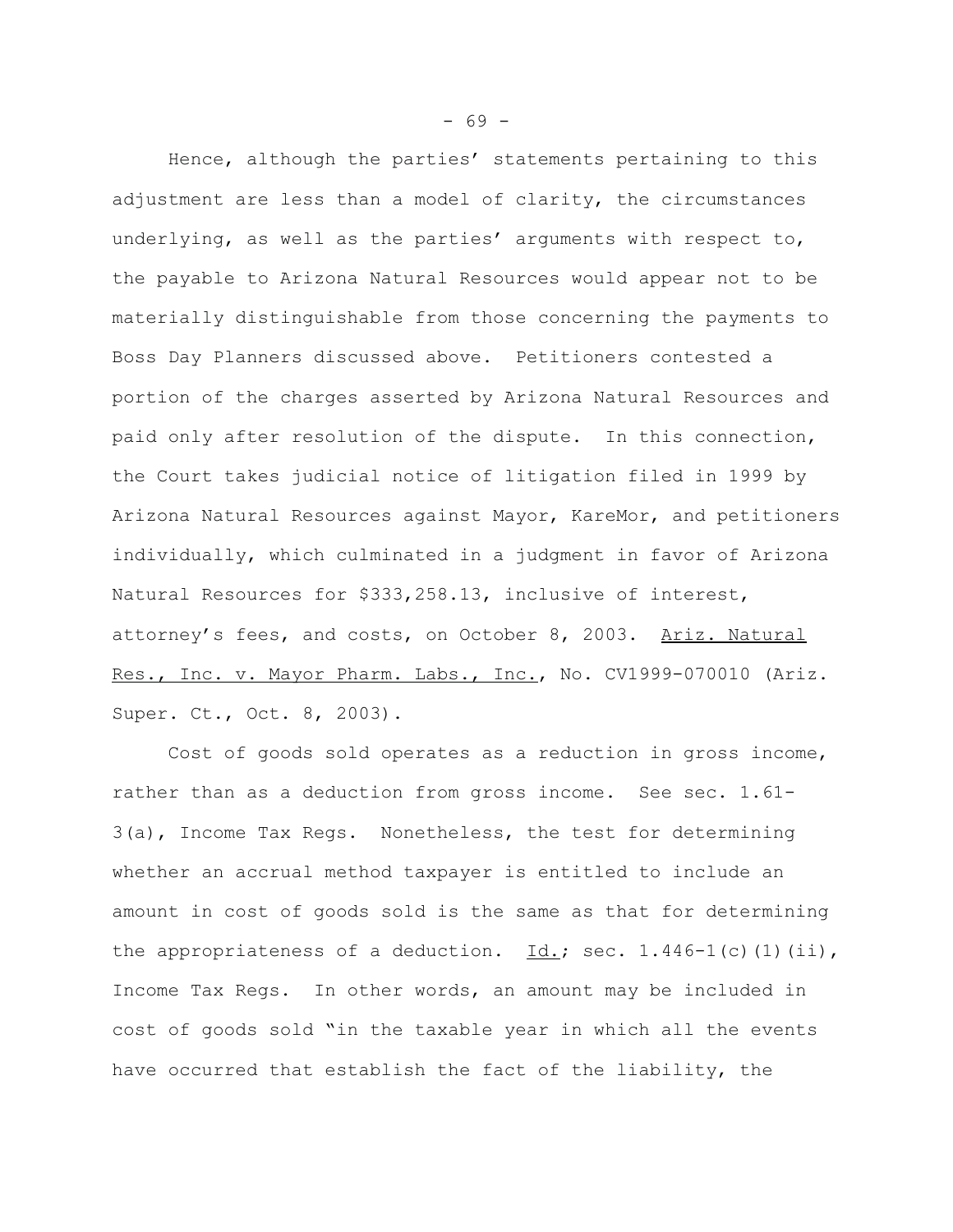amount of the liability can be determined with reasonable accuracy, and economic performance has occurred with respect to the liability." Sec.  $1.446-1(c)$  (1)(ii), Income Tax Regs.

Here, as was the case with the outlay to Boss Day Planners, the record suggests that some, if not all, of the requisites for inclusion of the \$123,250 in cost of goods sold have not been met. Respondent is sustained on this issue.

## IV. Reduction in Adjusted Gross Income

The parties' positions with regard to the propriety of a reduction in petitioners' 1996 gross income center on the concept of duplication. Petitioners contend that unless their gross income for 1996 is reduced by \$550,000, they will be taxed twice on this amount. They allege that such a reduction was made with respect to 1997 and that a like treatment should be accorded for 1996. Respondent contends that an adjustment was made to 1997 to eliminate duplicate reporting for that year which does not exist for the 1996 year.

Again, the underlying documentary record on this issue leaves much to be desired. Mr. Goltz prepared petitioners' original Forms 1040, U.S. Individual Income Tax Return, for 1996 and 1997. Subsequently, Mr. Leo prepared Forms 1040X, Amended U.S. Individual Income Tax Return, for each of those years. On the 1996 Form 1040X, petitioners reported an increase in adjusted gross income of \$550,000, derived from an additional \$550,000 of nonpassive income from partnerships and S corporations. On the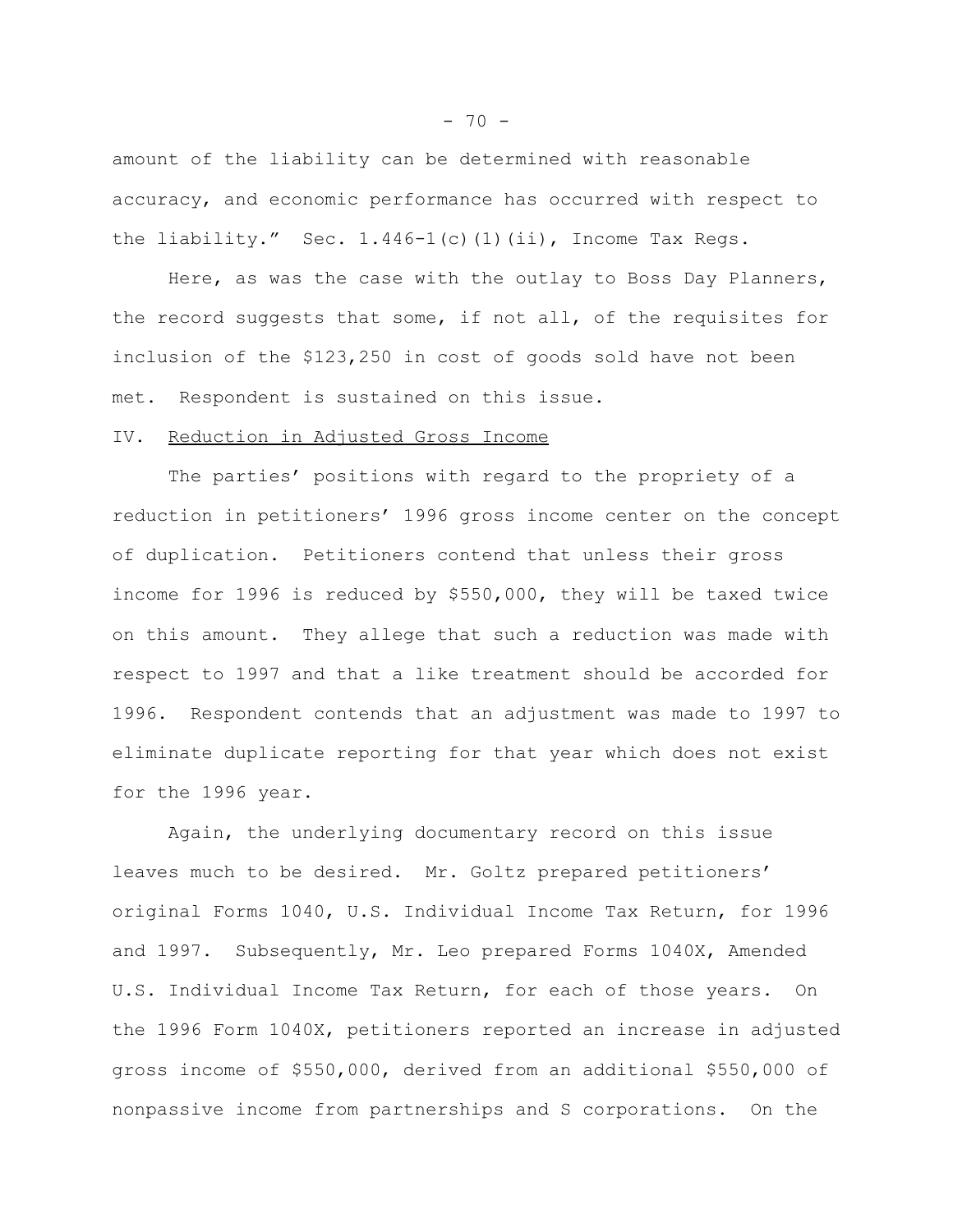1997 Form 1040X, petitioners reported an increase in adjusted gross income of \$1,700,000, also derived from an additional \$1,700,000 of nonpassive income from partnerships and S corporations.

The adjustments and deficiencies asserted in the statutory notices for 1996 and 1997 were thereafter computed based on the amounts reported in the Forms 1040X. Among the adjustments reflected in the notice of deficiency for 1997 is a decrease in income of \$1,700,000 labeled "AGI CHANGE FORM 1040X" and explained: "The \$1,700,000 shown on your 1040X return for the estimated increase in income from the related entities is adjusted as shown above." No similar adjustment was reflected in the notice of deficiency for 1996.

Respondent on reply brief addresses the circumstances behind the difference as follows:

Petitioners' 1997 Forms 1040 and 1040X were prepared by two different Certified Public Accountants. \* \* \* Insofar as Petitioners' 1997 Form 1040X reported an amount previously reported in the Form 1040, namely \$1,700,000.00 (now \$1,750,000.00), the examiner appropriately adjusted Petitioners' Form 1040X by reducing Petitioners' income by the duplicative amount.

In taxable year 1996, on the other hand, there were no such duplicative amounts between Petitioners' Forms 1040 and 1040X. Consequently, Respondent's examiner made no similar adjustment in Petitioners' 1996 income as in their 1997 income. \* \* \*

Thus, respondent offers an explanation as to why a reduction for the increased adjusted gross income reported on a Form 1040X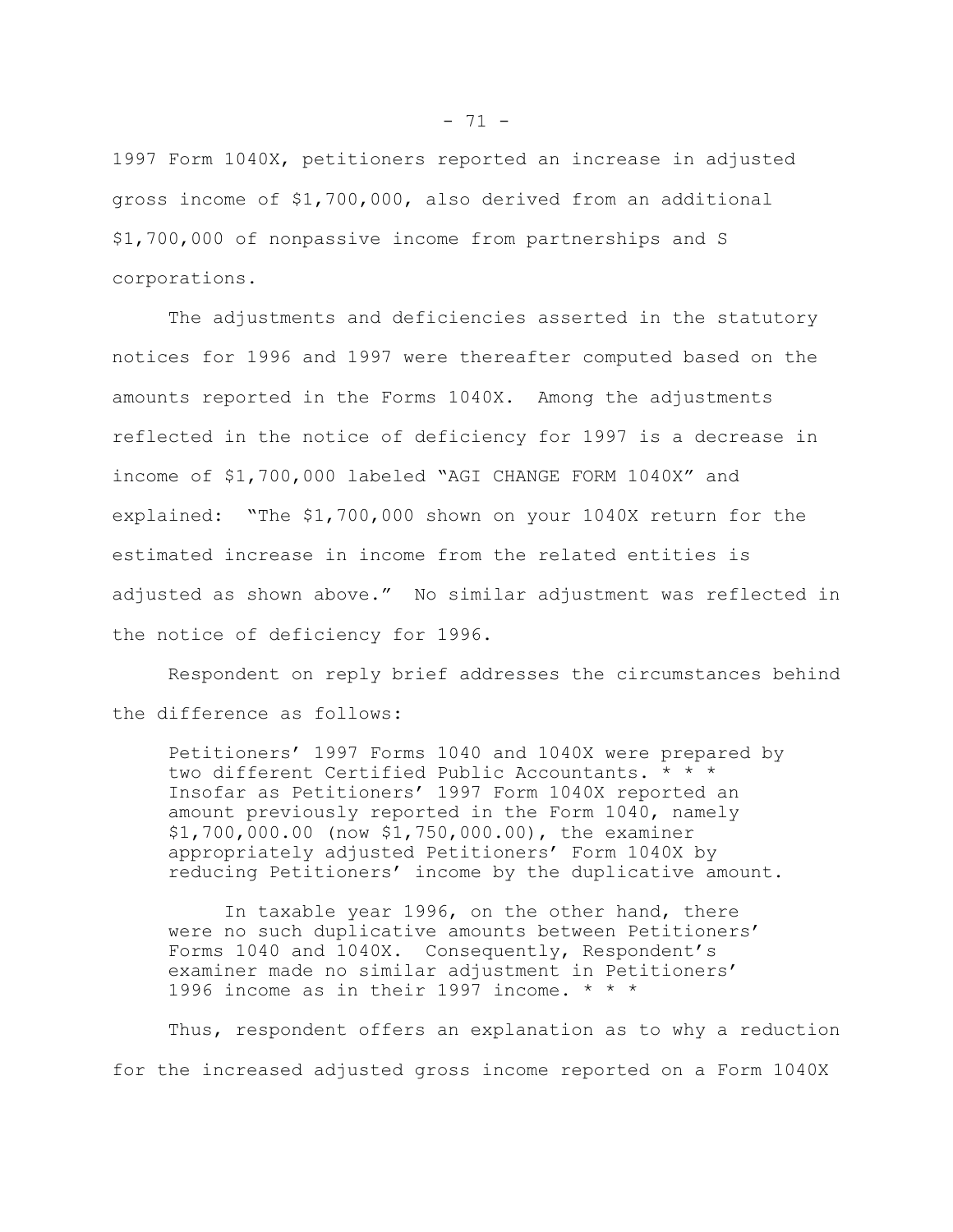would be necessary in calculating a deficiency that is based on the tax reported in the Form 1040X. Such could be the case where the Form 1040X in fact duplicated amounts reported in the original Form 1040. Petitioners, in contrast, seem to argue that a like reduction is more uniformly necessary. Such could be the case only if the deficiency were to be computed based on the tax reported in the original Form 1040, without giving credit for additional tax paid with the Form 1040X. In fact, some of the language used by petitioners could signal a misunderstanding of the basis for the 1996 and 1997 deficiencies, although a cursory review of the notices and relevant returns shows that the baseline numbers in the notices were taken from the Forms 1040X, not the Forms 1040.

So long as the amended returns are used as the starting point, there would generally be no need to eliminate the additional income reported therein from the deficiency calculation. Here, although the manner in which the \$1,700,000 was duplicated between the original and amended 1997 returns is not clear from the record, respondent was entitled to determine and concede on audit that it had been. Petitioners have not so much as alluded to, much less demonstrated, any analogous duplication between the original and amended 1996 returns. Accordingly, the Court has no grounds for mandating a concession by respondent of income voluntarily reported by petitioners on their own Form 1040X for 1996.

 $- 72 -$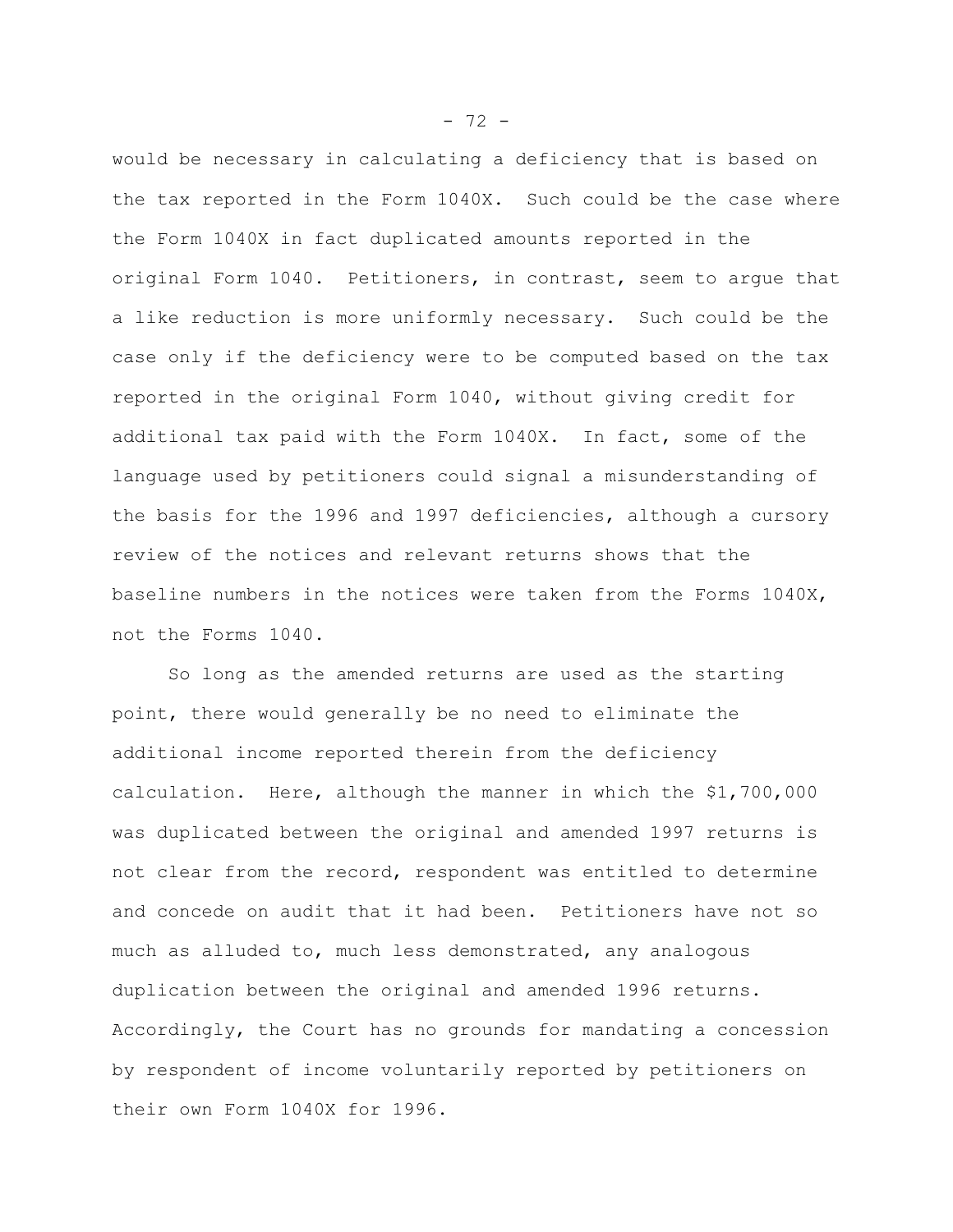$- 73 -$ 

## V. Accuracy-Related Penalties

Subsection (a) of section 6662 imposes an accuracy-related penalty in the amount of 20 percent of any underpayment that is attributable to causes specified in subsection (b). Subsection (b)(1) of section 6662 then provides that among the causes justifying imposition of the penalty is negligence or disregard of rules or regulations.

"Negligence" is defined in section 6662(c) as "any failure to make a reasonable attempt to comply with the provisions of this title", and "disregard" as "any careless, reckless, or intentional disregard." Caselaw similarly states that "'Negligence is a lack of due care or the failure to do what a reasonable and ordinarily prudent person would do under the circumstances.'" Freytag v. Commissioner, 89 T.C. 849, 887 (1987) (quoting Marcello v. Commissioner, 380 F.2d 499, 506 (5th Cir. 1967), affg. on this issue 43 T.C. 168 (1964) and T.C. Memo. 1964-299), affd. 904 F.2d 1011 (5th Cir. 1990), affd. 501 U.S. 868 (1991). Pursuant to regulations, "'Negligence' also includes any failure by the taxpayer to keep adequate books and records or to substantiate items properly." Sec. 1.6662-3(b)(1), Income Tax Regs.

An exception to the section 6662(a) penalty is set forth in section 6664(c)(1) and reads: "No penalty shall be imposed under this part with respect to any portion of an underpayment if it is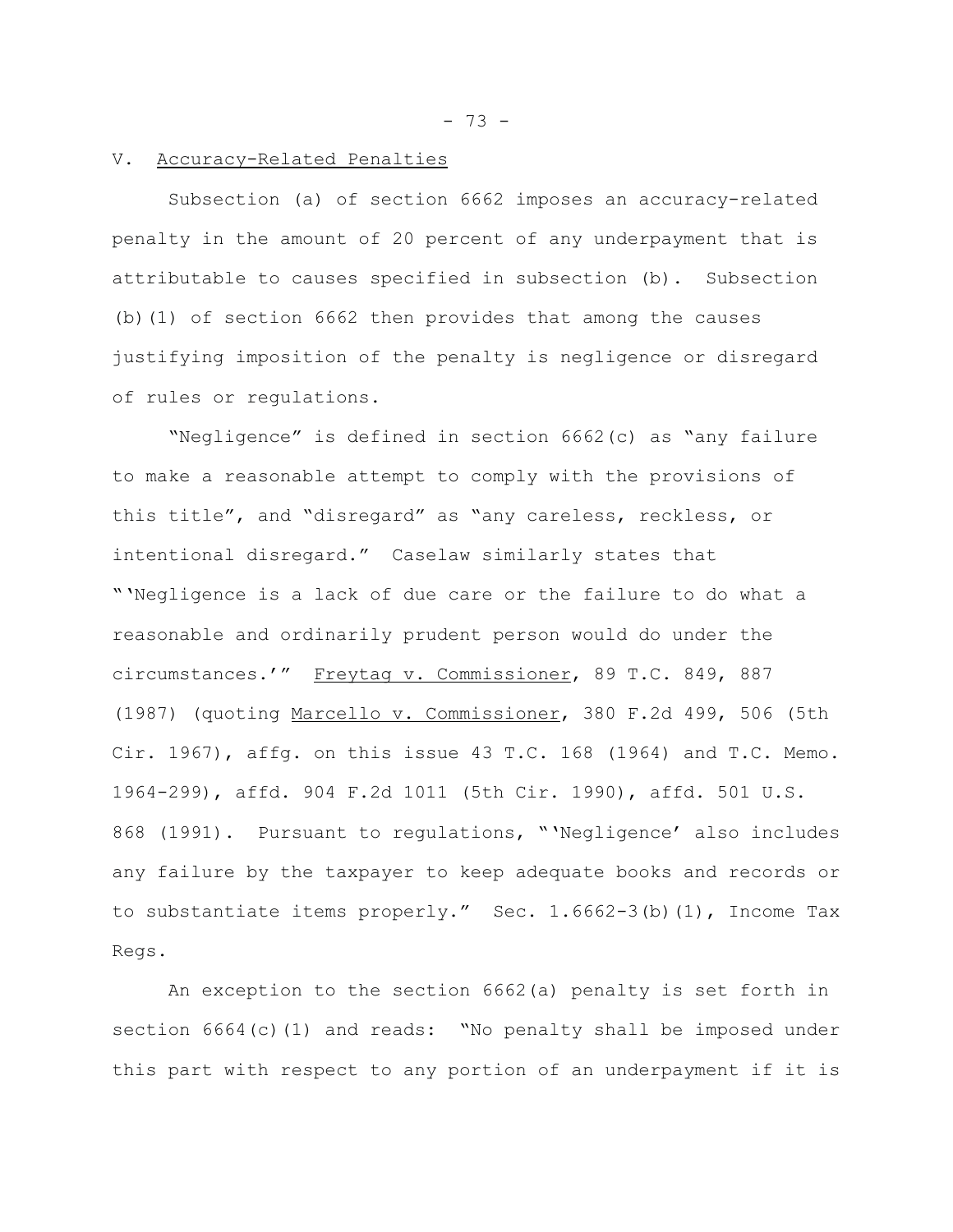shown that there was a reasonable cause for such portion and that the taxpayer acted in good faith with respect to such portion."

Regulations interpreting section 6664(c) state:

The determination of whether a taxpayer acted with reasonable cause and in good faith is made on a caseby-case basis, taking into account all pertinent facts and circumstances.  $* * *$  Generally, the most important factor is the extent of the taxpayer's effort to assess the taxpayer's proper tax liability.  $* * *$  [Sec. 1.6664-4(b)(1), Income Tax Regs.]

Reliance upon the advice of a tax professional may, but does not necessarily, demonstrate reasonable cause and good faith in the context of the section 6662(a) penalty. Id.; see also United States v. Boyle, 469 U.S. 241, 251 (1985); Freytag v. Commissioner, supra at 888. Such reliance is not an absolute defense, but it is a factor to be considered. Freytag v. Commissioner, supra at 888.

In order for this factor to be given dispositive weight, the taxpayer claiming reliance on a professional must show, at minimum: "(1) The adviser was a competent professional who had sufficient expertise to justify reliance, (2) the taxpayer provided necessary and accurate information to the adviser, and (3) the taxpayer actually relied in good faith on the adviser's judgment." Neonatology Associates, P.A. v. Commissioner, 115 T.C. 43, 99 (2000), affd. 299 F.3d 221 (3d Cir. 2002); see also, e.g., Charlotte's Office Boutique, Inc. v. Commissioner, 425 F.3d 1203, 1212 & n.8 (9th Cir. 2005) (quoting verbatim and with approval the above three-prong test), affg. 121 T.C. 89 (2003);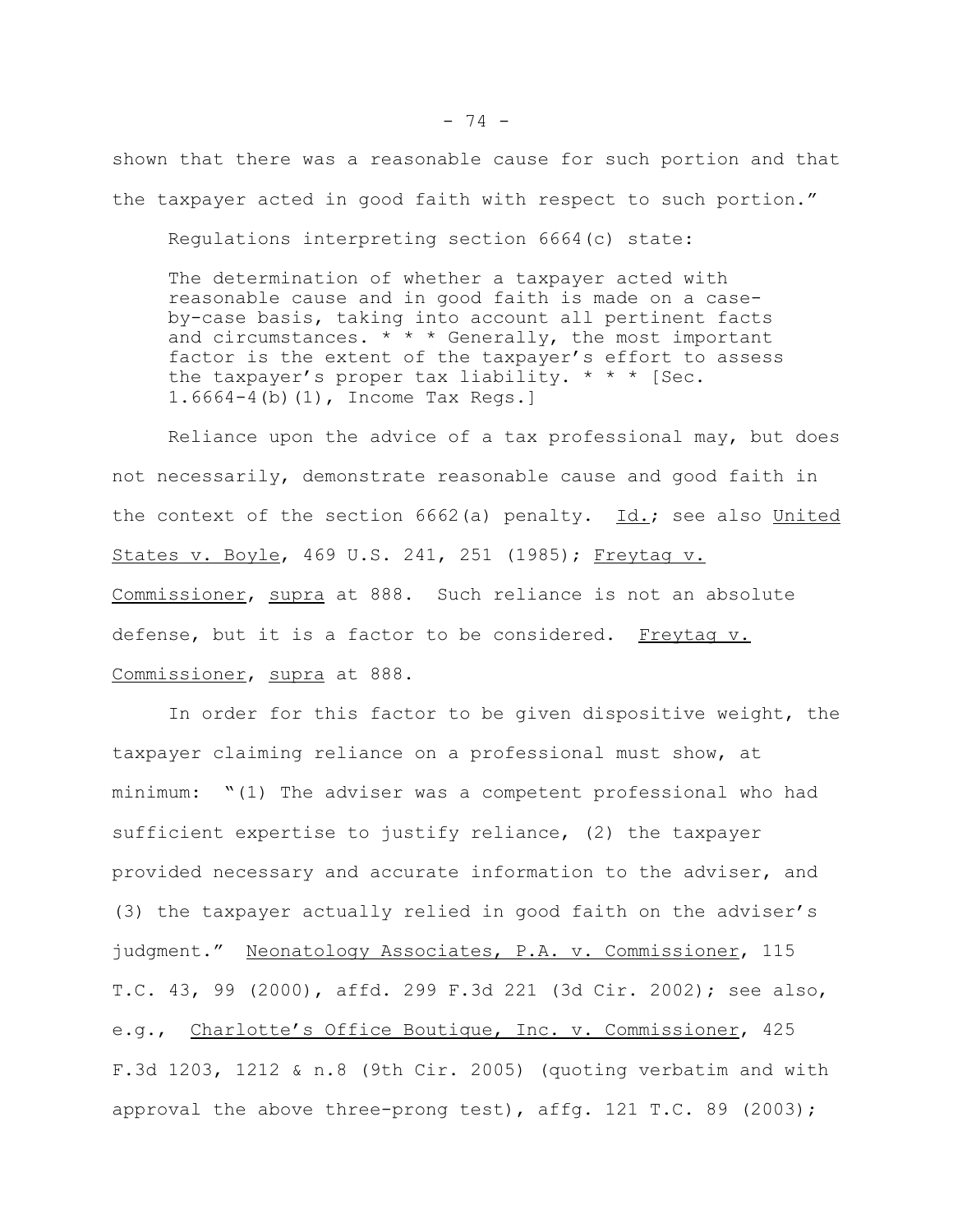Westbrook v. Commissioner, 68 F.3d 868, 881 (5th Cir. 1995), affg. T.C. Memo. 1993-634; Cramer v. Commissioner, 101 T.C. 225, 251 (1993), affd. 64 F.3d 1406 (9th Cir. 1995); Ma-Tran Corp. v. Commissioner, 70 T.C. 158, 173 (1978); Pessin v. Commissioner, 59 T.C. 473, 489 (1972); Ellwest Stereo Theatres v. Commissioner, T.C. Memo. 1995-610.

As previously indicated, section 7491(c) places the burden of production on the Commissioner. The notices of deficiency issued to petitioners generally asserted applicability of the section 6662(a) penalty on account of negligence or disregard, substantial understatement, and/or substantial valuation misstatement. See sec. 6662(b). Respondent in its pretrial memorandum and on brief has addressed only negligence or disregard of rules or regulations as the basis for the penalties, and we shall do likewise.

We conclude that respondent has met the section 7491(c) burden of production with respect to the negligence penalties. The evidence adduced in these cases reveals a serious dearth of adequate records and substantiation for reported items. With this threshold showing, the burden shifts to petitioners to establish that they acted with reasonable cause and in good faith as to the claimed items.

Petitioners here assert a reliance defense as the basis upon which they should be relieved of liability for the section 6662(a) penalties. Mr. Deihl, Mrs. Deihl, and Mr. Goltz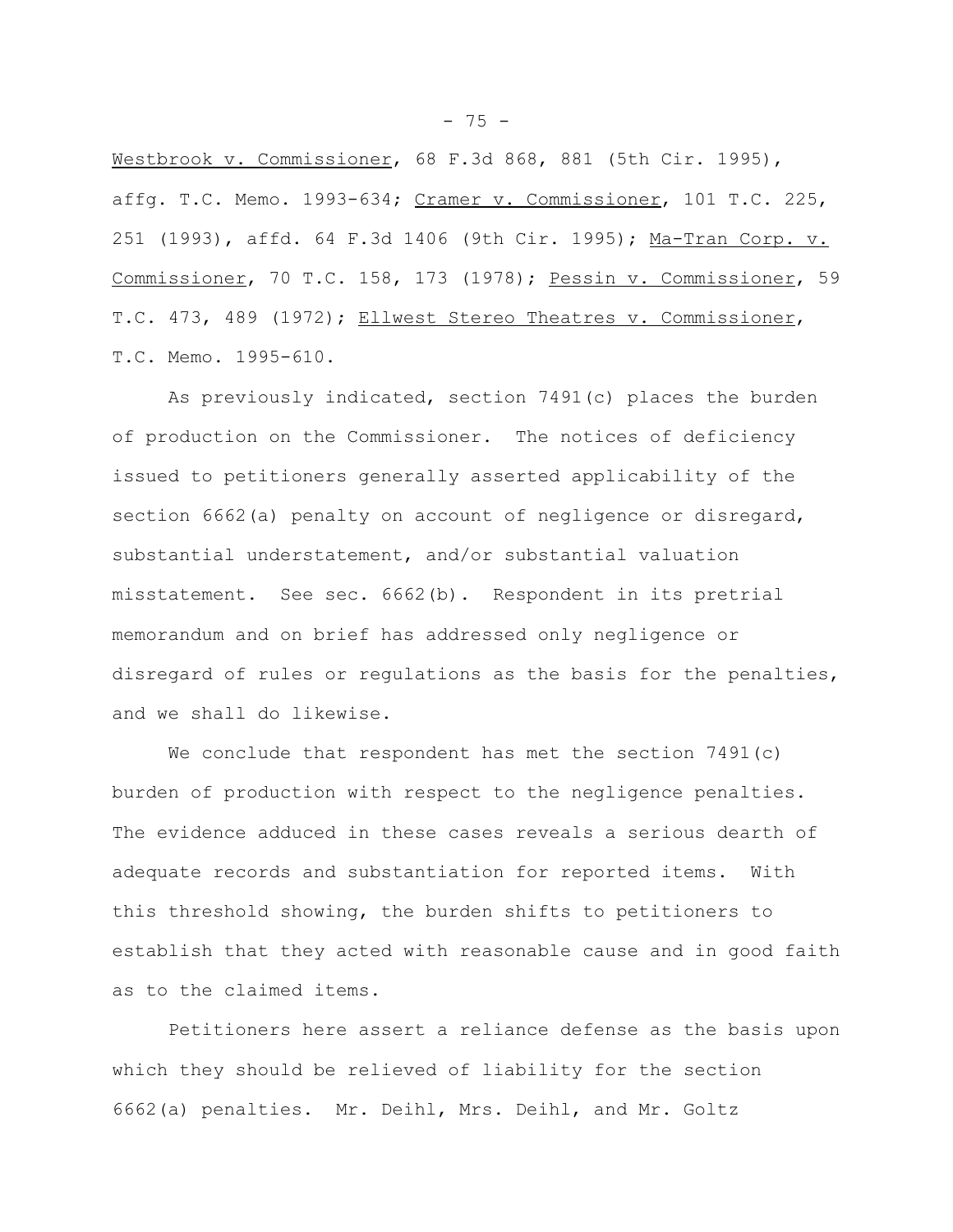testified as to petitioners' total reliance on Mr. Goltz and the other professionals hired with respect to the accounting and tax preparation functions. Respondent, in seeking to counter this defense, focuses in particular on an alleged lack of competence on the part of Mr. Goltz. Petitioners in retort devote substantial discussion to why their reliance on a professional who essentially "duped" them was nonetheless reasonable. The Court, however, is unconvinced that questions of Mr. Goltz's competency are sufficiently central to this issue to warrant the emphasis placed thereon by the parties.

The deficiencies at issue were determined from the positions reported in the amended returns for 1996, 1997, and 1998 prepared on behalf of petitioners by Mr. Leo. Any reliance was therefore necessarily placed in significant part on Mr. Leo. No one has addressed Mr. Leo's competency in this proceeding. Matters of competency, i.e., the first prong of the above-quoted test, thus become more tangential to our analysis.

The second prong, on the other hand, lies at the crux of petitioners' entitlement to the relief sought. Petitioners must establish that they provided necessary and accurate information with respect to all items reported on their tax returns, such that it can be said that the incorrect returns resulted from error on the part of the adviser(s). See, e.g., Westbrook v. Commissioner, supra at 881; Ma-Tran Corp. v. Commissioner, supra

- 76 -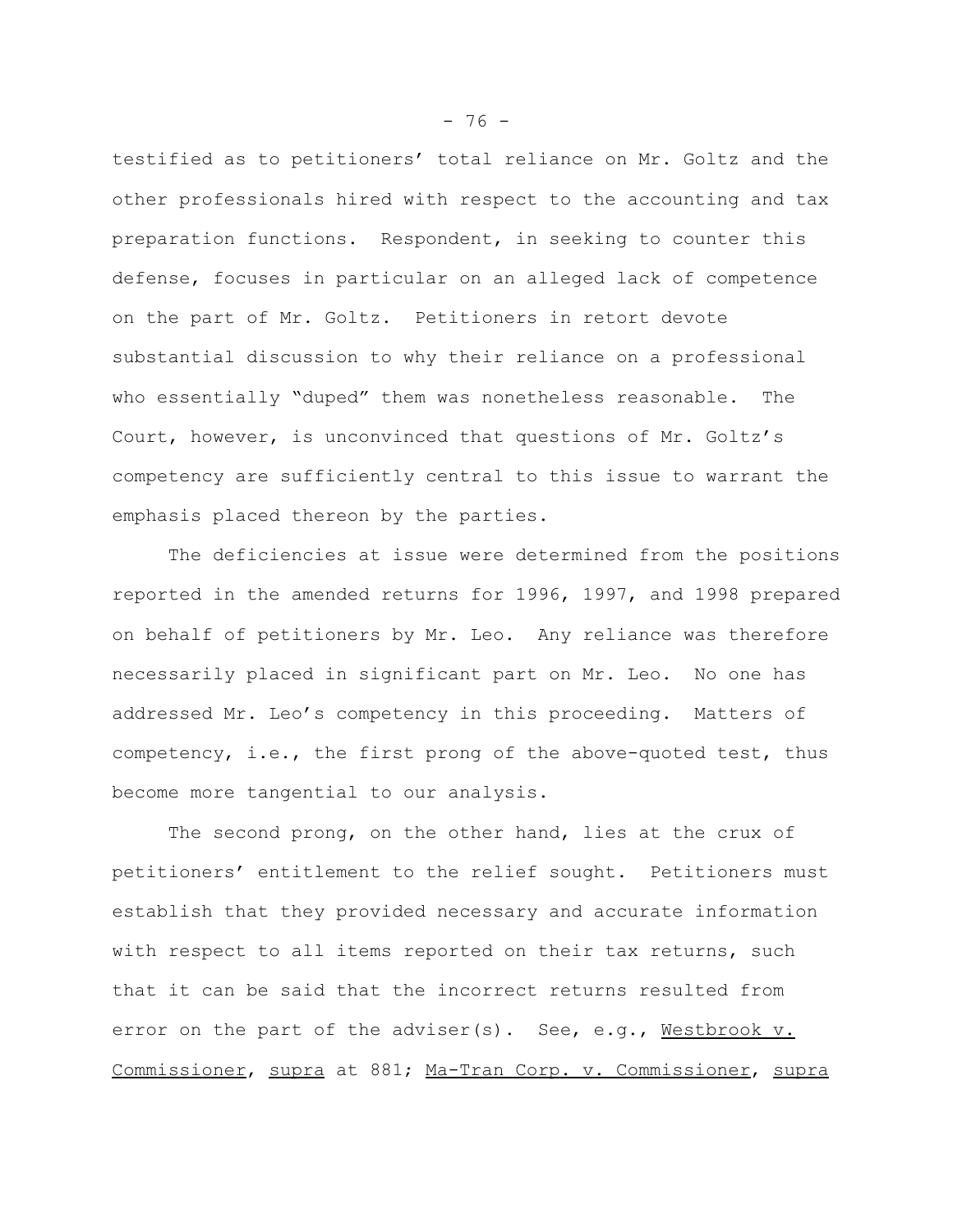at 173; Pessin v. Commissioner, supra at 489. Petitioners here have not done so. They have shown neither that they initially gave all requisite information to Mr. Goltz nor that Mr. Leo had available for his use sufficient accurate materials to prepare correct returns.

For instance, did petitioners at one time provide to their advisers receipts or invoices that would substantiate the many expenditures for which the record contains no documentary evidence? With respect to those items that were reflected in available receipts or invoices, did petitioners offer to their advisers further explanation, particularly in connection with purchases at retail establishments, as to the intended recipient and/or use of the articles purchased? When they were at conventions, potentially away from their accounting staff, did they maintain documentation of business expenses that arose and carefully segregate any personal purchases? Were the professionals, like the Court, limited in various circumstances to blanket statements that "all" outlays at a certain location or using a particular credit card related to the businesses? What specific information was available to the advisers with respect to the improvements to petitioners' residence? On this record, the Court simply cannot conclude that petitioners have met the evidentiary burden of the second prong of the test for reasonable reliance.

The Court likewise has reservations about petitioners' compliance with the third prong that flow to a certain degree

- 77 -